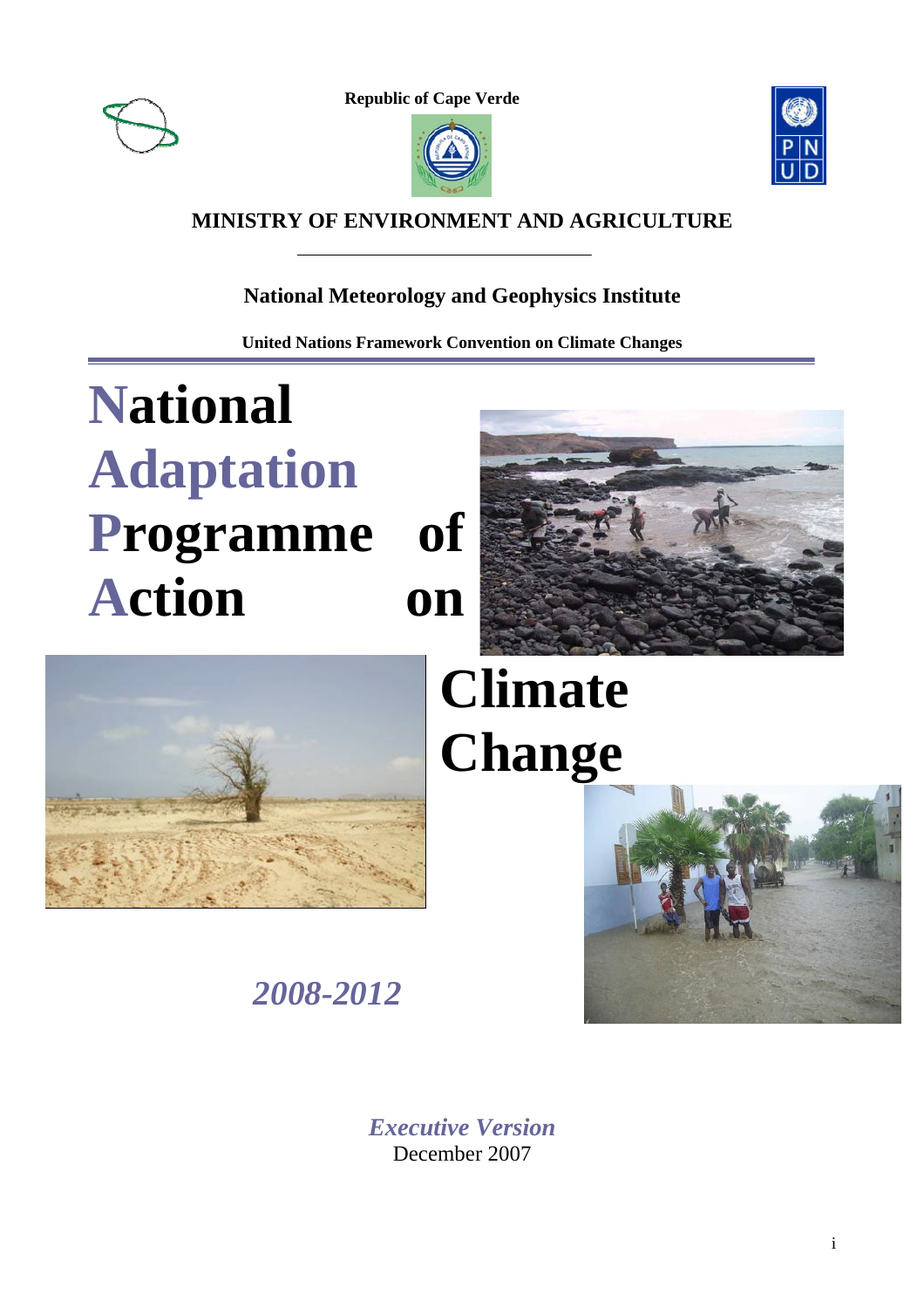### **Table of Contents**

| 3.2.1. Capacity development for stakeholders in matters related to adaptation to climate change and climate<br>3.2.3. Action research in order to improve the resistance of the population and the ecosystems 13<br>3.2.4. Information, education and communication campaigns for stakeholders on the risks due to the climate |  |
|--------------------------------------------------------------------------------------------------------------------------------------------------------------------------------------------------------------------------------------------------------------------------------------------------------------------------------|--|
|                                                                                                                                                                                                                                                                                                                                |  |
|                                                                                                                                                                                                                                                                                                                                |  |
|                                                                                                                                                                                                                                                                                                                                |  |
|                                                                                                                                                                                                                                                                                                                                |  |
|                                                                                                                                                                                                                                                                                                                                |  |
|                                                                                                                                                                                                                                                                                                                                |  |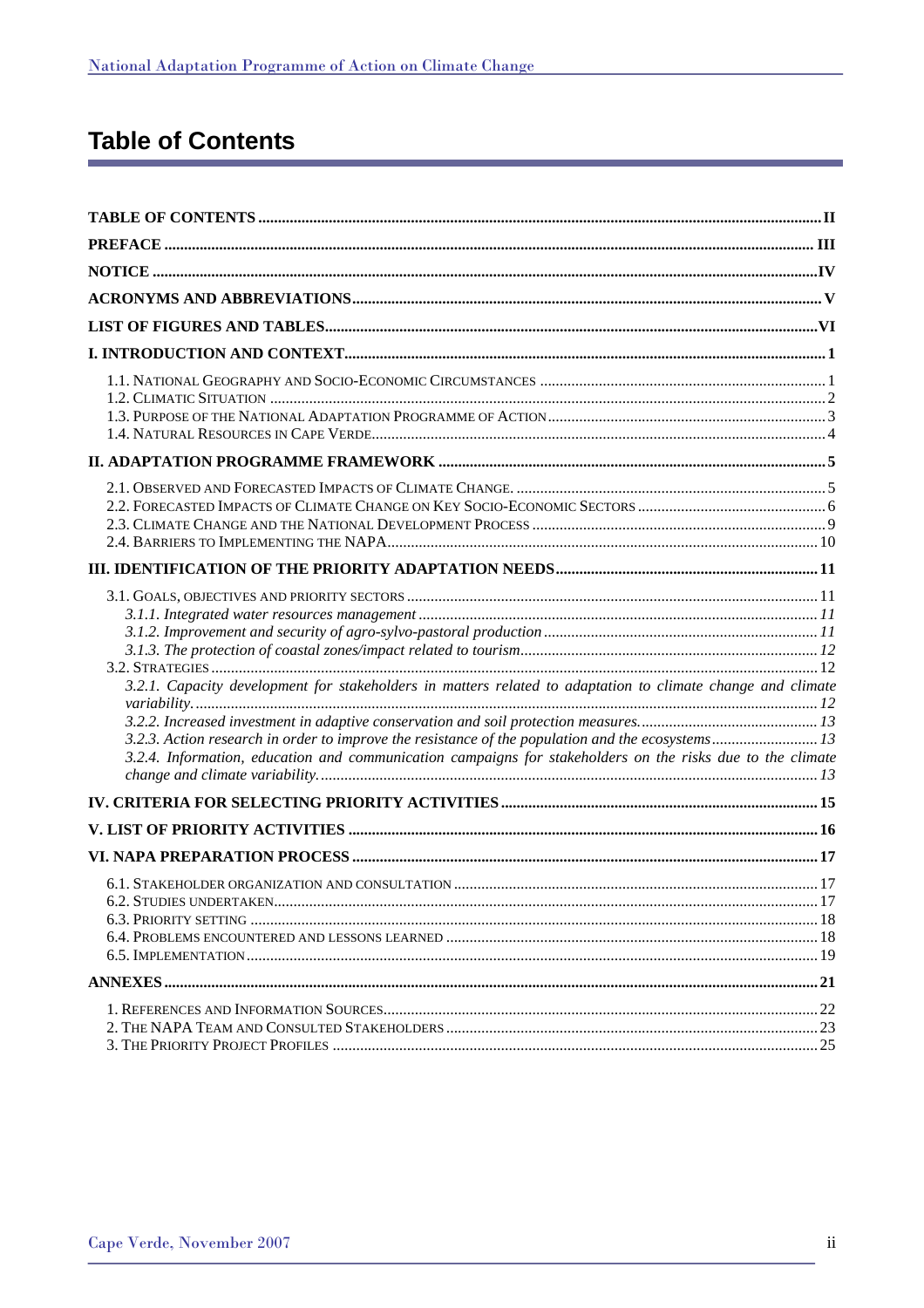### **Preface**

Scientific conclusions indicate that the "warming of the climatic system is a reality", while it is "very likely" that anthropic activities play an important role in temperature rise. Effectively, global temperatures have risen by about one degree since the end of the nineteenth century, while the levels of  $CO<sup>2</sup>$  concentration in the atmosphere have increased and accumulated by approximately 30% during the same period.  $CO^2$  is considered a major contributor to global warming and any increase in the concentration of this gas or any of the other greenhouse gases will provoke dramatic consequences such as the rise of the level of the sea, creating continuous variations in the pattern of precipitations and the frequency and acuteness of extreme meteorological phenomena. In this context, there is a need of urgent action to limit the effects of global warming that can endanger the most affected regions such as Sub-Saharan Africa and the small island states. Those effects exacerbate the existing development problems and endanger the gains in the socio-economic area.

Cape Verde, as an archipelago country of volcanic origin, presents an environment system with a high degree of fragility and vulnerability face the occurrence of extreme natural phenomena. In account of the fragility of the ecosystems, the insularity and vulnerability that characterize the country, the instruments for implementation of a development strategy have been elaborated with the aim of integrating environmental issues into the planning process and promotion of a sustainable development. The strategic axes of intervention in the areas of economy, environment, security and poverty reduction have been defined in the Growth and Poverty Reduction Strategy, in the Programme of Fight Against Poverty and in the National Environment Action Plan, and aim at the continued and sustained growth of the economy, the permanent consolidation of national cohesion, the improvement of the quality of life of Cape Verdeans, as well as a wider space for participation and a substantial affirmation of citizenship.

In the context of environmental protection, Cape Verde has signed and ratified the United Nations Framework Convention on Climate Change (UNFCCC), the Convention on Biological Diversity (CBD) and the Convention on Desertification (UNCCD) as well as other protocols aiming at the preservation of the national and global environment. In 2000, Cape Verde submitted its First National Communication and the National Strategy on Climate Change to the UNFCCC.

Small island development states possess some common characteristics: small surface area, relatively high population density, inadequacy of infrastructure and the lack of natural resources, particularly of potable water resources. All these elements have repercussions not only on geophysical characteristics but also on these countries' economic and social development conditions. Certain features that are typical of island ecosystems, namely fishing resources and coral reefs, are threatened by climate change; islands are prone to natural catastrophes and all these elements can be aggravated by unplanned economic growth. This can have harmful consequences on certain economic sectors, such as tourism and agriculture, as well as on food security and nutrition. Several resource-dependent communities in poor countries have already started to feel the effects of climate changes. In this perspective, one of the objectives of the NAPA is the identification of urgent and immediate actions for expanding and broadening the range of climate change coping strategies applied by those communities, so that they may improve their capacity of adaptation to the current climatic variability and extreme events, and, consequently to future changes. In this context, the adaptation programme must be oriented towards increasing the resilience of the country to climatic change and variability, in order for them to achieve the Millennium Development Goals. Cape Verdeans identified adaptation strategic actions that include integrated management of water resources, production of food, ecosystems and tourism, development of the agro-silvo-pastoral production systems and protection and prevention of degradation of coastal zones.

Because vulnerability depends on communities' capacity to adapt to changing conditions, which is by itself a function of the poverty level, we believe that the national strategy for implementation of the National Adaptation Programme of Action on Climate Change (NAPA) must be articulated around policies and measures for the short and medium terms, in compliance with the temporal horizon of the Growth and Poverty Reduction Strategy and through priority projects, with indicators for progress monitoring and evaluation of the success and difficulties of adaptation strategies.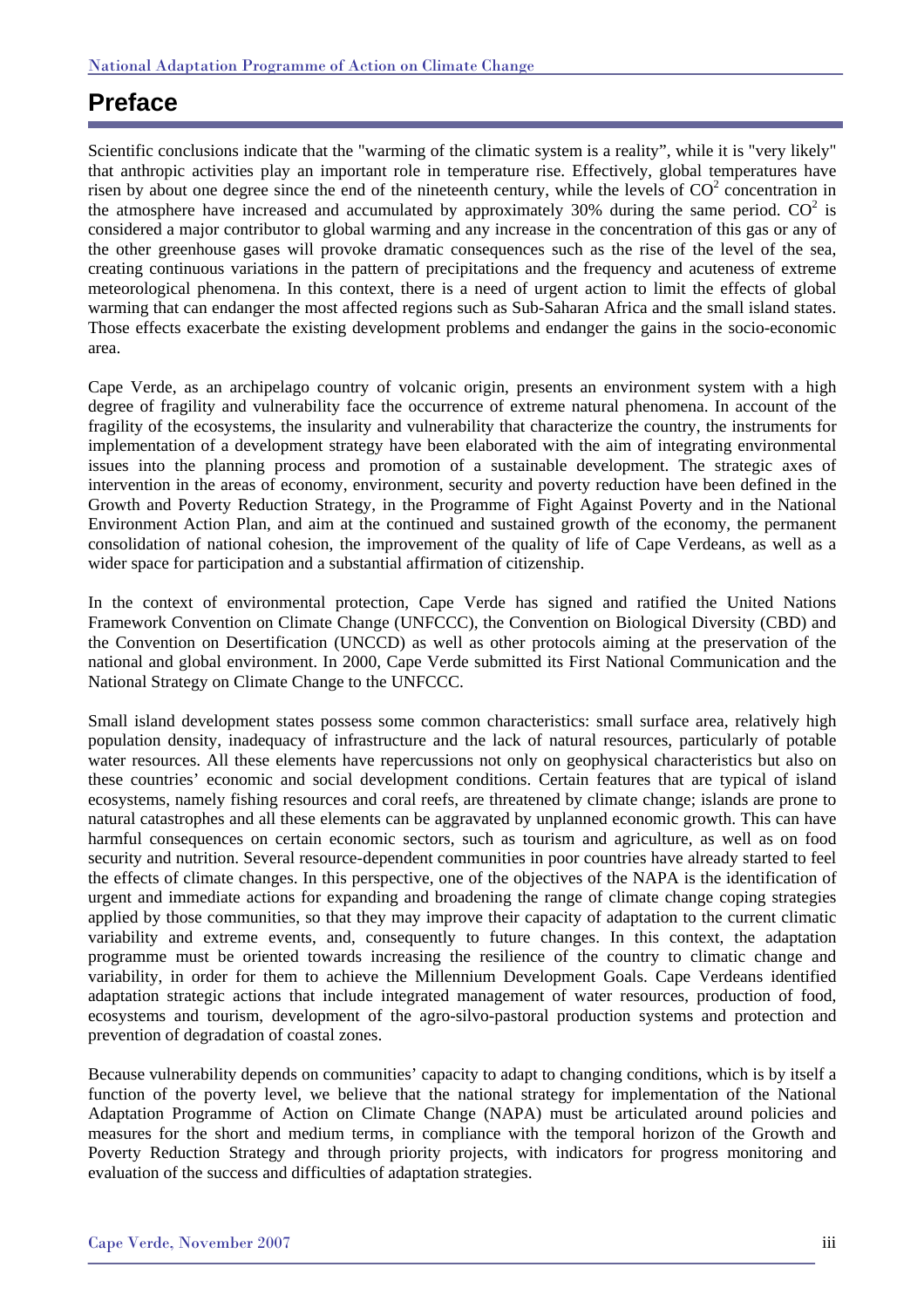### **Notice**

This is the Executive Version of the 'National Adaptation Programme of Action on Climate Change' of the Government of Cape Verde. The complete version, in Portuguese, contains additional details on the context, challenges, methodology and process, and the strategies for addressing urgent climate change adaptation needs in Cape Verde.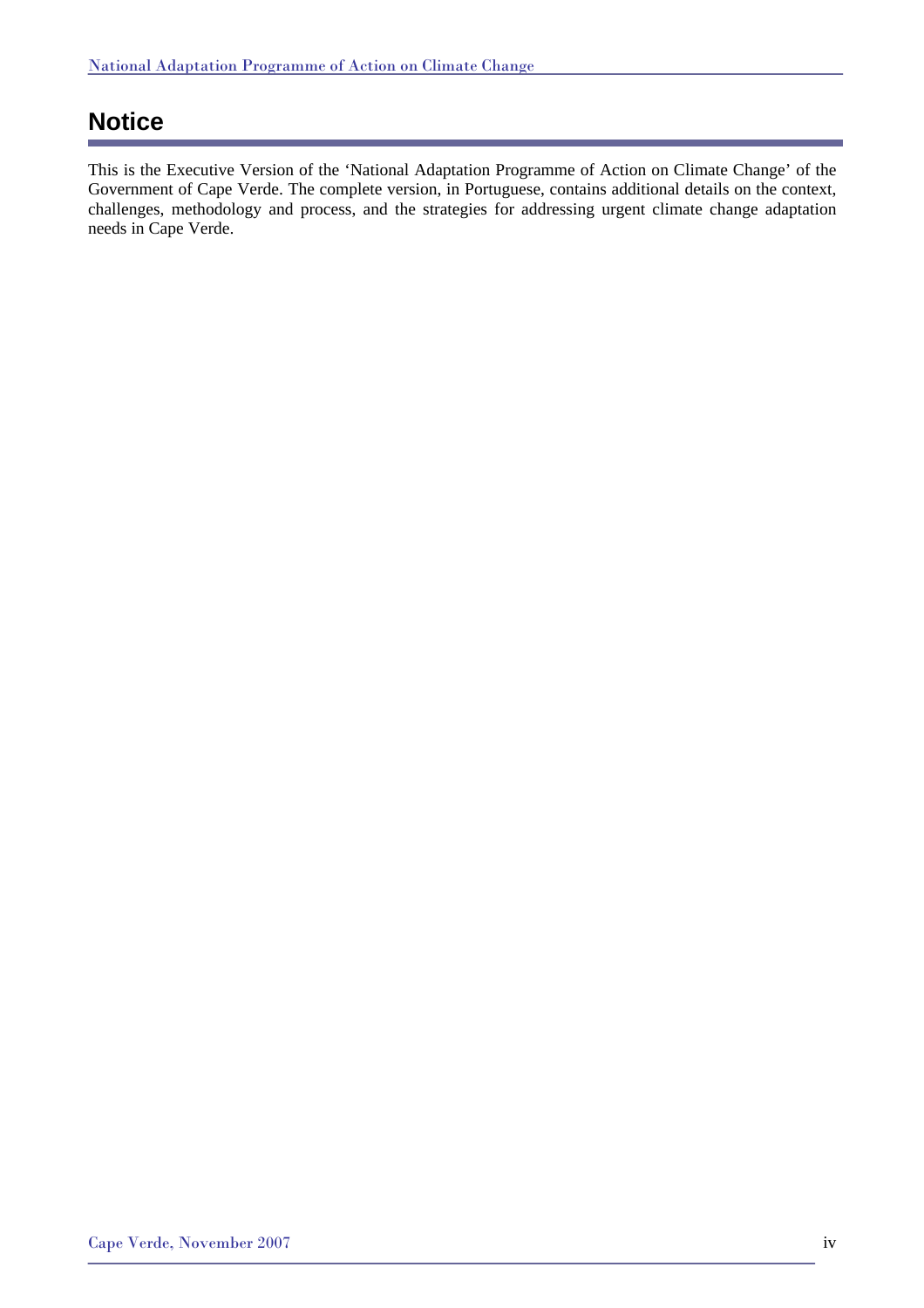### **Acronyms and Abbreviations**

| <b>CBA</b>         | Cost-benefit analysis                                 |
|--------------------|-------------------------------------------------------|
| CC                 | Climate changes                                       |
| <b>CEA</b>         | Cost-efficiency analysis                              |
| CoP                | Conference of the Parties (CoP) of the UNFCCC         |
| <b>CV</b>          | Climate variability                                   |
| <b>GPRSP/DECRP</b> | Growth and Poverty Reduction Strategy Paper           |
| <b>IEC</b>         | Information, education and communication              |
| <b>IWRM</b>        | <b>Integrated Water Resources Management</b>          |
| <b>LDC</b>         | Least developed country                               |
| <b>LEG</b>         | Least developed countries Expert Group                |
| <b>MCA</b>         | Multi-criteria analysis                               |
| <b>NAPA</b>        | National Adaptation Programmes of Action              |
| <b>PANA</b>        | <b>National Environment Action Plan</b>               |
| <b>RGA/GAC</b>     | General Agriculture Census                            |
| <b>SIDS</b>        | <b>Small Island Development State</b>                 |
| <b>UNFCCC</b>      | United Nations Framework Convention on Climate Change |
| <b>ZEE</b>         | Economic Exclusive Zone (ZEE)                         |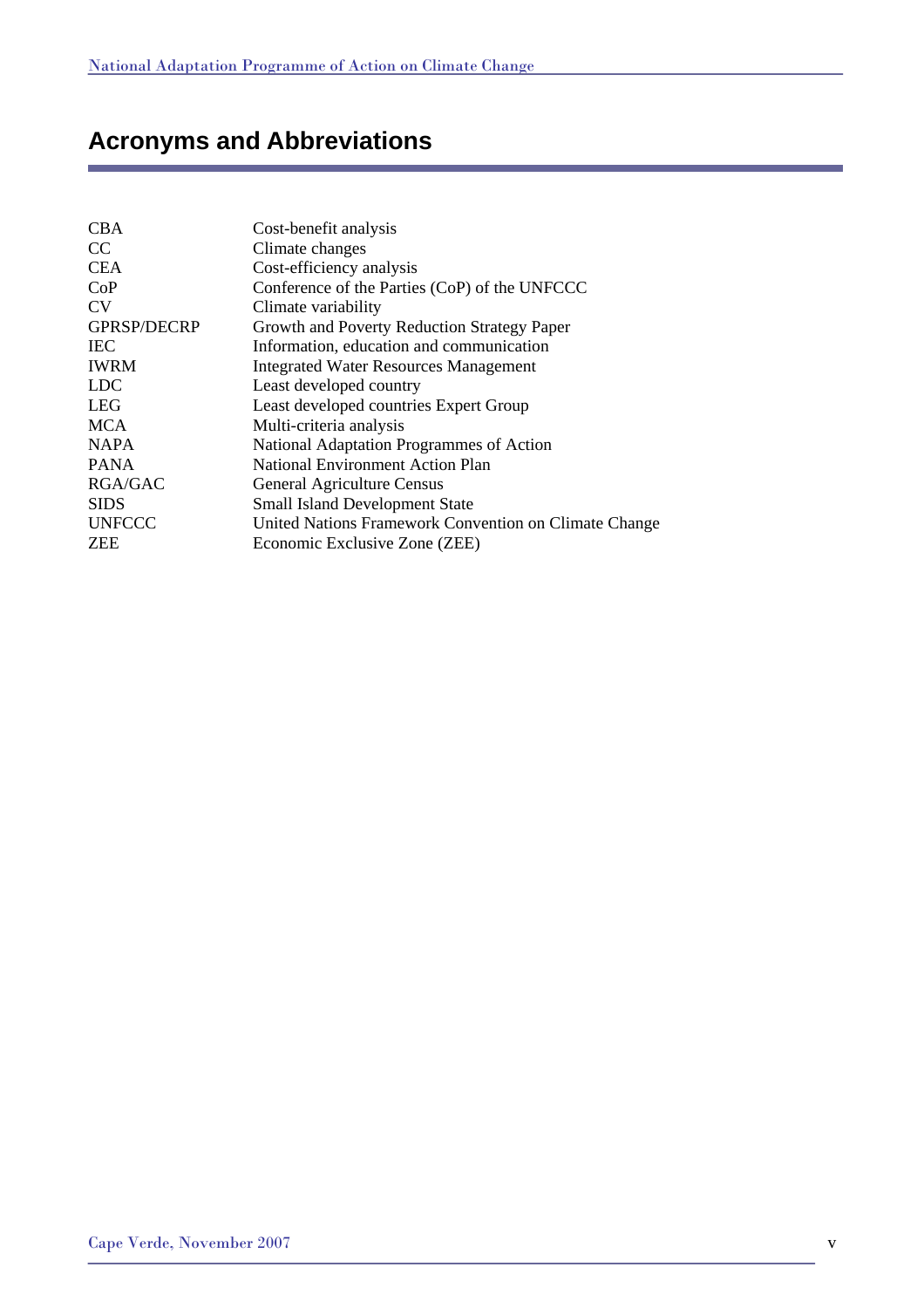### **List of Figures and Tables**

### **FIGURES**

- Figure 1: Geographical location of Cape Verde
- Figure 2: The monthly maximum and minimum temperatures and rainfall
- Figure 3: Annual variability of temperature in Cape Verde, and recent trends
- Figure 4: The relationship between annual maize production and the distribution of rainfall
- Figure 5: The relationship between food security and the type of agro-sylvo-pastoral activity practiced

Figure 6: The Organizational Framework of Cape's Verde National Adaptation Programme of Action

### **TABLES**

Table 1: Mortalities resulting from major floods

Table 2: Climate change phenomena in the water sector and associated impacts

Table 3: Climate change phenomena in the agro-sylvo-pastoral sector and associated impacts

Table 4: Climate change phenomena in the coastal zone management and tourism sectors and associated impacts

Table 5: The NAPA Team

Table 6: Consulted Stakeholders

#### **PHOTOGRAPHS**

Photo 1: Extreme flooding events are increasingly frequent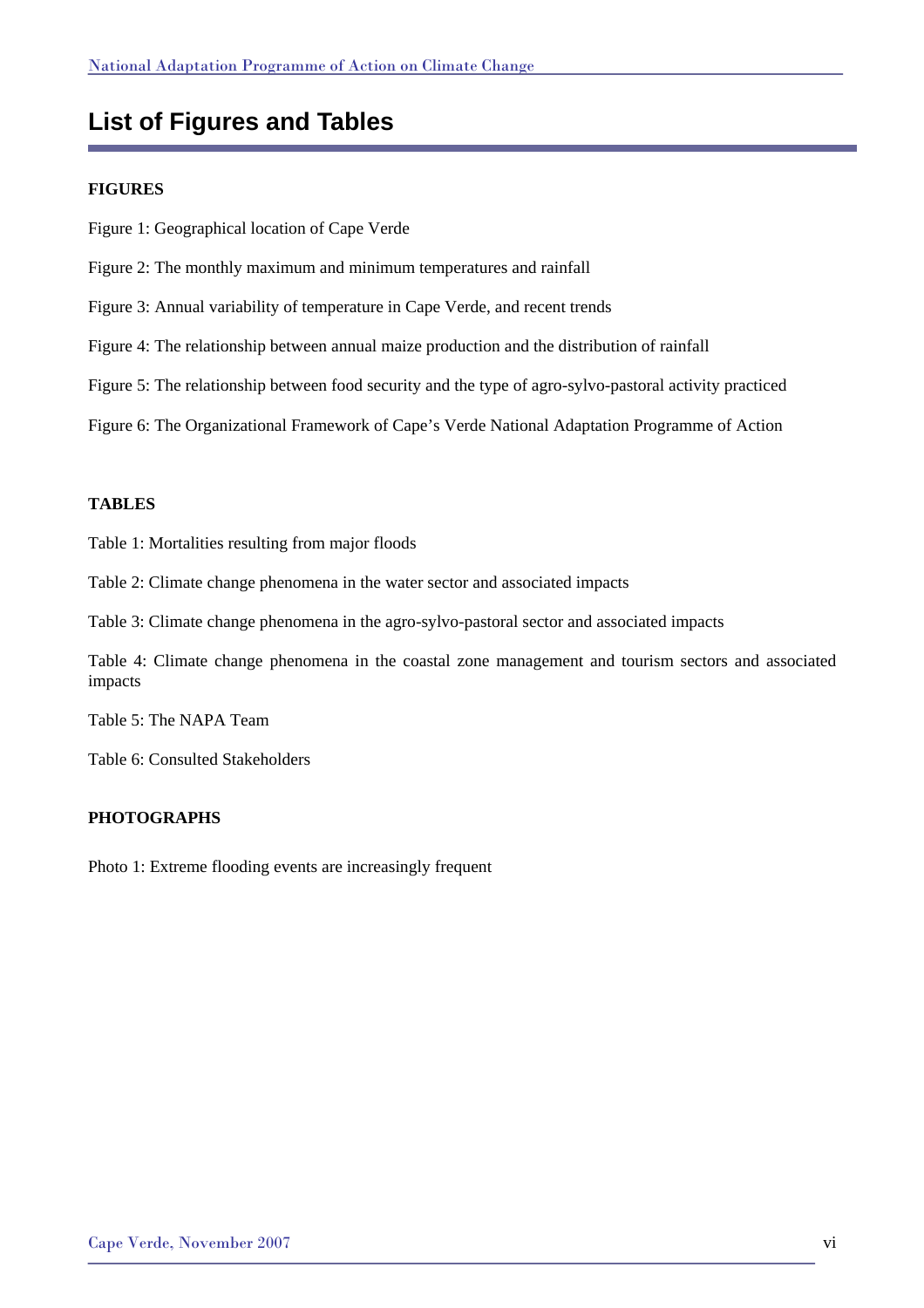### **I. INTRODUCTION AND CONTEXT**

### *1.1. National Geography and Socio-Economic Circumstances*

The archipelago of Cape Verde is made up of ten islands and nine islets and is located between latitudes 14º 28' N and 17º 12' N and longitudes 22º 40' W and 25º 22' W. It is located approximately 500 km from the Senegal coast in West Africa (Figure 1).

The islands are divided into two groups: Windward and Leeward. The Windward group is composed of the islands of Santo Antão, São Vicente, Santa Luzia, São Nicolau, Sal and Boavista; and the Leeward group is composed of the islands Maio, Santiago, Fogo and Brava. The archipelago has a total land surface of  $4,033$  km<sup>2</sup> and an Economic Exclusive Zone (ZEE) that extends for approximately  $734,000$  km<sup>2</sup>.

In general, the relief is very steep, culminating with high elevations (e.g. 2,829 m on Fogo and 1,979



**Figure 1: Geographical Location of Cape Verde**

m on Santo Antão). The surface area, geophysical configuration and geology vary greatly from one island to the next. Cape Verde, due to its geomorphology, has a dense and complex hydrographical network. However, there are no permanent water courses and temporary water courses run only during the rainy season. These temporary water courses drain quickly towards the main watersheds, where, unless captured by artificial means, continue rapidly to lower areas and to the sea. This applies equally to the flatter islands. The largest watershed is Rabil with an area of  $199.2 \text{ km}^2$ . The watershed areas on other islands extend over less than  $70 \text{ km}^2$ .

Cape Verde is both a least developed country (LDC) and a small island development state (SIDS). In 2002, the population of Cape Verde was estimated at approximately 451,000, of whom 52% were women and 48% men. The population was growing at an average 2.4% per year, and the urban population was estimated at 53.7 %.

Over the past 15 years, the Government has implemented a successful development strategy, leading to a sustained economic growth anchored on development of the private sector and the integration of Cape Verde into the world economy. During this period, the tertiary sector has become increasingly important, with strong growth in the tourism, transport, banking and trade sectors. Overall, the quality of life indicators show substantial improvements in almost all areas: housing conditions, access to drinking water and sanitation, use of modern energy in both lighting and cooking, access to health services and education.

Despite these overall socio-economic successes, the primary sector has witnessed limited progress. Weak performance in the primary sector has had a severe negative impact on the incomes and poverty risks faced by rural workers<sup>1</sup>. Moreover, relative poverty has increased significantly during the past decade. The poverty profile shows that: (i) extreme poverty is mostly found in rural areas, although it has also increased in urban

<sup>&</sup>lt;sup>1</sup> Source: Growth And Poverty Reduction Strategy Paper (GPRSP, 2004)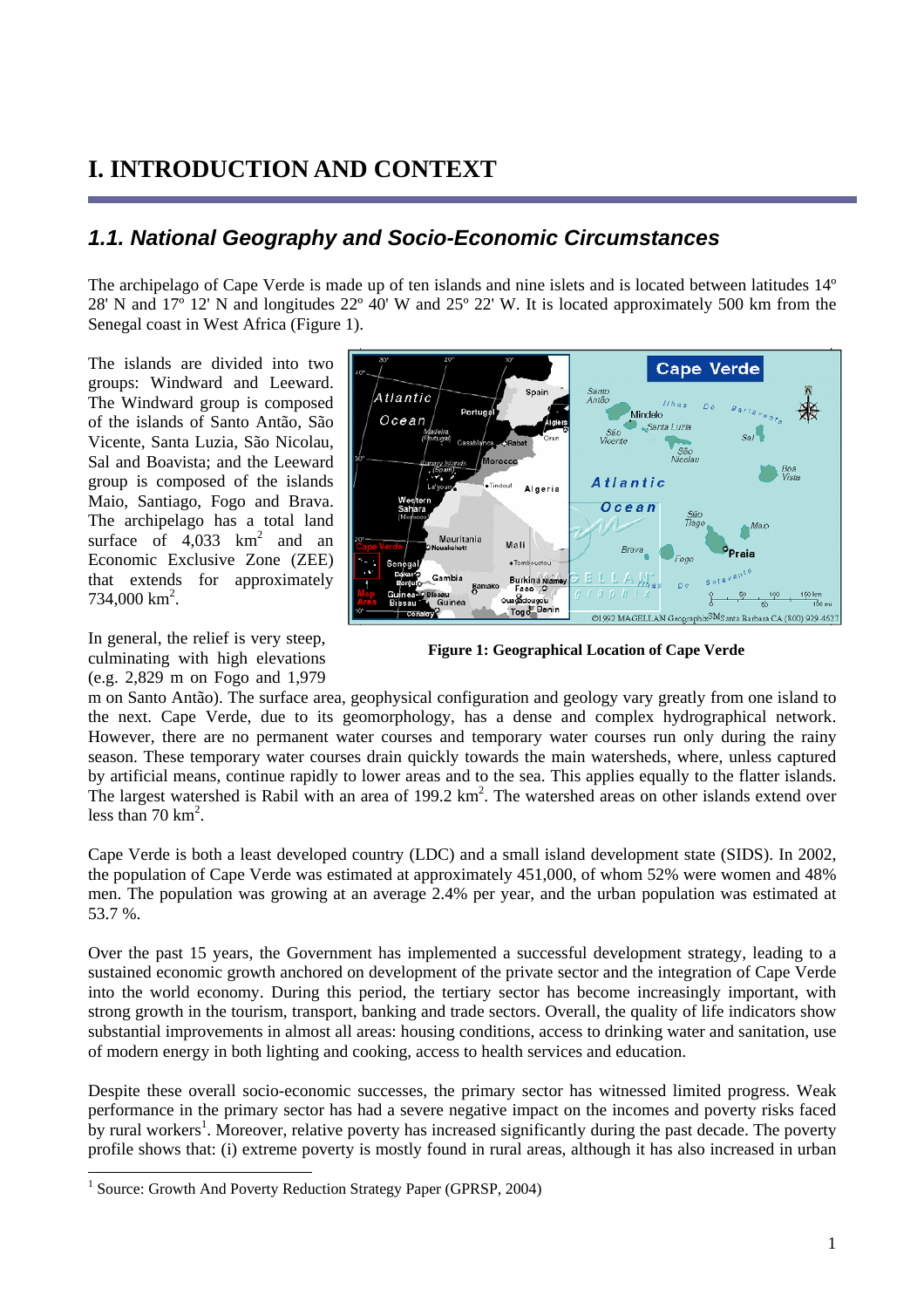areas; (ii) poverty is more likely to occur when the head of the household is a woman; (iii) poverty increases with family size; (iv) education significantly affects poverty; (v) the predominantly agricultural islands of Santo Antão and Fogo have the highest poverty rates; (vi) unemployment affects the poor more than the nonpoor; (vii) agriculture and fisheries workers are more likely to be poor than those in other sectors. Therefore, the fight against poverty and income inequalities remains one of the greatest challenges for Cape Verde authorities.

The various governments of Cape Verde over the last decade have demonstrated a commitment to improving governance, notably by encouraging a democratic culture that guarantees stability and democratic changes without conflicts. This democratic governance offers a space for a wider participation of citizens in public management and consolidates social cohesion. However, there are some remaining challenges related to democratic governance and the gains must be systematically monitored. Finally, it is worth emphasizing that the country's insularity has stimulated a movement to decentralized governance, although social inequalities and contrasts from one island to the next constitute, at the same time, challenges and opportunities.

### *1.2. Climatic Situation*

The Cape Verde archipelago lies in the sub-Saharan African climatic zone. Hence, it is characterized by a dry tropical climate with two distinct climatic seasons: a dry season and a rainy season. Four systems determine the climate in the region and in the archipelago:

- the subtropical Azores and Santa Helena anticyclones;
- $\blacksquare$  the low equatorial pressures;
- the Canary maritime current;
- the thermal depression over the African continent during the summer.

The Canary sea current flows from the northeast along the West African coast towards the islands, contributing to smooth temperatures and also influencing the variability and intensity of rainfall.

These factors result in significant spatial-temporal variability in rainfall and the presence of microclimates, including frequent drought events. In addition, the strong north-east winds lead to contrasting agricultural landscapes among the different islands. In general, a considerable surface area of the islands consists of a vast arid region.

The Dry Season in Cape Verde covers a period of approximately nine months from November to July, and is marked by an almost total absence of rainfall. Strong maritime winds also cause high evaporation rates, further aggravated by high solar radiation. The Wet Season corresponds to the months of July through October and is, generally, marked by rainfall events associated with intense soil cultivation, which starts by the seeding of the major rain-fed crops. During this season, the flow of tropical maritime air influences the archipelago, precipitations occur, sometimes very intensively. This season is also characterized by the passage of the African east waves and isolated convective systems that determine most of the precipitation occurring in this season. Rainfall The average annual rainfall across the islands is 225mm<sup>2</sup>, although there are great temporal and spatial variations. The islands' relief is a major climate factor and precipitation is highest on the mountainous islands (Fogo, Santiago, Brava, Santo Antão and S. Nicolau). The graphs in Figure 2 illustrate the rainfall variability recorded at three meteorological stations on S. Vicente, Santiago and Sal. Some islands may have only two days of rain in an entire season. The records also show great interannual variability, with a coefficient of variation above 50%.

Temperature. The average monthly air temperature varies between 20 ºC and 26 ºC, and is higher during the wet season. In the arid coastal zones, the maximum absolute temperature may exceed 32 ºC. The months of August and September are generally the hottest, with December through February being the coldest. Figure 3 illustrates the diverse annual temperatures, as well as the recent trends towards higher temperatures.

l <sup>2</sup> Source: Ministry of Environment and Agriculture, National report on Cape Verde, GEF UNDP ACCC Project (2006)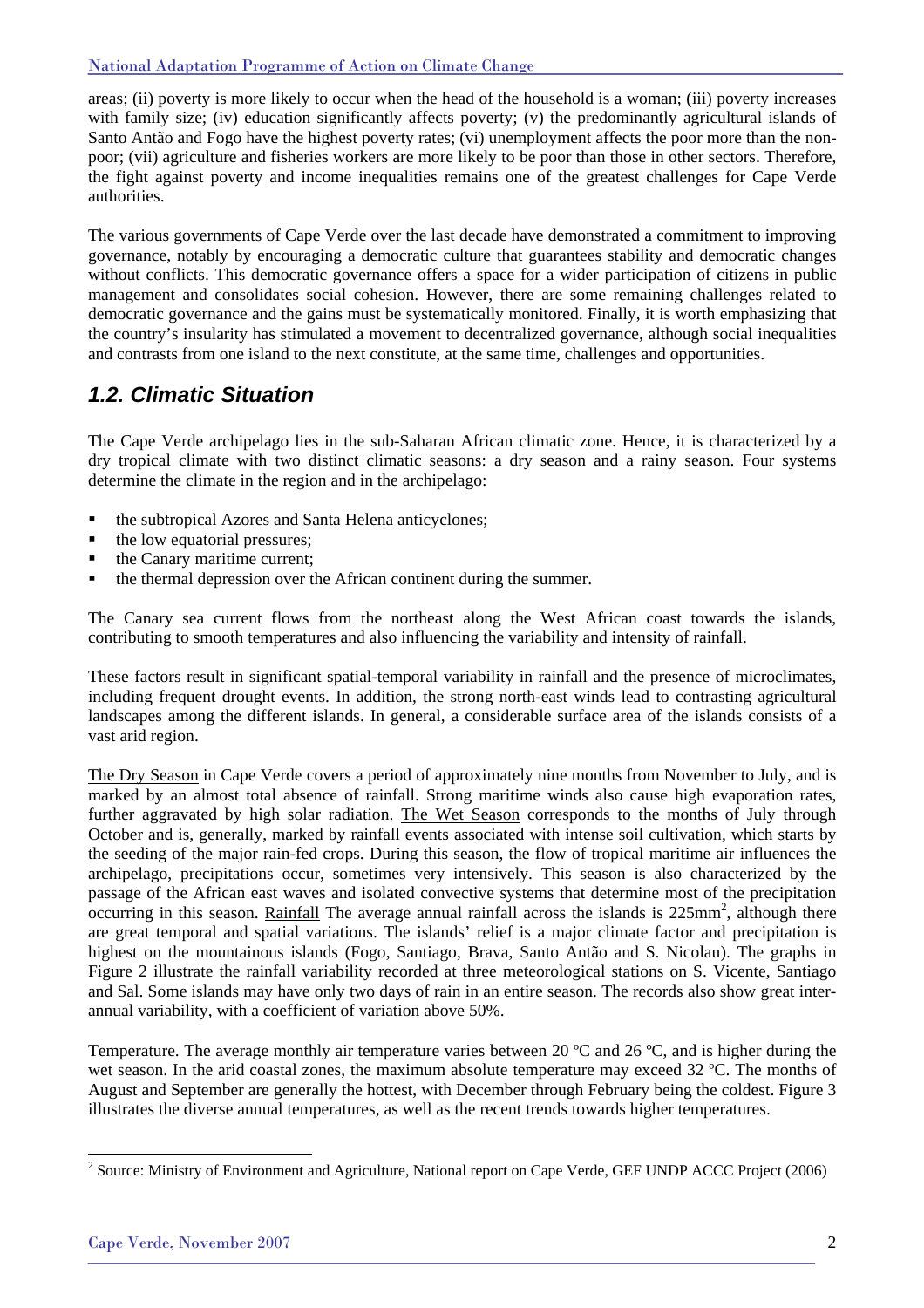

**Figure 2: The monthly maximum and minimum temperatures and rainfall**



**Figure 3: Annual variability of temperature in Cape Verde, and recent trends** 

### *1.3. Purpose of the National Adaptation Programme of Action*

The Annotated Guidelines for the Preparation of National Adaptation Programmes of Action (NAPA), based on Decision 28 of the 7th Conference of the Parties (COP7) of the United Nations Framework Convention on Climate Change (UNFCCC), provides the methodological basis for the development of NAPAs in least developed countries (UNFCCC, 2002). In line with these guidelines, the main goal of the NAPA exercise is the identification of the urgent and immediate needs and concerns of the least developed countries (LDCs), relating to adaptation to the adverse effects of climate change". As per the guidelines, the formulation of the Cape Verde NAPA followed a participatory process that involved those most affected by climatic impacts, that is rural people and the poor. Moreover, the NAPA process builds upon existing coping strategies implemented by local communities in order to enhance their adaptation capacity.

More specifically, the objectives of the NAPA project were: (1) to understand the main characteristics of climate hazards in Cape Verde (notably floods, droughts and sea level rise); (2) to understand coping mechanisms to climate hazards and climate change at the grassroots level; (3) to understand existing programmes and institutional arrangements for addressing climate hazards and climate change; (4) to identify and prioritise adaptation activities to climate hazards and climate change.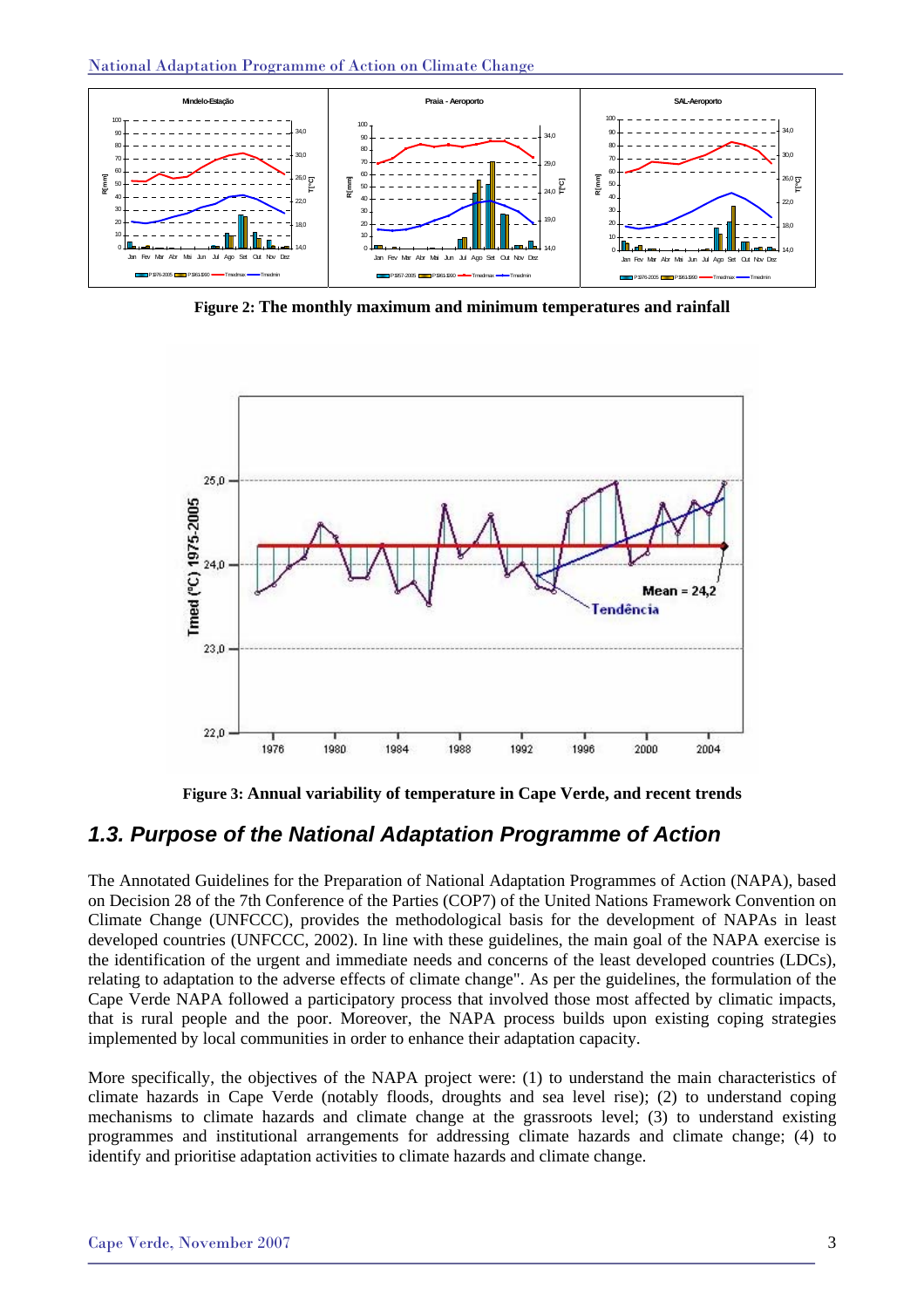### *1.4. Natural Resources in Cape Verde*

Water resources are very scarce in Cape Verde, a problem that is exacerbated by the fact that a high percentage of the rains fall within a very short time period and there is not enough capacity to capture and store the water. The random nature of the rains and the deficient infrastructure in the water sector, in combination with increasing water consumption (due to agriculture, pastoral activities, civil construction, tourism, industry, etc.), have greatly increased the pressure on water resources. This has led to increased scarcity of water, with negative environmental repercussions.

It is estimated that about 60,000  $\text{m}^3/\text{day}$  are currently being used to irrigate about 1,600 ha of land, meaning that 50% of the available volume of water is used for irrigation. The overall water needs for livestock across the country are estimated at 1,896 m<sup>3</sup>/day. The demand for water for industrial use<sup>3</sup> and tourism are estimated to be 5,500 m<sup>3</sup>/day. The fast development of tourism is placing increased pressure on water resources, creating major water management challenges, both with regards the quality and the availability of water. In general, Cape Verde has considerably more surface water than underground water. However, in Cape Verde, the exploitation of surface water is seriously limited by the nature of the drainage system and the torrential-like nature of rainfall. The construction of dams (e.g. Poilão) is one envisaged solution for capturing larger amounts of surface runoff. This should allow greater availability of water in the surrounding areas.

Agro-sylvo-pastoral resources The agro-silvo-pastoral sector is characterized by the limiting conditions within which the activities take place, i.e. the scarcity of the natural resources (water and soil), the low-tech exploitation systems and climate. According to the General Agriculture Census (RGA) 2004, the total arable land surface is 44,358.8 ha, of which 40,294.8 ha is rain-fed and 3,475.5 ha irrigated. Agricultural is mainly practiced in very small holds - about 70 % of arable land are within units smaller than 1 ha.

The main islands supporting rain-fed agriculture are Santiago, Fogo and Santo Antão: these represent more than 88% of rain-fed agriculture. The number of agricultural enterprises is estimated at 33,895, most of them in Santiago Island (20,393), followed by Fogo Island (5,090) and Santo Antão Island (4,563) (RGA, 2004). However, rain-fed agriculture is practiced on all islands.

The major crops are combinations of maize and beans: feijão pedra (*Lablab dolichos*), bongolon (*Vigna unguiculata*), sapatinha (*Phaseolus vulgaris*), fava (*Phaseolus lunatus*) and feijão congo (*Cajanus cajan*). In high altitude zones, sweet potatoes, Irish potatoes, cassava and different types of vegetables are still cultivated. Peanut (*Arachis hypogaea*) is another important rain-fed crop, mainly on the island of Fogo. The above mentioned crops are often cultivated in marginal lands and in agro-climatic zones unsuitable for cropping, namely in arid and semi arid zones and zones with steep sloping soils, low in nutrients content and with low water retention capacity. The main irrigated crops are sugar cane, bananas and vegetables such as tomatoes, carrots, collards, onions, peppers, etc, as well as roots and tubers, namely sweet potatoes, Irish potatoes and cassava.

Animal husbandry (mostly cattle and sheep) also constitutes an important sector in the rural economy, representing about 25% of the income for rural populations. It is estimated that about 35% of the national territory is used for pastoral and silvo-pastoral activities. Livestock rearing is characterized by a low production and productivity, due to the scarcity of resources, fragility of the environment, the unreliable nature of climate and the use of rudimentary rearing techniques.

Land and soil Only 10% of the land is potentially arable; of this, 95% is utilized for rain-fed agriculture, while the remainder 5% is for irrigated agriculture. Arable lands are, to a large extent, located in the semiarid and arid zones. The soils are generally rich in mineral elements but poor in organic matter and nitrogen. This situation is the result of a combination of factors, such as erosion, poor plant cover and the use crop residues as fodder and fuel. Soils are, to a great extent, shallow, poorly developed and with low water retention capacity. However, fertile alluvium and colluviums soils are found in valleys, constituting the major areas for irrigated agriculture.

<sup>&</sup>lt;sup>3</sup> The industrial units consuming most water are principally in the brewery and soft drink sector.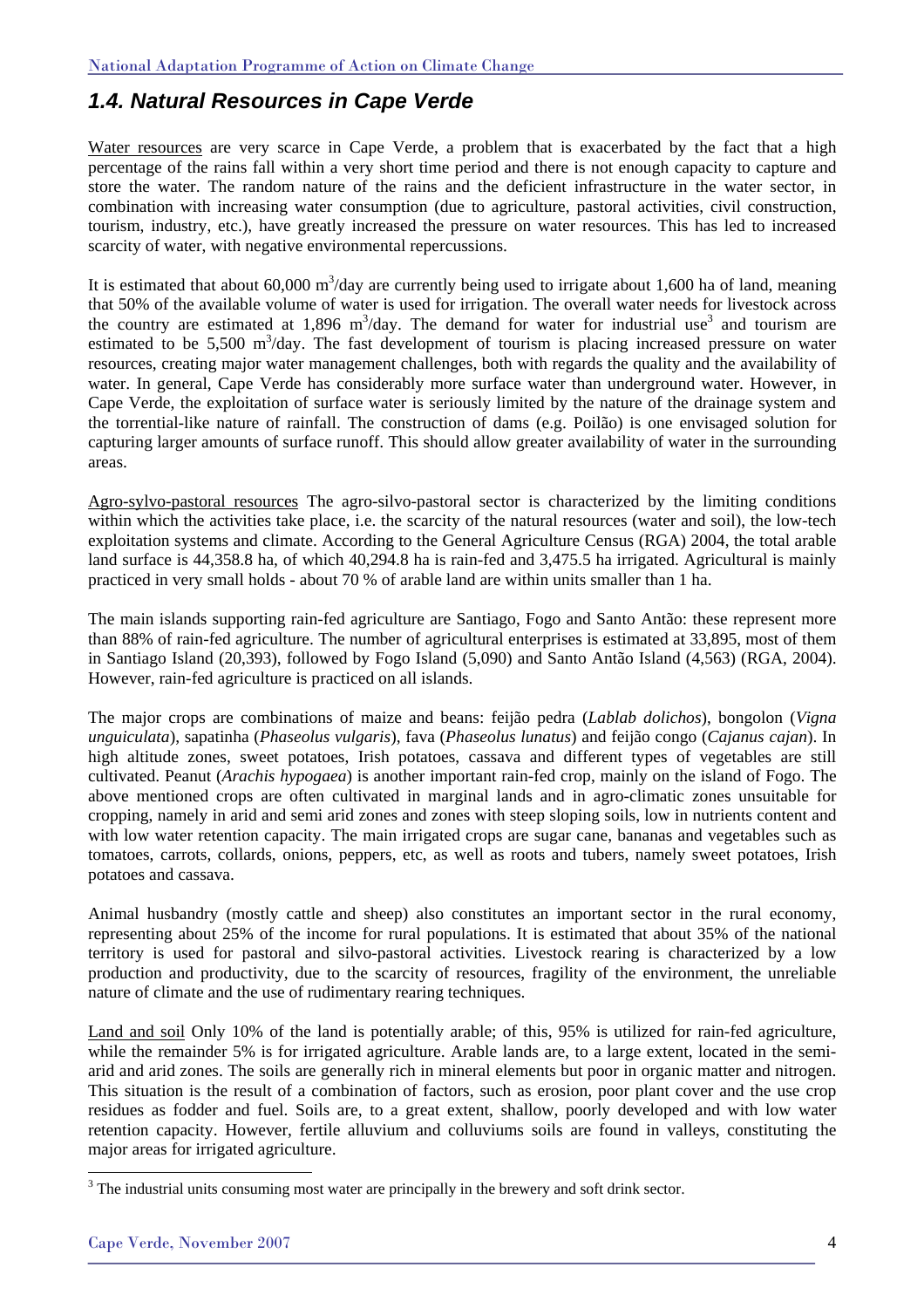### **II. ADAPTATION PROGRAMME FRAMEWORK**

### *2.1. Observed and Forecasted Impacts of Climate Change.*

Cape Verde is highly vulnerable to climate change, with low capacity to adapt. Models of future climate change suggest that temperature increases of up to 4ºC and decreases in rainfall by up to 20% can be expected by 2100. In the more immediate planning horizon (next 10-20 years), climate induced changes include seasonal water shortages at an increasing number of economically important sites and year round shortages at other sites. In addition, climate variability is predicted to increase, with more storms, floods and droughts and a shorter rainy season.

Floods Extreme events (devastating floods, droughts, sudden changes in temperature) are the highest points of variability and climate change, and have a strong socio-economic impact. Extreme events seem to be taking place more and more frequently (see Photo). Torrential rains, an increasingly frequent phenomenon in Cape Verde, lead to great loss of agricultural soils, human lives, animals, and infrastructures.

The intense, short duration rains can cover an entire watershed within a short period of time (3 to 6 hours). For example, torrential rains in 1984 resulted in deaths and economic losses (destruction of roads, arable soils, bridges, such as the bridge of Calhetona, S. Miguel). The Government was forced to declare a state of emergency in the affected areas. Table 1



**Photo 1. Extreme flooding events are increasingly frequent** 

presents information on mortalities from recent floods in urban and suburban areas in the estuary of key watersheds.

| Zone                         | Deaths 1955 | Deaths 1961 | Deaths 1966 | Deaths 1984 |
|------------------------------|-------------|-------------|-------------|-------------|
| Praia (Santiago) and R.      |             | 11          |             | o           |
| Grande (S. Antão)            |             |             |             |             |
| Galinheiro (Fogo)            |             |             | 15          | 28          |
| <b>S.Catarina (Santiago)</b> |             |             |             |             |
| <b>Mindelo (S.Vicente)</b>   |             |             |             |             |

#### **Table 1: Mortalities resulting from major floods**

**Source.** Study on adaptation and vulnerability of water resources

High intensity precipitations are the cause of these floods. At times, over 200 mm rainfall is recorded in less than 24 hours. For certain events, economic losses of agricultural soils have been estimated at about 2,000,000 USD. In the future, the number and intensity of these floods is predicted to increase.

Droughts Increased local and general droughts are also foreseen. These are forecasted to contribute to the reduction of plant cover and the degradation of the ecosystem, thereby affecting livelihoods and agriculture.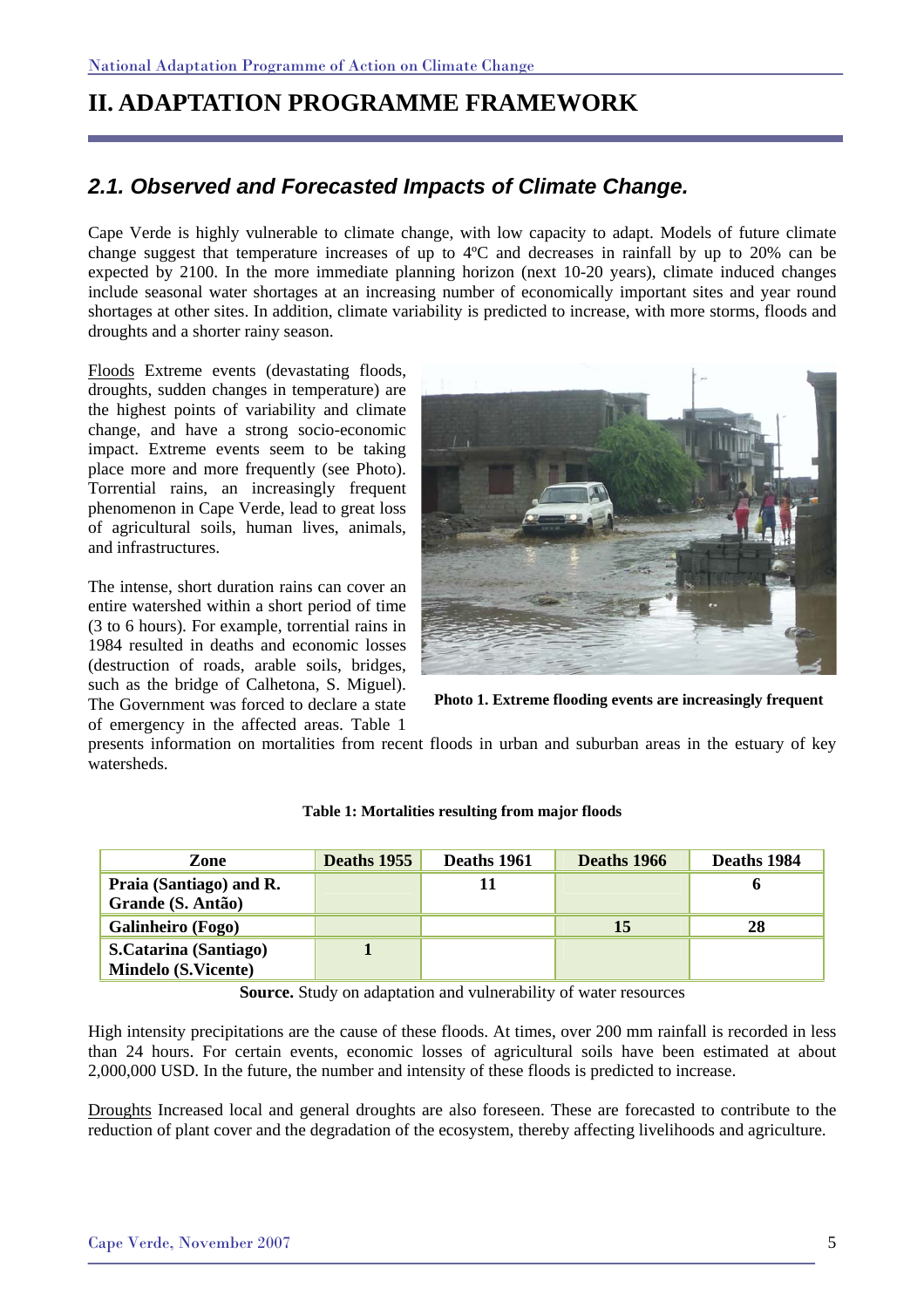#### National Adaptation Programme of Action on Climate Change

Agro-silvo-pastoral As in water resources sector, activities in the agro-silvo-pastoral sector are highly dependent on the climate. The occurrence of significant precipitations, in any period of the year, benefits and stimulates agricultural activities at any point of the archipelago. However, persistent rainfall deficits have led to droughts and food insecurity, mainly for small vulnerable farmers. Low rainfall, and the over-exploitation



of water resources, affects the sector, causing direct economic impacts and increased prices for agricultural products. This also leads to the abandoning of agricultural lands on some islands, with further economic consequences for small farmers. Figure 4 indicates the relationship between rainfall and the variability of agricultural production (maize) at the national level.

Coastal zones. Previous studies have revealed the sensitivity of coastal zones to sea level rise and to the associated increases in tidal surges and sea storms.

**Figure 4: The relationship between annual maize production and the distribution of rainfall** 

These effects are exacerbated by the man-made destruction of natural barriers along the coastal edge, particularly through the mining of sand, and the over-exploitation of wells. Examples of impacts seen more frequently include:

- strong winds provoking dust storms and increasing coastal erosion;
- strong waves and high tides contributing to the degradation and even total destruction of coastal protection structures;
- saline intrusion leading to salinization of water sources and agricultural fields near beaches and in low lying river beds.

Socio-economic In Cape Verde, climate plays a fundamental and very important role in the economy. Reductions of rainfall and consequent reduction of available surface water in seasonal rivers will have direct consequences on the recharge of reservoirs and filling of dams. In turn, it will have negative socio-economic impacts on the lives of small vulnerable farmers. This can be expected to lead to an increase in the rural exodus – in turn causing increased pressure on urban resources.

### **2.2. Forecasted Impacts of Climate Change on Key Socio-Economic Sectors**

The following tables present the phenomena associated with climate change and the forecasted impacts on the key socio-economic sectors. As discussed in the previous section, to some extent these phenomena and impacts are already being observed.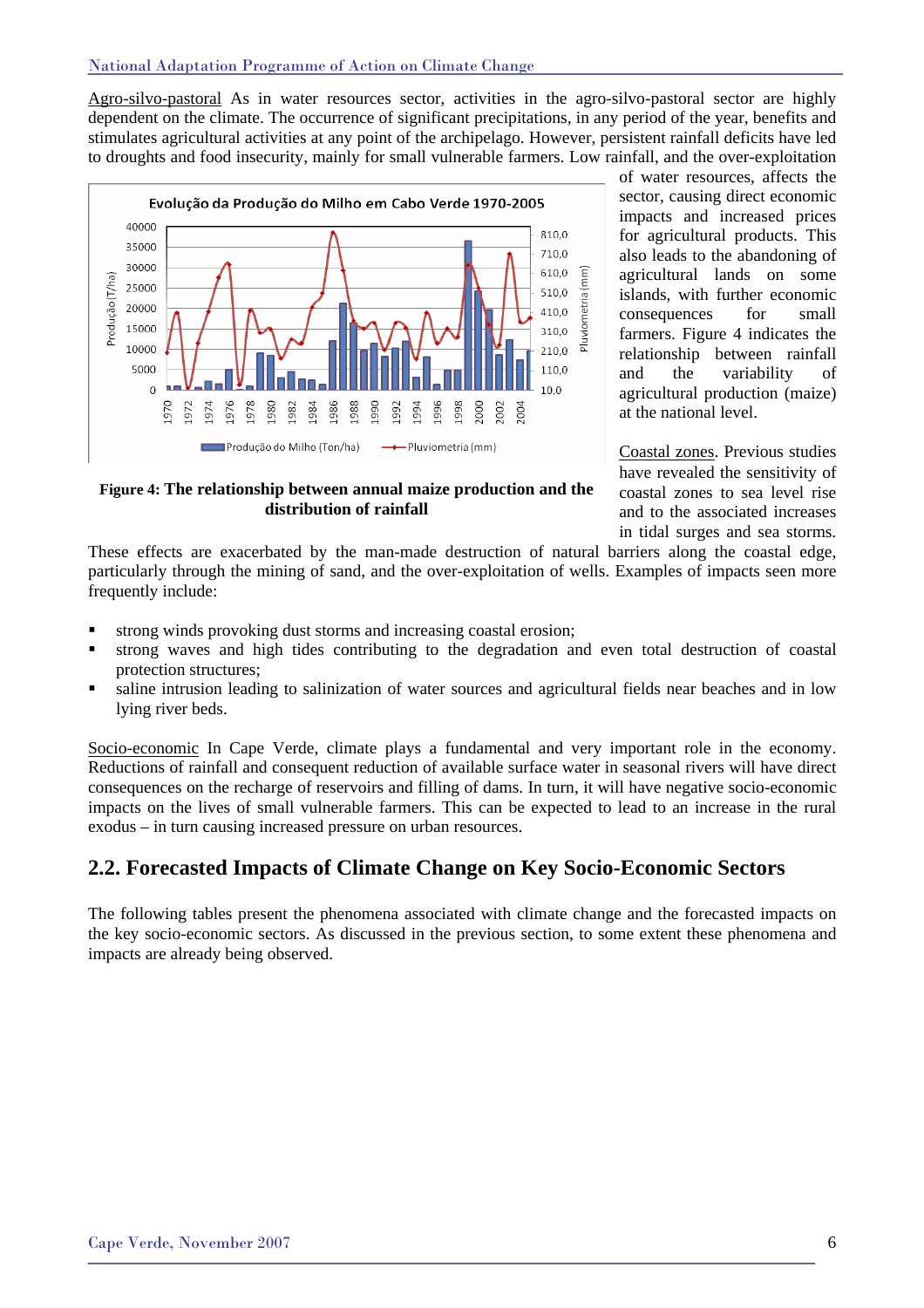| Phenomena and events of climatic nature                      | <b>Impacts of the climate change</b>                                           |
|--------------------------------------------------------------|--------------------------------------------------------------------------------|
| $\triangleright$ Less rainfall                               | $\checkmark$ Decrease of agricultural production for irrigated and             |
|                                                              | rain fed crops                                                                 |
| Reduction of the length of the rainy<br>➤                    | Increase in the water demand<br>✓                                              |
| season                                                       | $\checkmark$ Increase of conflicts on water                                    |
|                                                              | $\checkmark$ Over exploitation of the aquifers                                 |
| Microclimate alterations<br>➤                                | $\checkmark$ Saline intrusion                                                  |
|                                                              | $\checkmark$ Abandonment of water wells                                        |
| ➤<br>Occurrence of torrential rains and<br>flooding          | $\checkmark$ Insufficient water for domestic, industrial supply, and<br>others |
|                                                              | $\checkmark$ Degradation of sanitary conditions                                |
| $\blacktriangleright$<br>Increase surface drainage and water | $\checkmark$ Biodiversity degradation                                          |
| erosion                                                      | $\checkmark$ Water deficit                                                     |
|                                                              | $\checkmark$ Reduction of the availability of surface water                    |
| Frequent droughts<br>➤                                       | $\checkmark$ Reduction of underground waters                                   |
|                                                              | $\checkmark$ Reduction of the flow of water from springs and wells             |
| High erosion rates<br>➤                                      | $\checkmark$ Transportation of basalt blocks – soil erosion                    |
|                                                              | $\checkmark$ Reduction in crop yields                                          |
| Sea level rise                                               | $\checkmark$ Flooding                                                          |
|                                                              | $\checkmark$ Low animal raising productivity                                   |
| ➤<br>Tides above protection walls                            | $\checkmark$ Abandoning of agricultural lands                                  |
|                                                              | $\checkmark$ Reduction of the regenerative capacity of soil                    |
| High intensity of the maritime<br>➤                          | $\checkmark$ Acceleration of desertification                                   |
| currents                                                     | $\checkmark$ Reduction of forage                                               |
|                                                              | Salinity of soils and water sources near the coastal<br>$\checkmark$           |
| Heat and dust waves<br>➤                                     | areas                                                                          |
|                                                              | $\checkmark$ Erosion of the coastal line                                       |
|                                                              | $\checkmark$ Degradation of the vegetation and loss of marine                  |
|                                                              | habitats                                                                       |
|                                                              | $\checkmark$ Degradation of water quality                                      |
|                                                              | $\checkmark$ Increase of poverty                                               |
|                                                              | $\checkmark$ Water borne diseases                                              |
|                                                              | $\checkmark$ Reduction of the income of families                               |
|                                                              | $\checkmark$ Reduction of jobs                                                 |
|                                                              | $\checkmark$ Irrational exploration of natural resources                       |

|  |  |  |  | Table 2: Climate Change phenomena in the water sector and associated impacts |
|--|--|--|--|------------------------------------------------------------------------------|
|--|--|--|--|------------------------------------------------------------------------------|

### **Table 3: Climate Change phenomena in the agro-sylvo-pastoral sector and associated impacts**

| <b>Phenomena and events of climatic</b><br>nature | <b>Impacts of the climate changes</b>                                                            |  |
|---------------------------------------------------|--------------------------------------------------------------------------------------------------|--|
| Reduction of rainfall;                            | Reduction of the duration of the rainy season and increase of<br>$\checkmark$<br>the dry season; |  |
|                                                   | $\checkmark$ Reduction of water availability;                                                    |  |
|                                                   | Increase of water needs<br>$\checkmark$                                                          |  |
| Reduction<br>of<br>atmospheric                    | Increase of arid and semi-arid areas in detriment of the<br>$\checkmark$                         |  |
| humidity;                                         | humid and sub humid areas;                                                                       |  |
|                                                   | $\checkmark$ Increase of the incidence of pests and vectors of illnesses;                        |  |
|                                                   | $\checkmark$ Possible reduction of certain cryptogrammic leaf diseases                           |  |
| Increase of temperature;                          | and increase of others;                                                                          |  |
|                                                   | $\checkmark$ Increase of the rate of soil erosion;                                               |  |
|                                                   | Reduction of the photosynthetic capacity of crops;<br>v.                                         |  |
| of the frequency<br>Increase                      | $\checkmark$ Reduction of crop yields for both irrigated and rain fed                            |  |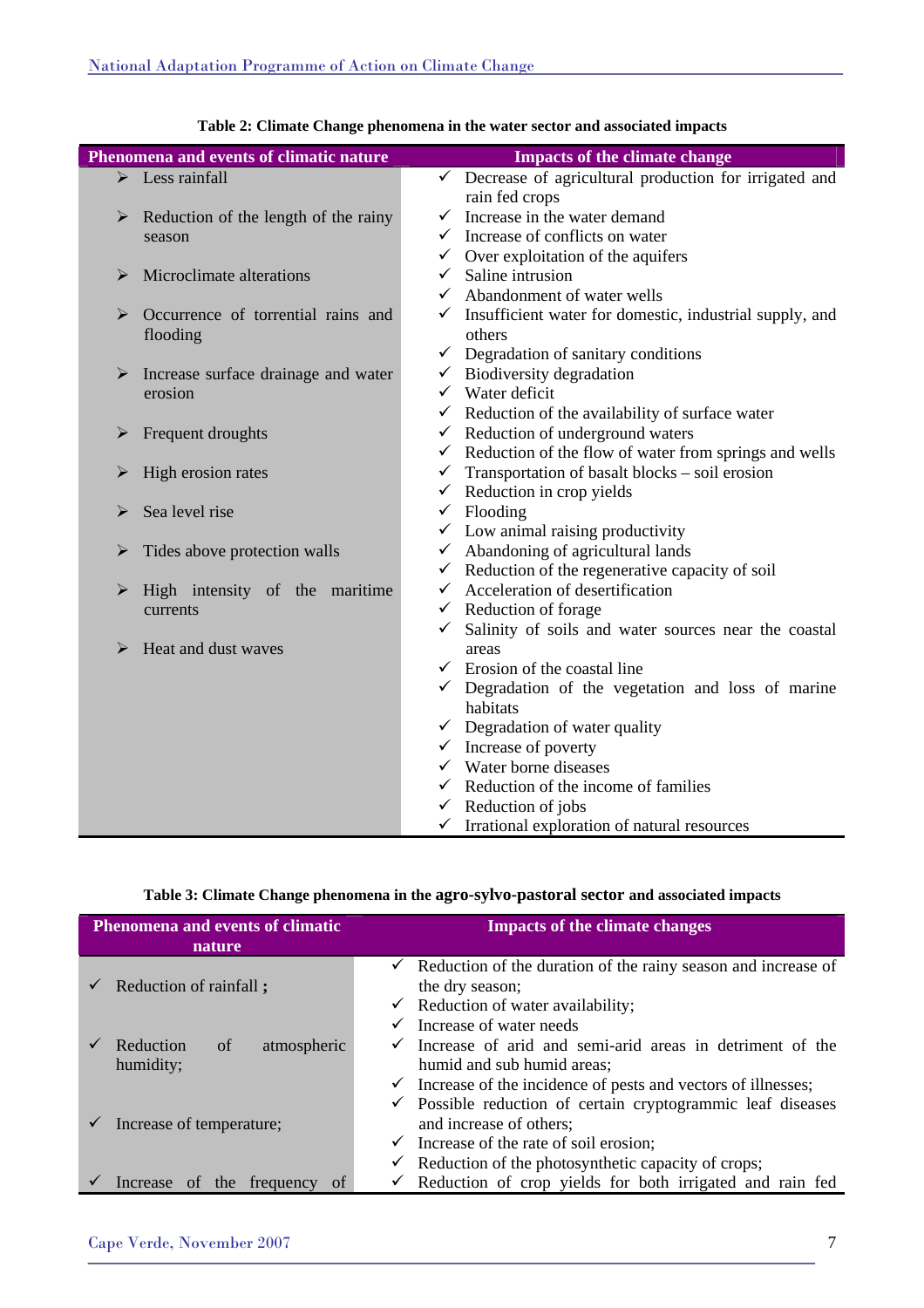### National Adaptation Programme of Action on Climate Change

| <b>Phenomena and events of climatic</b><br>nature | <b>Impacts of the climate changes</b>                                                                                                                                                                            |  |
|---------------------------------------------------|------------------------------------------------------------------------------------------------------------------------------------------------------------------------------------------------------------------|--|
| torrential rains;                                 | crops;                                                                                                                                                                                                           |  |
| Occurrence of flooding;                           | $\checkmark$ Increased exploitation of water tables;<br>$\checkmark$ Reduction of the productivity of agricultural lands in zones<br>affected by droughts;<br>$\checkmark$ Reduction of agricultural production; |  |
| Increased evapo-transpiration;                    | Saline intrusion in watersheds and water tables;<br>$\checkmark$<br>$\checkmark$ Agricultural land abandonment;<br>Salinization and abandonment of wells;<br>$\checkmark$                                        |  |
| Frequent droughts ;                               | Alteration in deposits of sediments;<br>✓<br>Rural exodus;<br>$\checkmark$<br>$\checkmark$ Alimentary deficit;                                                                                                   |  |
| Increase of solar radiation;                      | $\checkmark$ Deficit of pasture;<br>$\checkmark$ Poor animal nutrition;<br>$\checkmark$ Increase of thermal stress in animals;                                                                                   |  |
| Increase of aerosols                              | $\checkmark$ Reduction of animal productivity;<br>$\checkmark$ Increase of arid and semi-arid lands;<br>$\checkmark$ Reduction of productivity in pasture lands affected by<br>drought;                          |  |
|                                                   | $\checkmark$ Increase of water needs;<br>$\checkmark$ Likely increase of morbidity and mortality;<br>$\checkmark$ Reduction of incomes of rural populations ;<br>$\checkmark$ Protein deficit                    |  |

### **Table 4: Climate Change phenomena in the coastal zone management and tourism sectors and associated impacts**

| Phenomena and events of climatic nature                                                                                  | <b>Impacts of the climate changes</b>                                                                                                                                                                                        |  |
|--------------------------------------------------------------------------------------------------------------------------|------------------------------------------------------------------------------------------------------------------------------------------------------------------------------------------------------------------------------|--|
| Uncontrolled extraction of inerts in<br>coastal zones                                                                    | $\checkmark$ Erosion of the coastal line<br>Alteration of the coast due to erosion<br>Alteration of the coastal morphology<br>✓                                                                                              |  |
| $\checkmark$ Marine and coastal pollution                                                                                | Disappearance of beaches<br>✓<br>Destruction of the land/sea natural protection<br>$\checkmark$<br>Degradation of the marine and coastal environment                                                                         |  |
| <b>Unregulated</b><br>construction<br>$\checkmark$<br>of<br>tourism infrastructures and others<br>along the coastal line | Saline intrusion in the coastal rivers and aquifers<br>located 500 m from the coast<br>$\checkmark$ Water contamination due to toxic dejects                                                                                 |  |
| $\checkmark$ Lack of respect for legislation on<br>coastal zone                                                          | Abandonment of water sources due to salinization<br>$\checkmark$<br>Flooding of the coastal zones<br>Alteration of the intensity of maritime currents<br>$\checkmark$<br>Abandonment of tourism infra-structures and coastal |  |
| <b>High water erosion</b><br>$\checkmark$                                                                                | properties (houses, agricultural lands, etc.)<br>$\checkmark$ Food insecurity of the populations                                                                                                                             |  |
| <b>Tropical storms</b><br>$\checkmark$                                                                                   | Frequency of intense and dry sand storms<br>Increase of air aridity<br>$\checkmark$                                                                                                                                          |  |
| Frequent<br>of<br>events<br>extreme<br>$\checkmark$<br>temperature variations                                            | Increase of potential evapo-transpiration<br>✓<br>$\checkmark$ Increase of water consumption<br>Loss of interest for the country as a tourist                                                                                |  |
| <b>Torrential rains</b><br>$\checkmark$                                                                                  | destination<br>Change of tourist destinations<br>✓                                                                                                                                                                           |  |
| Increase of intense precipitation<br>$\checkmark$<br>events                                                              | Cancelled flights – poor visibility<br>$\checkmark$<br>$\checkmark$ Commercial disturbances                                                                                                                                  |  |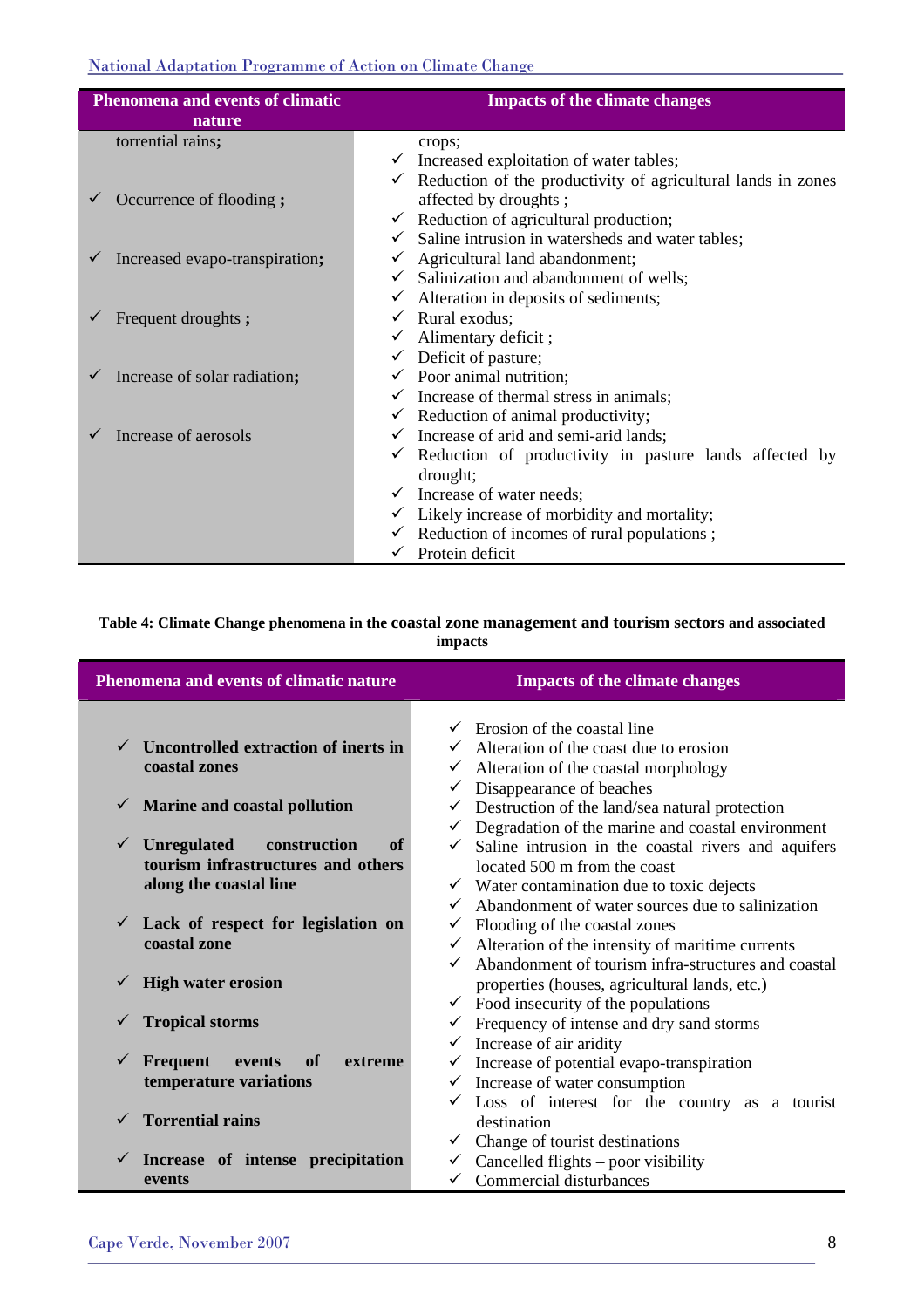| Phenomena and events of climatic nature                                          | <b>Impacts of the climate changes</b>                                                                                                                                                                                                                                                                                                                                                                                                                                                                                                                                                                                                                               |
|----------------------------------------------------------------------------------|---------------------------------------------------------------------------------------------------------------------------------------------------------------------------------------------------------------------------------------------------------------------------------------------------------------------------------------------------------------------------------------------------------------------------------------------------------------------------------------------------------------------------------------------------------------------------------------------------------------------------------------------------------------------|
| <b>High intensity Flooding</b>                                                   | $\checkmark$ Negative modifications of the economic structure<br>Increased economic losses<br>$\checkmark$ Increase of damages caused by flooding                                                                                                                                                                                                                                                                                                                                                                                                                                                                                                                   |
| <b>Aggressive waves</b>                                                          | Increased costs in the economy<br>$\checkmark$                                                                                                                                                                                                                                                                                                                                                                                                                                                                                                                                                                                                                      |
| Extreme high tides with increased<br>undulation                                  | Increase of the risk of deaths and infectious<br>epidemics<br>$\checkmark$ Increase of damage in the coastal ecosystems such<br>as coral reefs                                                                                                                                                                                                                                                                                                                                                                                                                                                                                                                      |
| <b>Rise of sea water</b>                                                         | $\checkmark$ Destruction of infra-structures<br>(roads,<br>ports.                                                                                                                                                                                                                                                                                                                                                                                                                                                                                                                                                                                                   |
| <b>Persistence</b><br>and<br>occurrence<br>of<br>prolonged dry dust (bruma seca) | housing, agricultural lands, hotels, beaches, coastal<br>villages, bridges, protection walls, etc.)<br>$\checkmark$ Coastal and marine pollution<br>$\checkmark$ Destruction of tourism spaces                                                                                                                                                                                                                                                                                                                                                                                                                                                                      |
| <b>Intense and long droughts</b><br>V                                            | $\checkmark$ Air pollution<br>$\checkmark$ Increase of the intensity of coastal degradation due<br>to alteration of the amplitudes and aggressiveness of<br>the tides<br>$\checkmark$ Abandonment of agricultural lands<br>$\checkmark$ Reduction of the potential of agricultural production<br>in the lower coastal zones<br>$\checkmark$ Saline intrusion<br>Appearance of tropical diseases such as malaria,<br>cholera, blood pressure, lung diseases<br>$\checkmark$ Destruction of coastal products of tourist interest<br>$\checkmark$ Migration of the coastal populations to the interior<br>of islands<br>Degradation of the environment<br>$\checkmark$ |

### **2.3. Climate Change and the National Development Process**

As with all sub-Saharan countries, climate change will increasingly exacerbate development challenges in Cape Verde, including, food and water insecurity, general poverty, and gaps in governance. Moreover, as a Small Developing Island State (SIDS), Cape Verde faces specific challenges associated with its small size, inadequate infrastructures and lack of natural resources. The communities that will be most affected by climate change are those that are already confronted with social and economic challenges: communities that cultivate marginal and degraded land, those that live in poverty, those touched by HIV/AIDS and other infectious diseases, those facing conflicts related to natural resources, the marginalized communities, as well as other communities whose voices weigh very little in the national decision-making processes.

Notably, the role of the primary sector is very relevant to poverty alleviation and the country's economy given that the activities of the agriculture, livestock and fisheries sectors are essential, particularly to poor people. The primary sector guarantees food security of the diverse layers of the population, mainly the most vulnerable. Figure 5 indicates that the activities related to the agro-silvo-pastoral sector are the ones that most contribute to the food security, with higher prominence for the two types of cropping (subsistence and rent). This situation is associated to the fact that a large proportion of the population depends on agriculture and livestock activities for their survival.

The poor populations already feeling the effects of climate change have started to adapt their ways of life to this new reality. But there are clearly limits to what they can do. Their efforts will only be effective if they are supported by strategies and national policies and by international financial assistance.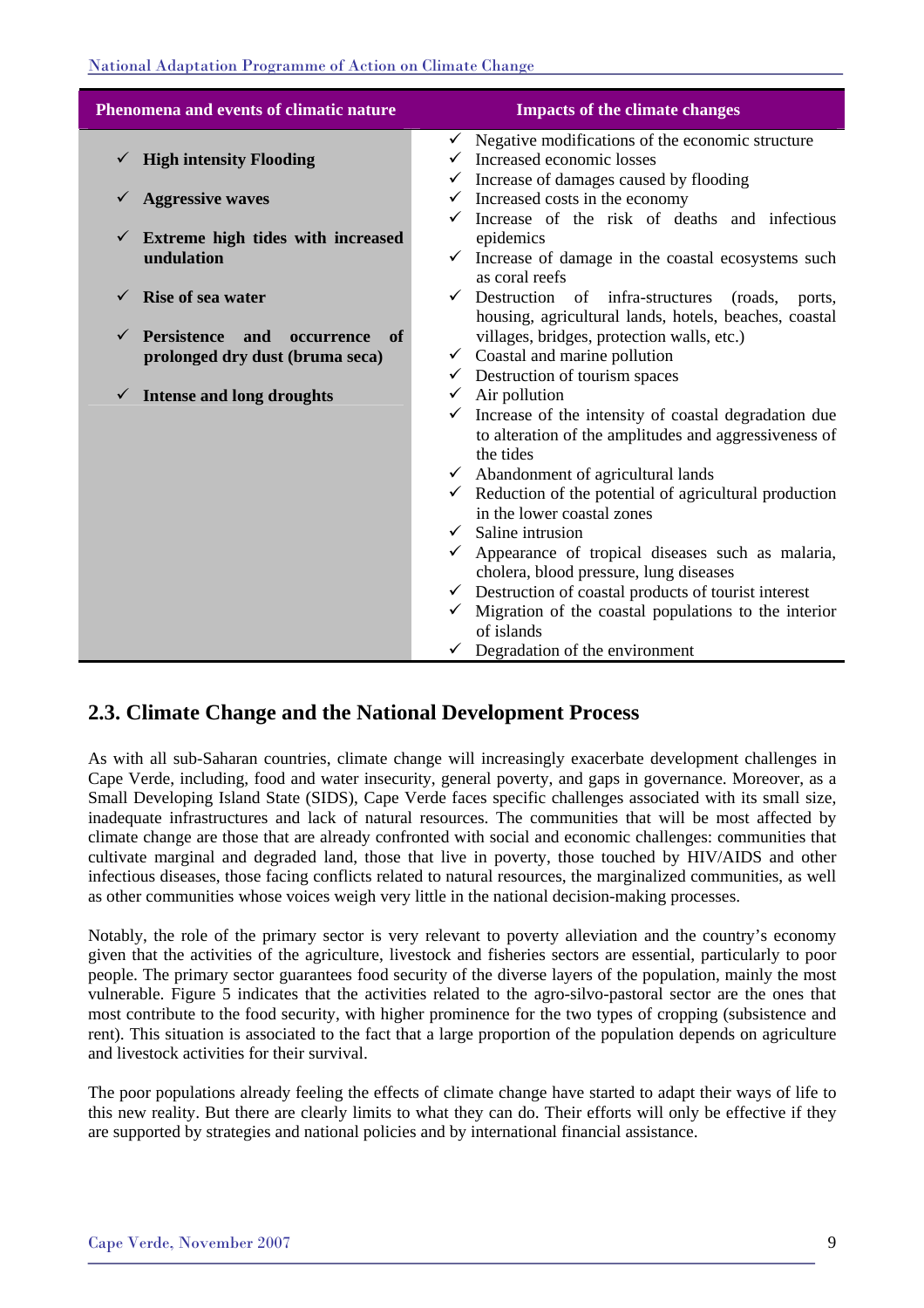### **Figure 5: The relationship between food security and the type of agro-silvo-pastoral activity practiced**

National Adaptation Programme of Action on Climate Change

## **ESTRUTURA DO SECTOR PRIMÁRIO**



### **2.4. Barriers to Implementing the NAPA**

The barriers to the implementation of the NAPA can be categorized as follows:

- Limitations in available human resources. Limited technical capacity to develop and implement specific measures may be a barrier to effective implementation of the NAPA;
- Institutional limitations. For example, in the water sector, the water tariff regime and the approach to resolve water conflicts remain incomplete. In addition, there are many aspects to implementing legislation that remain difficult, namely: (i) the proliferation of institutions operating in the sector without an efficient coordination mechanism (ii) a deficiency in the functioning of the regulatory entity (iii) overlapping of attributions among State institutions (iv) insufficiency of regulatory texts for the protection of water resources (v) deficient knowledge of the law by the institutions intervening in the sector (vi) poor participation of the population in the resolution of the problems of the sector;
- Financial limitations. These may be further exacerbated in the future as Cape Verde is to exit the group of LDCs, and this may significantly change Cape Verde's situation in relation to development financing mechanisms, namely through the reduction of budgetary support. This may also discourage the Government from investing in so-called "non-productive" projects and programmes. On the other hand, the increased efficiency in resources management, the achievement of results in the field, and increasing regularity and transparency in the management of funds, will all facilitate financial support from donors;
- Enhanced climatic data and monitoring capacity. Data, models and ability to collect and use these is a limit to designing the optimal investments, and;
- Low awareness of the public.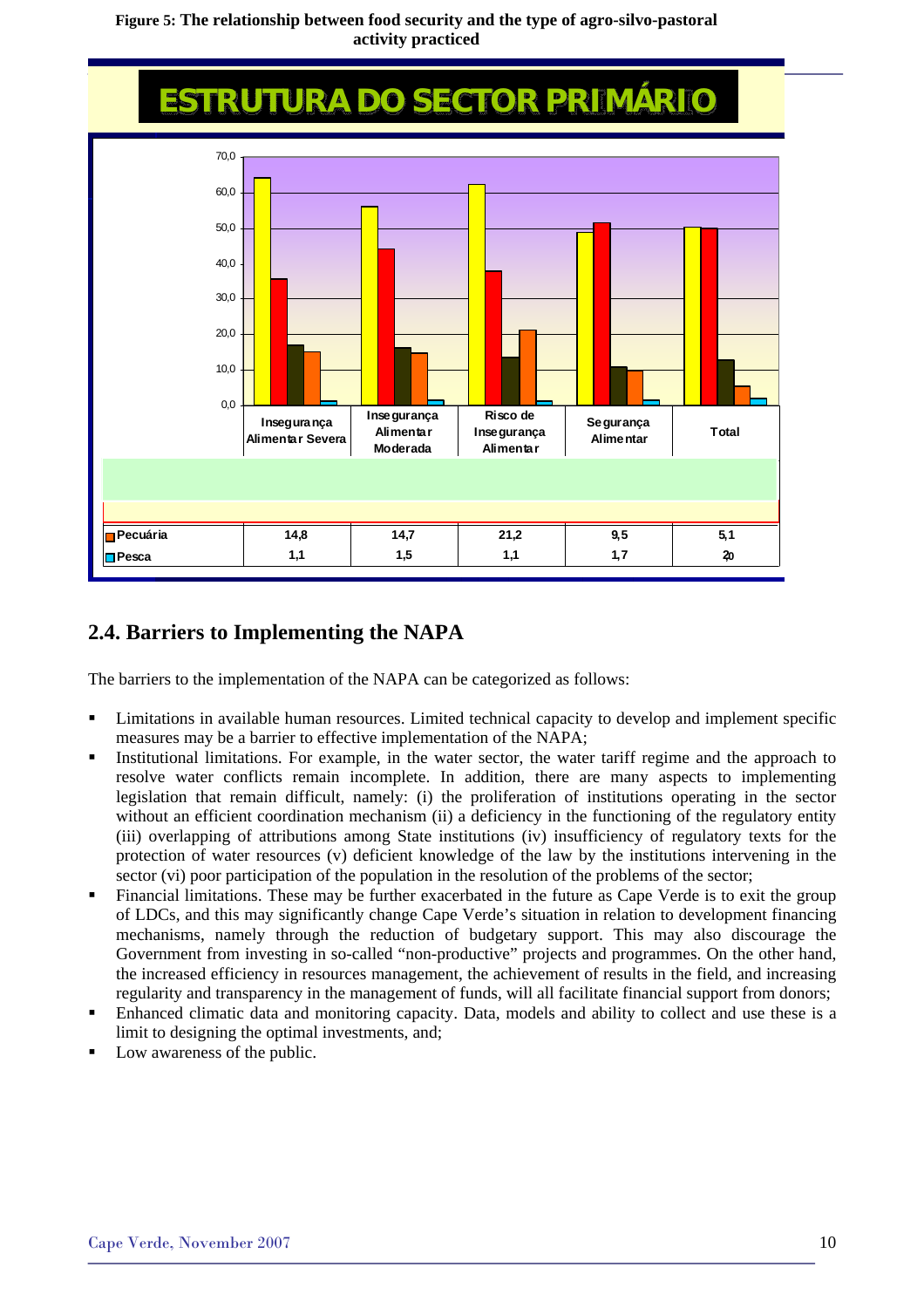### **III. IDENTIFICATION OF THE PRIORITY ADAPTATION NEEDS**

The Cape Verde NAPA has established a Goal and a series of contributing Objectives. In addition, a series of cross-cutting strategic approaches to reaching the goals and objectives have been identified. The adaptation programme will be implemented during the 2008-2012 period, in line with the GPRSP.

### *3.1. Goals, objectives and priority sectors*

The Goal of this adaptation programme is to increase the capacity of resistance of Cape Verde to climate change (CC) and climate variability (CV) in order to achieve the development objectives set in its Growth and Poverty Reduction Strategy Paper. This programme complements the recently concluded *National Strategy Action Plan against Climate Changes* which focuses mostly on the reduction of emissions of greenhouse gases.

In order to reach the Goal, this programme has three priority sectoral Objectives, as identified through the vulnerability analysis undertaken by the broad stakeholders groups during the participatory process to prepare this NAPA. These three Objectives are:

- 1) Promoting integrated water resources management in order to guarantee water for the people, for the production of food, for the ecosystems and for the tourism industry;
- 2) Developing the adaptability of the agro-silvo-pastoral production systems in order to ensure and improve national food production;
- 3) Protecting and preventing degradation of the coastal zones, caused by climatic aggressions and by tourism.

Further information on each of these is provided in the following sections.

### **3.1.1. Integrated water resources management**

The existing scarce water resources have represented and continue to represent one of the most limiting factors for economic development in Cape Verde. The water shortages reduce the probability of a good harvest in rain-fed areas. Furthermore, the average yields and productivity are determined by the great annual variability in rainfall. Finally, parts of Cape Verde are sometimes confronted with intense rains that cause floods in the estuaries of some watersheds, and severe damage upstream through floods. Both of these phenomena are set to worsen due to global climate change.

Hence, the issue of protecting and managing scarce water resources remains at the core of the adaptation challenge in Cape Verde. The most viable option is to mainstream climate change issues into integrated water resources management (IWRM), which deals with all the uses of the resource (domestic, agricultural, industrial, ecosystem, etc.). IWRM will lead to a better use of the existing water, a diversification of sources and improved availability, the treatment of used waters, and the protection of ecosystems in particular of their function to regulate the water cycle. This is the starting point for adapting the water sector to climate change, and to increasing resilience to climate change in the water sector. The Objective is to develop a climate-change proof IWRM in Cape Verde.

### **3.1.2. Improvement and security of agro-silvo-pastoral production**

Climatic conditions also determine the agro-silvo-pastoral activities, hence the vulnerability of this sector to the anticipated changes in climate and climatic variability. The analysis of the future agro-climatic development indicates that, under the anticipated conditions of increasing aridity resulting from decreasing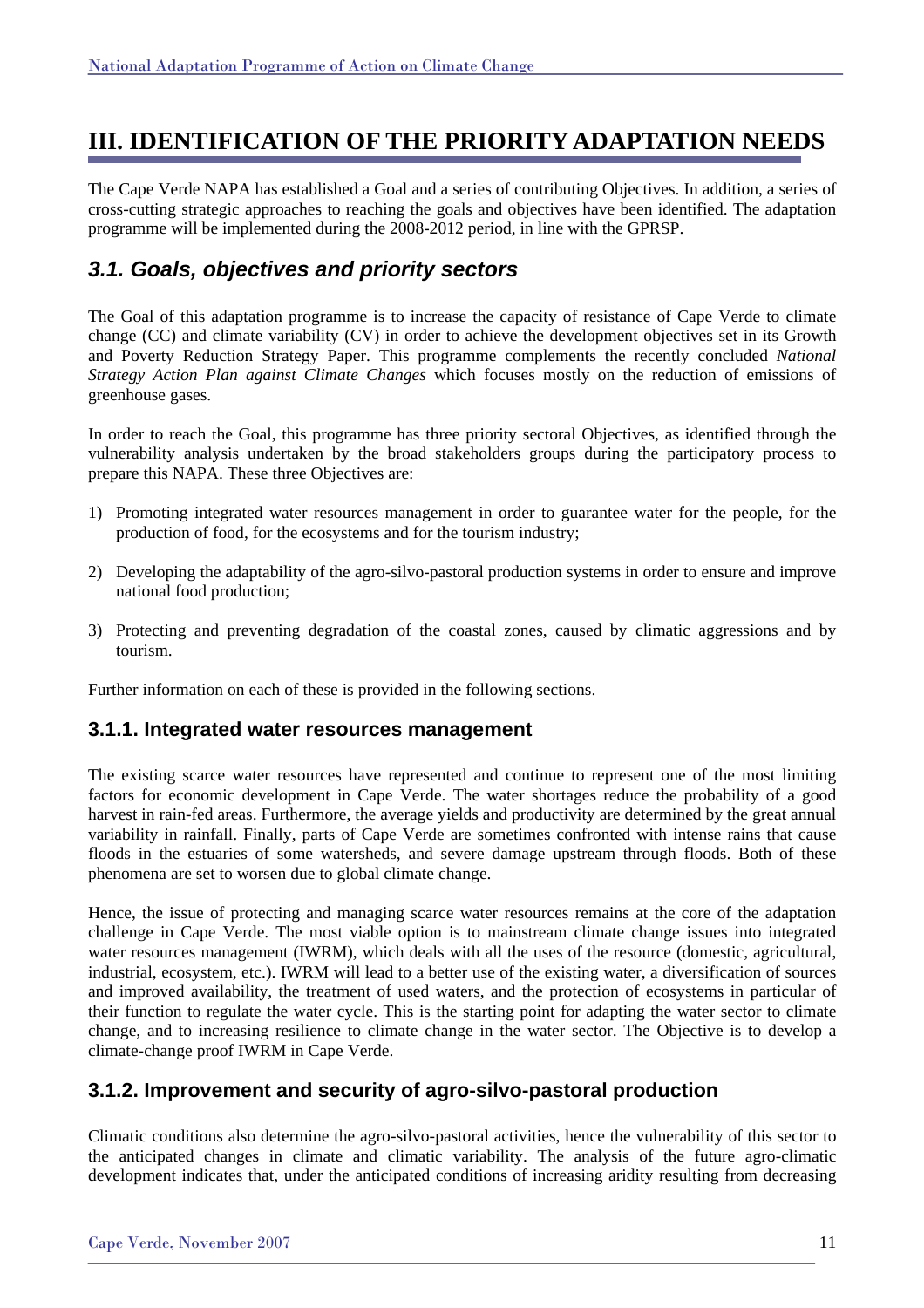rainfall (-10 to -20%) and under increasing temperature (up to 3.5º), the amount of food Cape Verde will be able to provide as a percentage of its requirements will drop dramatically, thereby exposing a large portion of the population to food deficits and food insecurity by 2020.

Accordingly, it is essential for Cape Verde to take preventive measures in order to decrease the risks on agricultural production resulting from the harmful impacts of climate change and climatic variability. Within the framework of an alternative agro-silvo-pastoral production strategy, a revaluation is essential with regards to the distribution of the agro-climatic zones and the structure of crops, and the development and intensification of animal raising in arid regions, and on the use of alternative crops, on the promotion of small-scale irrigation, on the reinforcement and maintenance of soil and water conservation schemes, and finally on the establishment and the diffusion of a crop calendar to farmers.

Adapting to climate change and climatic variability also means making it possible for ecosystems to continue to provide a multitude of essential goods and services, especially to the most vulnerable populations. These goods and services include: providing fertile soils; providing food and other raw materials; supplying water; providing pharmacological substances; and providing leisure and recreational functions (e.g. entertainment, educational, cultural, spiritual, aesthetic, and tourism values).

### **3.1.3. The protection of coastal zones/impact related to tourism**

The coastal zones of Cape Verde are negatively affected by the harmful effects of the high population density in certain centers, by tourist activities, by the occasional leak of hydrocarbons, by the abusive and uncontrolled extraction of inert materials (sands and stones) and by saline intrusion. These impacts continue into marine areas, which in most cases are very scarped and vulnerable to the effects of tides.

As climate change intensifies, these problems are set to become increasingly intense. This leads to the need for urgent action to stop the loss of "the maritime habitat" and the disappearance of some species, and to stop the associated loss of national economic opportunities. Moreover, the accelerating advance of sea waters quickly reduces the margin of "the interface" between the sea and the land, and increases soil salinity and reduces its productive capacity, again having important negative effects on agricultural activities in coastal zones.

### **3.2. Strategies**

This adaptation programme, which aims to reduce the vulnerability of Cape Verde to the consequences of climate change in the three sectors described above, will be implemented through four cross-cutting strategic approaches:

- Capacity development for stakeholders in matters related to adaptation to climate change and climate variability;
- Increased investment in adaptive conservation and soil protection measures;
- Action-research in order to improve the resistance of the population and ecosystems;
- Information, education and communication campaigns for stakeholders on the risks due to climate change and climate variability.

### **3.2.1. Capacity development for stakeholders in matters related to adaptation to climate change and climate variability.**

In order to face the impacts of climate change and climate vulnerability, the stakeholders should develop new knowledge, attitudes and practices. For this reason, the development of capacities was identified as one of the crosscutting adaptation strategies. There is a need to acquire knowledge and goods, within an institutional framework that encourages stakeholders to develop new aptitudes in order to assume new responsibilities, attitudes and values in face of climate change and climate vulnerability. This applies to all sectors.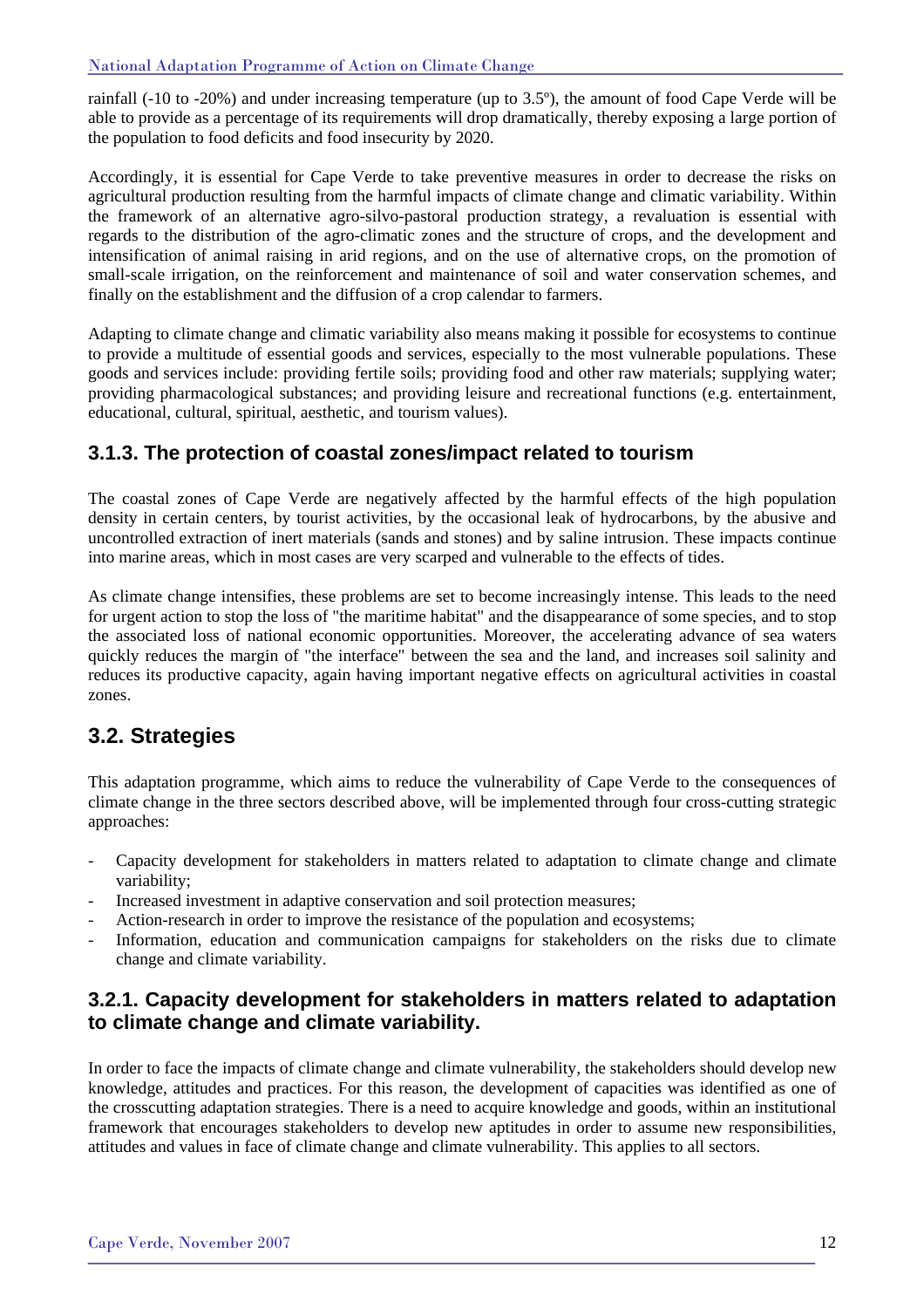#### National Adaptation Programme of Action on Climate Change

The local populations have already started to adapt as best as they can to their transforming environment. However, there are limits to what the populations can do without receiving wider support. Their efforts will only be rewarded if they are supported by national strategies and policies. However, such national support requires, in turn, basic changes in the culture of public institutions, and in the attitudes and behaviour of government actors. Accordingly, it is a strategic imperative for Cape Verde to promote these changes in the concerned sectors, both for the performance of its institutions and for the economic growth strategy. Achieving these transitions will require a more global strategic approach and a gradual intervention, over the short, medium and long terms.

The capacity development needs, at the institutional, organizational and individual level, have been clearly set out through the recently completed National Capacity Self Assessment exercise.

### **3.2.2. Increased investment in adaptive conservation and soil protection measures.**

This adaptation programme is results-oriented and intends to make real impacts in the field. Accordingly, investments in conservation and resources protection measures are given a high priority. These hard and soft adaptation investments constitute the core costs of each of the three Objectives. By making these investments, the Government of Cape Verde reiterates its willingness to help the local populations in their adaptation efforts. In part, this is about replicating at the large scale the best practices observed locally. In part, this is about the government assuming responsibility for large investments that the local populations are unable to undertake.

### **3.2.3. Action research in order to improve the resistance of the population and the ecosystems**

Participatory action-research is the best way to lead to concrete applications that satisfy the needs of local communities and that contribute to policies. The action research on adaptation places stakeholders from the affected local communities in contact with decision makers and researchers, in the framework of a common process of "learning by practice". It links local knowledge to science and to the validation of adaptation strategies. The links between researchers, responsible for policies, and communities, which are at the core of these activities, help to assure that the research promoted by the programme is based on the demands of resource users and is not driven by research institutions.

### **3.2.4. Information, education and communication campaigns for stakeholders on the risks due to the climate change and climate variability.**

Activities related to information, education and communication (IEC) will complement and are built upon the capacity building and action-research strategies. The sharing and implementation of the knowledge that will be generated through the capacity building activities and action research is strategic for the sustainability and continuity of the programme.

Through these crosscutting measures, the programme will support the elaboration of didactic material (visual and in the national language) that targets the local population (including the highly vulnerable groups), the political authorities (including the local politicians) and researchers. The IEC programme will also support the communication and functioning, through the network, of activities at the national and at the international (regional) levels. It will partly be about facilitating the sharing of knowledge and supporting Cape Verde effective participation in international fora. Through these activities, the programme will try to support national stakeholders so that they become better organized in preparing the "response" to the climate change and in building a common position on certain strategic issues related to climate change management and its impacts in Cape Verde.

The links between the goals, the objectives and the cross-cutting strategic approaches are illustrated in Figure 6.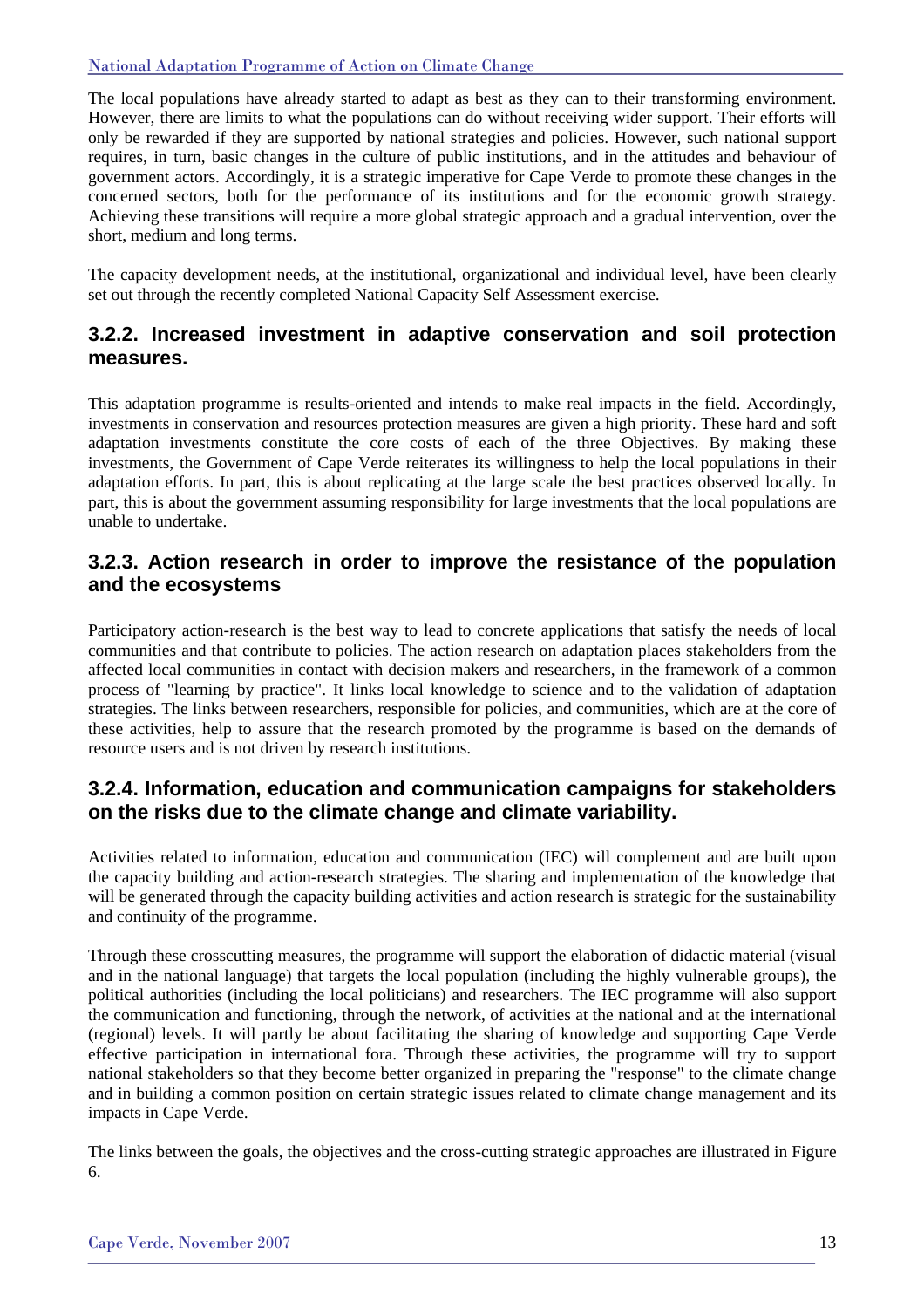

**Figure 6: The Organizational Framework of Cape's Verde National Adaptation Programme of Action**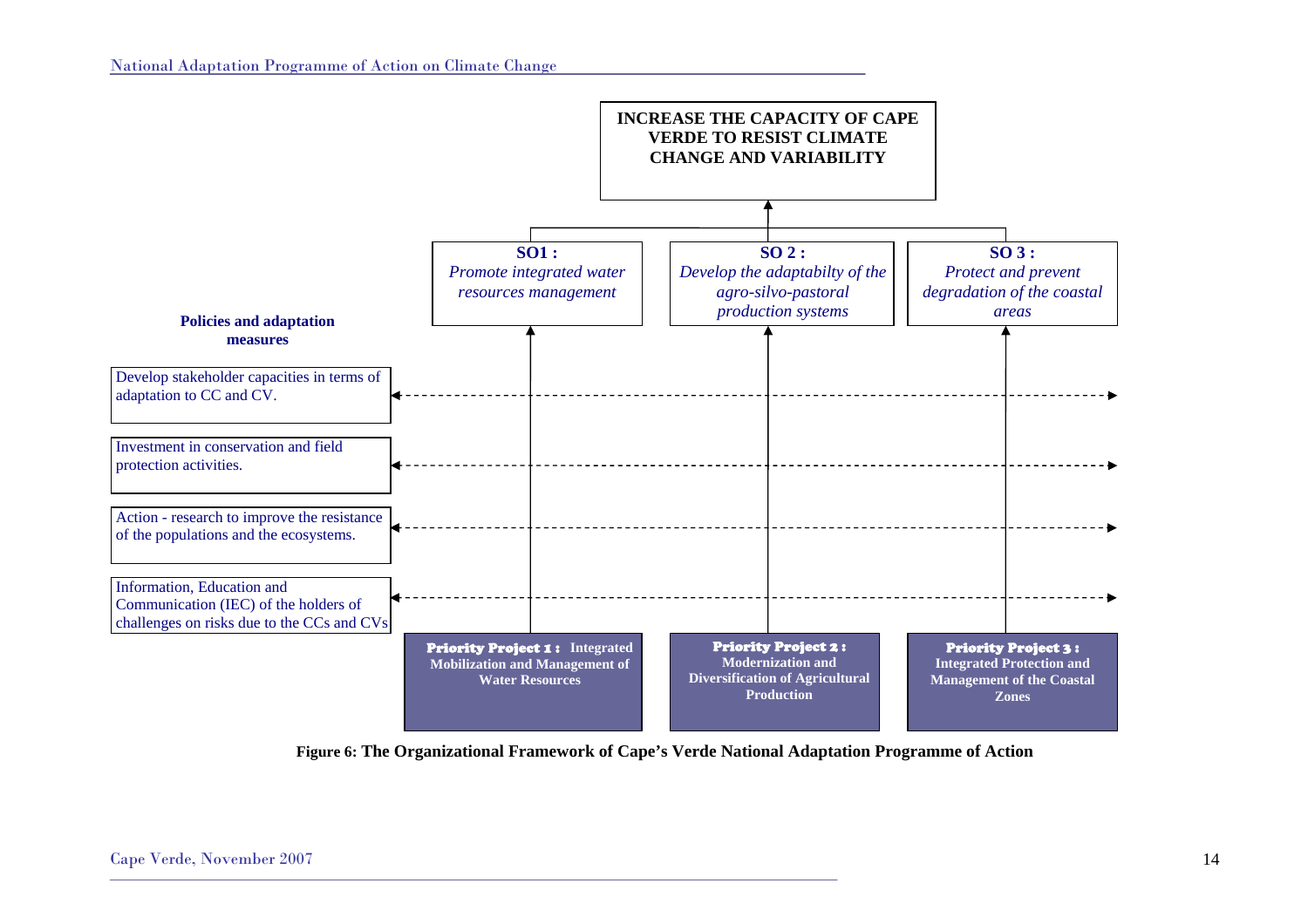### **IV. CRITERIA FOR SELECTING PRIORITY ACTIVITIES**

Following on from the analyses of the major socio-economic sectors, in relation to different climatic scenarios, and to the expected negative impacts of climate change, the first step was to propose a set of adaptation measures to these negative impacts.

Next, the proposed measures were analyzed in greater depth in order to determine whether they responded effectively to the most urgent and immediate adaptation necessities. As a result of this analysis, some measures were removed. Next, the five following criteria were used to determine priority actions:

- 1. Contribution to the resolution of the immediate and urgent problems related to climate change. This is considered the most fundamental criteria, in line with the least developed countries expert group (LEG) recommendations;
- 2. Capacity to contribute to poverty reduction. Again, in line with LEG guidelines, this is a most fundamental criteria;
- 3. The number of beneficiaries. This criterium was added by the Cape Verde NAPA team to the criteria proposed by the LEG. The Cape Verde NAPA stakeholders felt it important that the adaptation activities respond to the needs of a sizeable group of the community;
- 4. The synergies among the different instruments of environmental policy. In line with the LEG criteria, it was felt important that the proposed activities build synergies with other environmental actions, including actions to implement global environmental agreements in Cape Verde;
- 5. The overall cost of the action, and the anticipated benefit, in monetary terms if possible.

In the process to select priorities, the first two criteria were given additional weight, since they reflect, respectively, the extent to which the measure will address the immediate and urgent problems of climate change, and, the extent to which the measure will contribute to improving the lives of the poorer and more vulnerable target populations.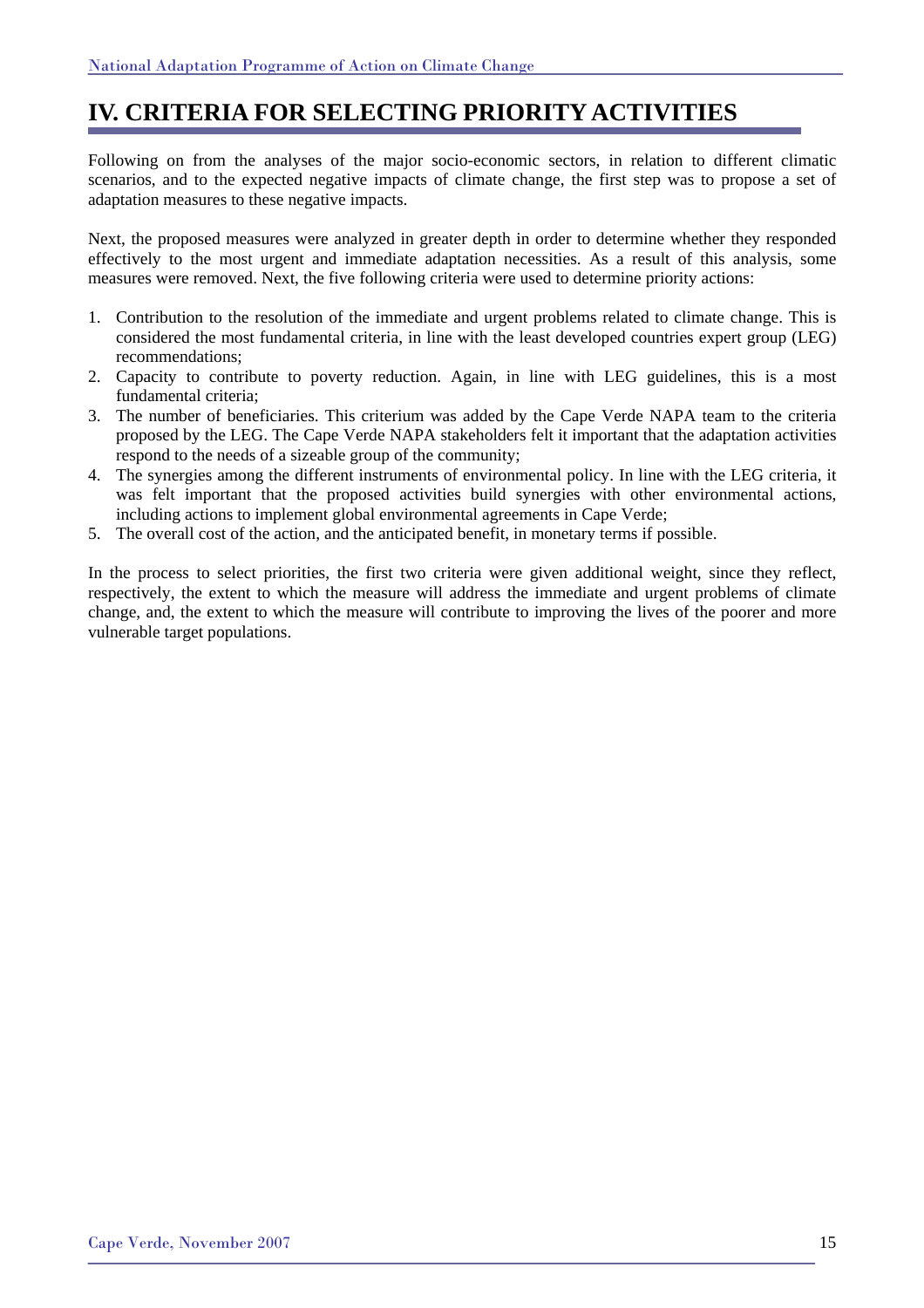### **V. LIST OF PRIORITY ACTIVITIES**

Based on the previously mentioned criteria, and through the participatory validation process, the following set of priority interventions were identified for the priority sectors:

| <b>Priority Measures</b>                                                                                                             |
|--------------------------------------------------------------------------------------------------------------------------------------|
| Construct infrastructures for collection, supply and storage of water and recharge of<br>aquifers.                                   |
| Reinforce actions to protect watersheds in order to improve food security.                                                           |
| Diversify income-generating activities in rural areas.                                                                               |
| Modernize and diffuse localized irrigation technologies.                                                                             |
| Invest strongly in environmentally sustainable production techniques.                                                                |
| Use varieties and species that are adaptable to changing climatic conditions.                                                        |
| Diversify activities and measures to support the populations that live off the<br>exploitation of coastal resources.                 |
| Support diversification of alternative activities to artisanal fishing (e.g. training,<br>equipment, micro-credit).                  |
| Continue the actions of preservation and management of protected areas.                                                              |
| Rehabilitate and/or construct infrastructures for protection of coastal zones.                                                       |
| Strengthen equipment and modernization of artisanal fishing;                                                                         |
| Support implementation of initiatives to use renewable energies (solar and wind) in<br>particular at the level of rural communities. |
| Modernize the network of climate and maritime monitoring stations.                                                                   |
| Stimulate production and establishment of endemic plants.                                                                            |
| Conserve and sustainably use medicinal species.                                                                                      |
| Promote research on species that are threatened and vulnerable to the climate change.                                                |

These priority interventions have been further developed into five project concepts. Three of these are included in Annex 3. The remaining two are to be circulated for financial support at a later date.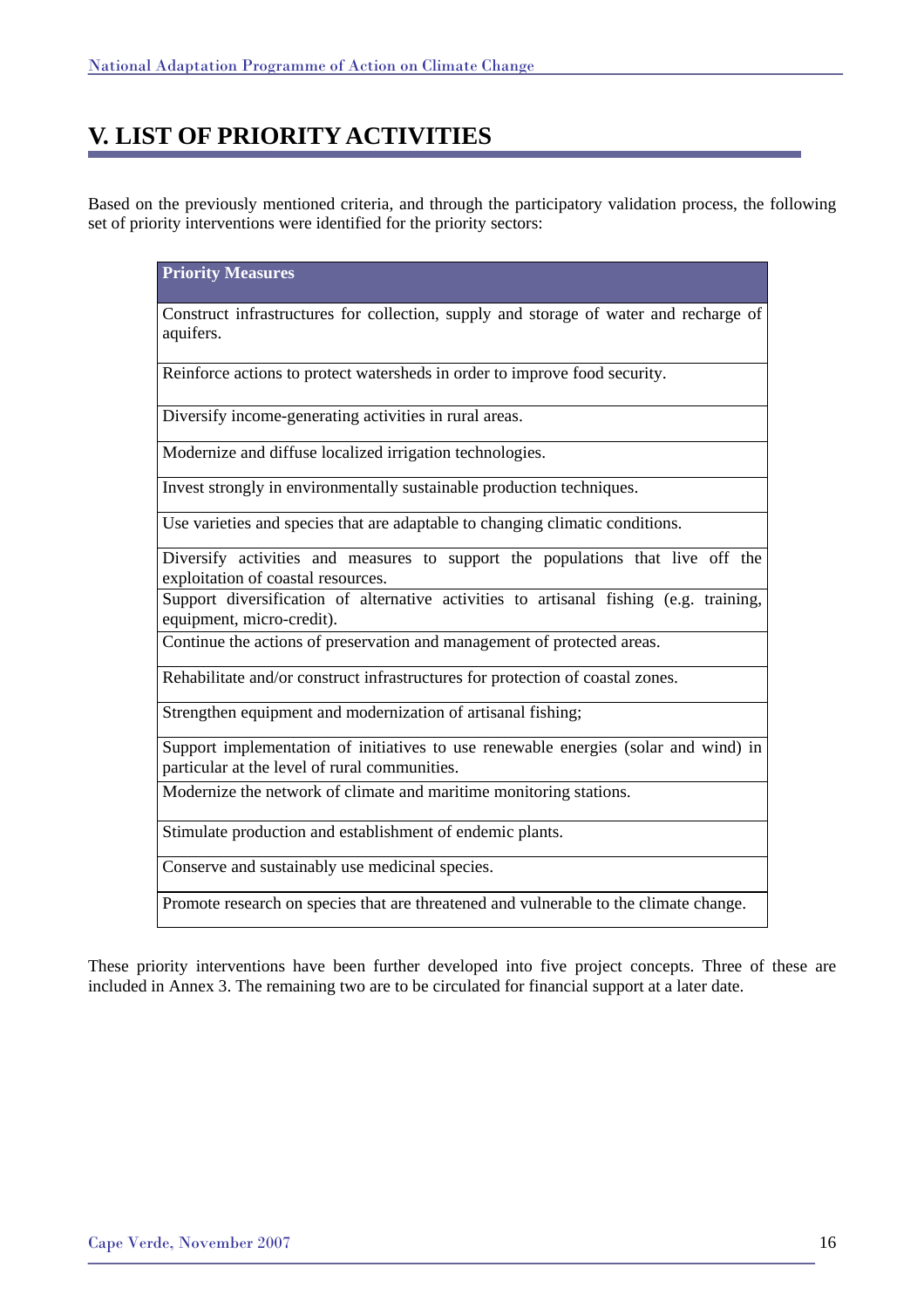### **VI. NAPA PREPARATION PROCESS**

The process to prepare the NAPA followed closely the LEG recommended methodology and focused on optimizing participation, in particular the participation of the groups to be affected by climate change.

On the basis of previous work, the multidisciplinary NAPA team first defined the priority sectors<sup>4</sup>. The adaptation needs were then identified through sectoral vulnerability and adaptation studies and discussed in workshops with partners. Next, vulnerability analyses were carried out in the priority socio-economic sectors, in relation to changes in the climatic parameters. This also led to an understanding of the expected negative impacts. Consequently, a set of measures to adapt to the likely negative impacts were proposed and discussed in detail in two regional workshops. These workshops involved actors and partners from all islands and most municipalities.

The remaining sectors<sup>5</sup> will be dealt with through the Second National Communication on Climate Change, due to the fact that the vulnerability analysis will need to be carried out in greater detail.

### **6.1. Stakeholder organization and consultation**

A participatory situational analysis was undertaken. The following activities were undertaken with concerned partners in order to determine the current situation of the partner in terms of vulnerability to climate change:

- Survey of the situation (in the different institutions), involving the different partners that deal with the identified issues, through the use of individual and semi-structured interviews;
- Analysis of data and legislation pertaining to the partner institutions;
- Compilation of data and information in order to elaborate a study on the partner's capacity;
- Organization of a national workshop with the participation of all institutions that deal with climate change issues. The workshop allowed participants to discuss the proposals and to define the guidelines for elaboration of the NAPA. In addition, the workshop enabled participants to formulate recommendations in line with the commitment and capacity of the different partners to the implementation of the NAPA.

### **6.2. Studies undertaken**

Stakeholder assessment. The study permitted the identification of a set of government, non-government and private institutions that should contribute to the implementation of the NAPA project.

Survey on climate change. A survey was carried out to allow for a wider diffusion of the process and involvement of people from all social levels. The objective was to evaluate the degree of knowledge and vulnerability of the population to the adverse effects of climate change and to raise their awareness and interest in this issue. This also helped identify potential partners in the implementation of the NAPA project. The survey was undertaken in all 19 municipalities of the country, and included approximately 426 individuals, with at least 20 from each municipality.

Study on climate variability. The study aimed to characterize the climate of Cape Verde through the analysis of diverse climate parameters that directly influence the climatic system of the country. The inter-annual variability of climate parameters and their influences on the different socio-economic development sectors constituted one of the main objects of the study.

l

<sup>&</sup>lt;sup>4</sup> I.e. water, agro-silvo-pastoral resources, tourism and coastal zones, biodiversity, fisheries and energy.

<sup>&</sup>lt;sup>5</sup> I.e. health, transportation, industry, and to a certain extent, energy.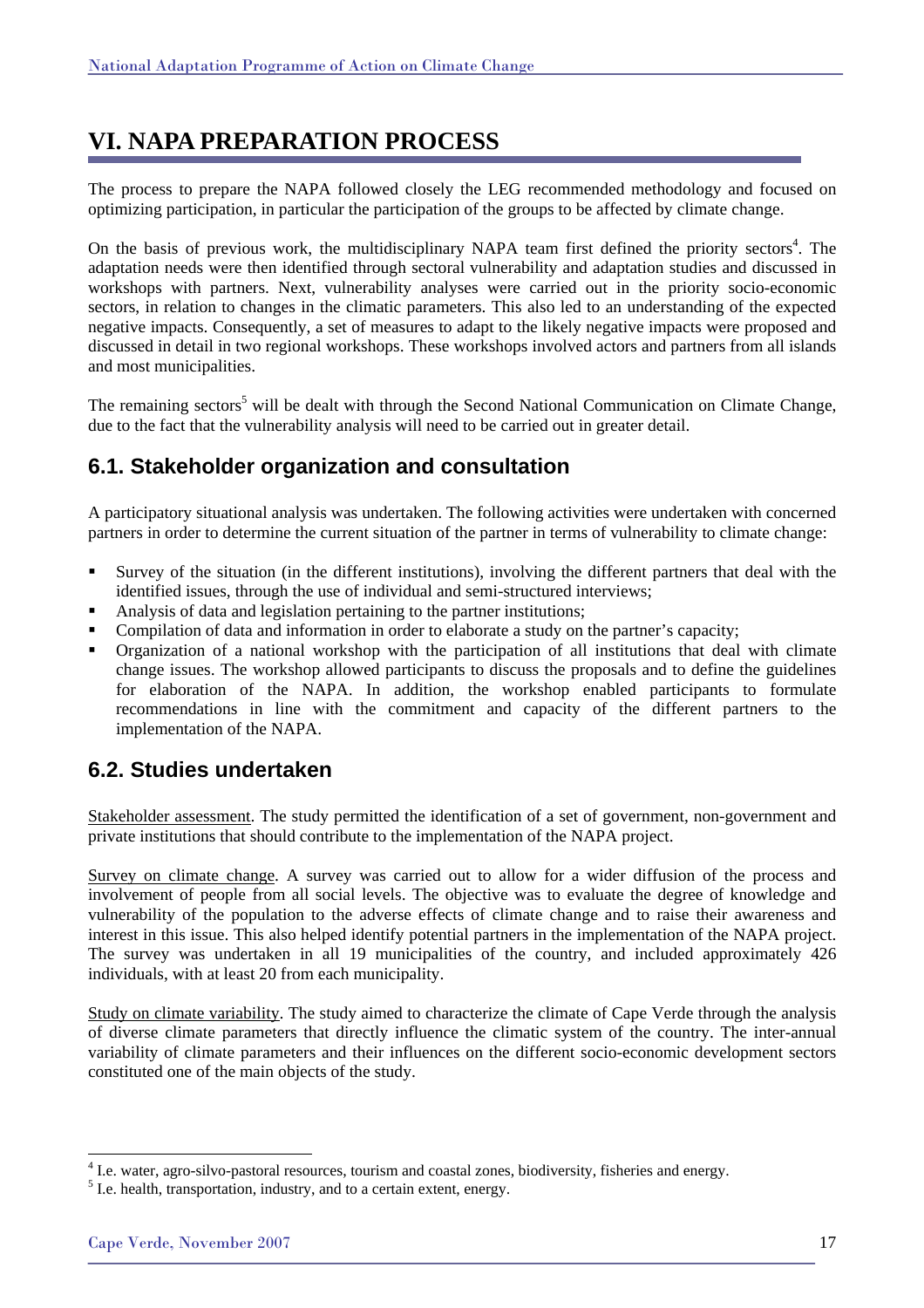In addition, vulnerability assessments of key development sectors and surveys were conducted in local communities, municipalities and amongst civil society. These led to:

- An assessment of the adverse effects of CC on key sectors such as water resources, agriculture, biodiversity, costal zones, tourism, energy, fishery, etc.
- An assessment of the vulnerability of socio-economic activities, of the means and conditions of living induced by CC, CV and of extreme meteorological phenomenon;
- A determination of the level of vulnerability of some islands, including S. Antão, Brava, Boavista, Maio, Sal, etc;
- A better understanding of the populations perception of climate change, across socio-professional groups, and;
- An assessment of the priority and urgent adaptation needs, with regards to available resources and intervention capability.

### **6.3. Priority setting**

The Multi-Criteria Analysis (MCA) approach was used to set priorities amongst likely interventions. The MCA was used instead of cost-benefit analysis (CBA) and Cost-Efficiency Analysis (CEA) because:

- The quantification and evaluation of costs and/or benefits in monetary terms was considered very difficult;
- In the environment sector, several elements of analysis are often based on variables that are difficult to quantify but are equally important for the decision making process. Hence CBA and CEA would provide limited results;
- The MCA analysis permits collecting certain information and necessary data from the analysis of vulnerability/risks and respective impacts, carried out in the previous steps, and therefore saves time in the NAPA process;
- The MCA analysis allows for a combination of objective and subjective assessments. This process, led by qualified and experienced staff, was through the attribution of ratings to priority measures/options as a function of the defined criteria.

### **6.4. Problems encountered and lessons learned**

### Problems encountered

- Lack of instruments for modeling and developing of climate scenarios;
- Lack of a complete series of climate data (for certain parameters);
- The fragmented nature of the country does not favor an ample diffusion of actions at the partner's level;
- The time allowed for local consultations was insufficient and it did not allow the local consultants to travel to all islands for better data collection and diffusion of information on the NAPA process;
- Insufficient data relating to certain types of urgent and immediate activities (for example: protection walls, anti-salinization dams, among others);
- Difficult to estimate costs in certain projects where several partners participate.

### Lessons learned

- The identification of participants and their level of contribution enabled the mobilization of key partners to the implementation of the NAPA process;
- The capacity building workshop for participants under the NAPA process was very useful in terms of understanding the process, the roles and responsibilities of the stakeholders at all stages of the NAPA;
- The consultative workshops, both at the central and at the local level, permitted a better participation of the civil society, the municipalities and the socio-professional groups in the process;
- The survey of the climate change situation at municipal level gave a pertinent indication of the participant's comprehension of the subject, but also of his/her vulnerability to climate change;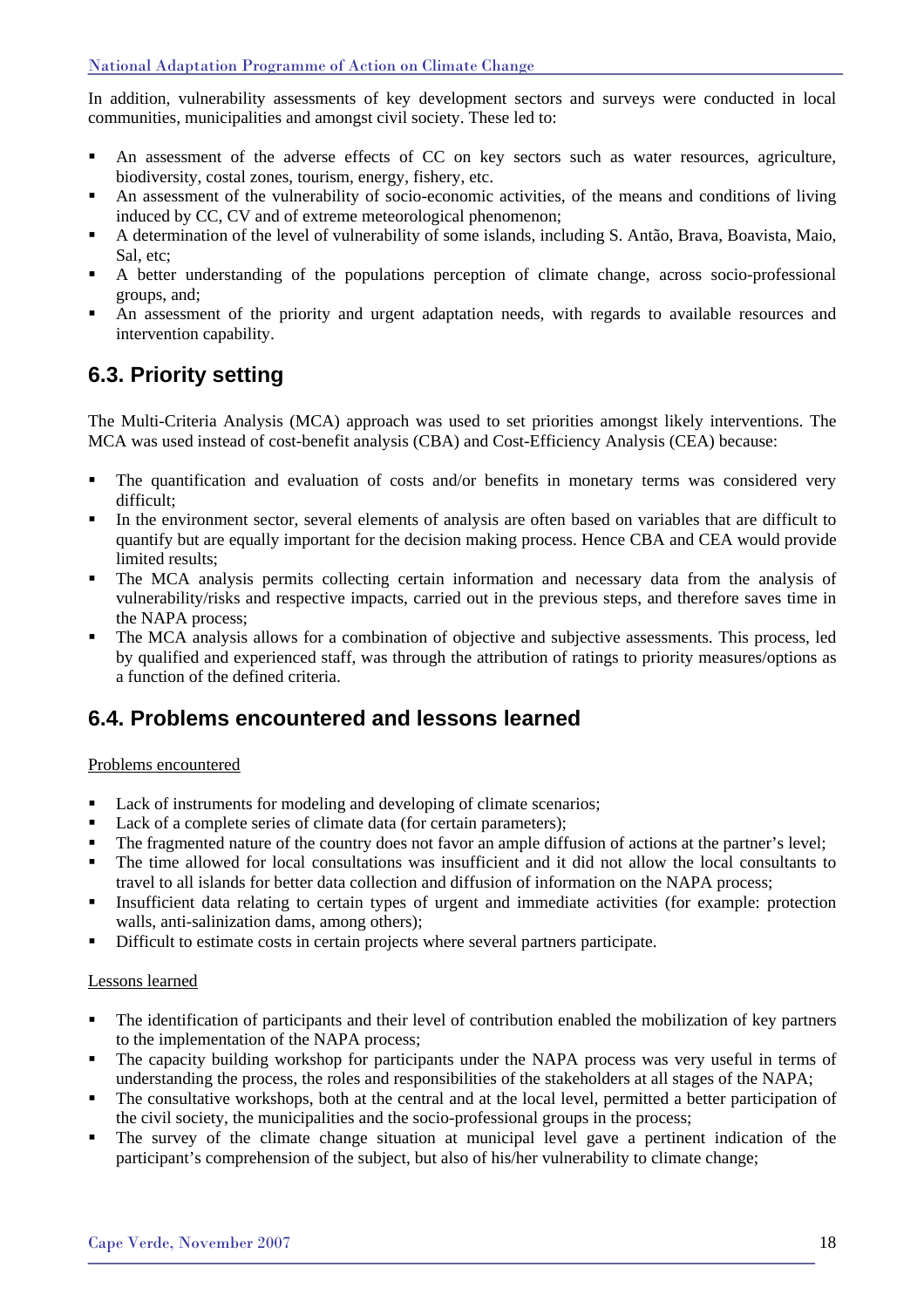- The engagement of the Municipal Environment Departments in the NAPA process, from the beginning of the activities, facilitated a reinforcement of synergies between this programme and other environmental projects and programmes;
- The sectoral studies carried out served as the basis for identification of vulnerability related to climate change as well as the measures and adaptation options;
- The synergy among the three conventions (Biodiversity, Desertification and Climate Change).

### **6.5. Implementation**

Many institutions were involved in the planning process and should be involved in the NAPA implementation. This includes Ministries, Municipalities, non-Governmental organizations, farmers associations, specialized international organizations, international financing organizations and representatives of multilateral and bilateral cooperation.

Monitoring and evaluation is an integral part of the programme. This consists of a system for the collection, treatment and analysis of information. This system will contribute to improved execution and functioning of the programme. Evaluations will be undertaken in accordance with established performance indicators and each NAPA phase will be the subject of lesson learning. The monitoring and evaluation modalities of the major programme donors will be used as a basis for this purpose.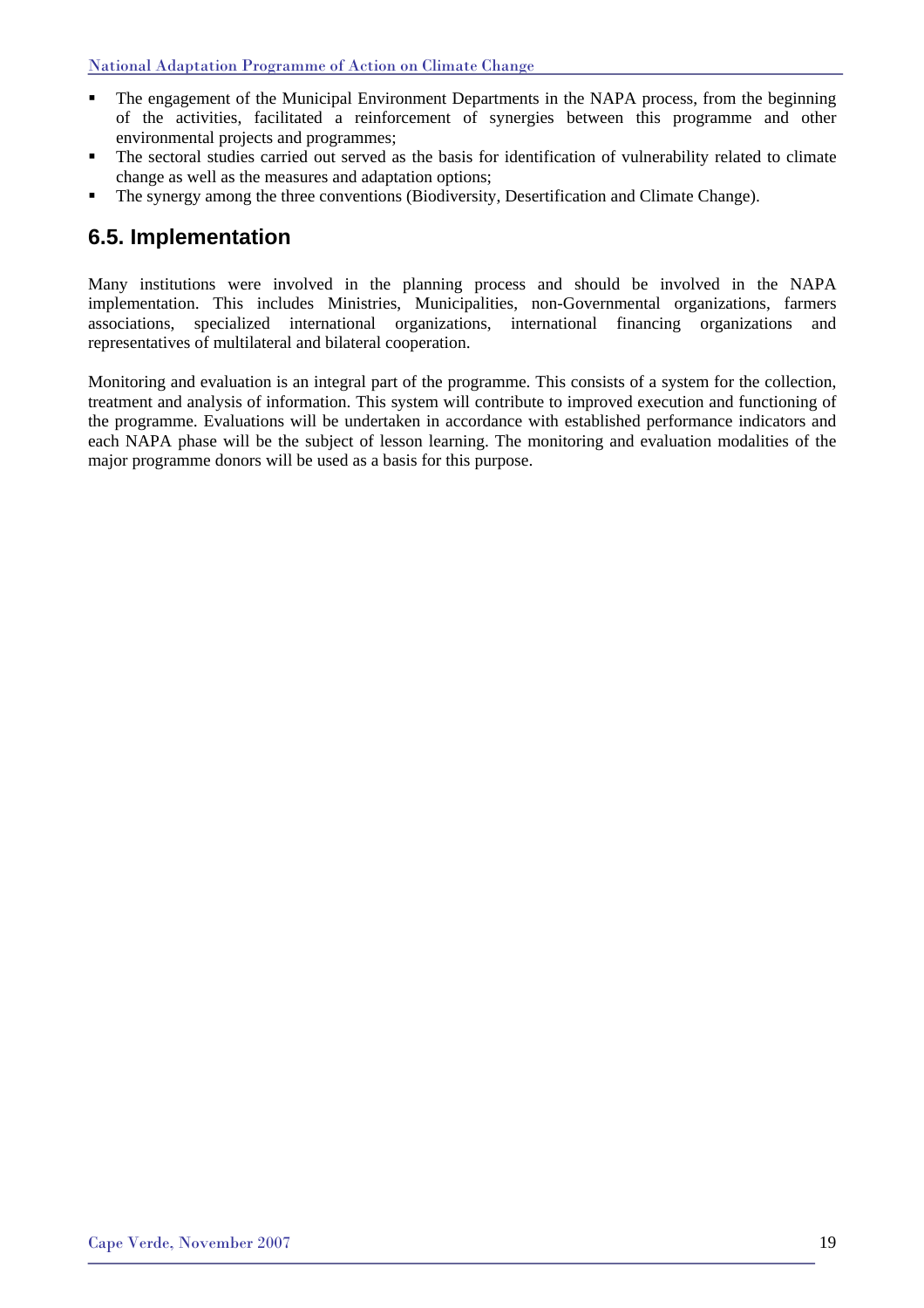### **VII. CONCLUSION**

The present National Adaptation Programme of Action to Climate Change represents the will and policy of the Government of Cape Verde with respect to the climate change phenomena, in particular its impacts on key socio-economic sectors and on the country's vulnerability due to from its isolated nature.

This Programme results from a thorough, participatory process with all stakeholders which allowed the identification of priority adaptation measures and led to the elaboration of five urgent priority project profiles. Implementation of these adaptation projects will contribute to minimizing the negative effects of climate change on the most vulnerable people and on the most fragile ecosystems in Cape Verde. It is urgent to mobilize the necessary financial resources in order to implement these projects and respond to needs of poor people and to limit the impacts on key sectors - water, agro-silvo-pastoral and coastal zones/tourism.

The Government of Cape Verde, well aware of the fragility of the ecosystems and of the isolation and the vulnerability that characterize the country, has elaborated the instruments for implementation of its development strategy. The aim of this initiative is to mainstream environmental and climate change adaptation issues into the planning process and to promote sustainable development. Accordingly, this present Adaptation programme is to be implemented in connection with: the 2006-2011 Government Programme; the Growth and Poverty Reduction Strategy (DECRP); the Programme to Fight Poverty and; the second National Environment Action Plan (PANA II). These latter strategic documents define the axes of intervention in the areas of economy, environment, security and poverty reduction.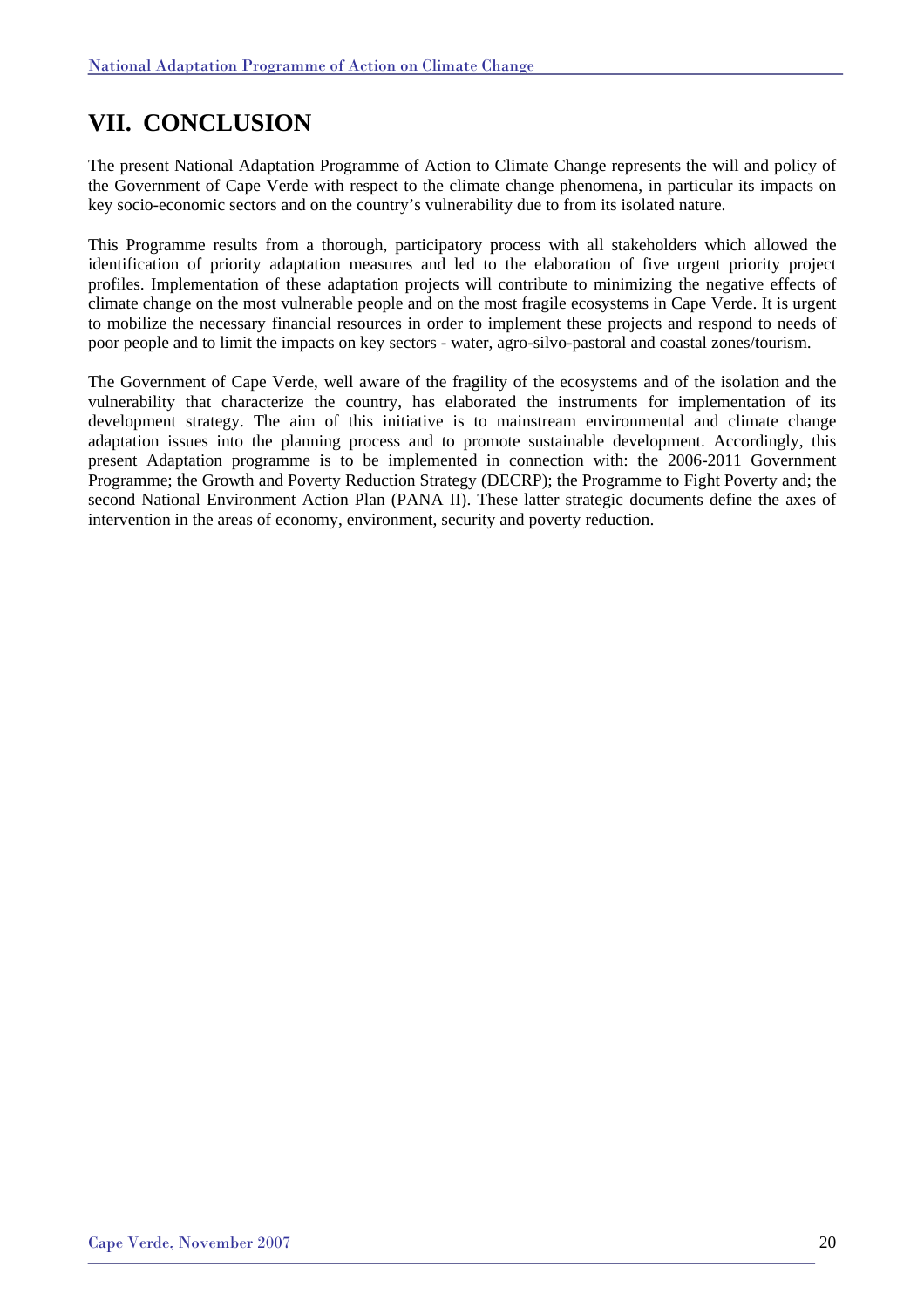### **ANNEXES**

- 1) References and Information Sources
- 2) The NAPA Team
- 3) The Priority Project Profiles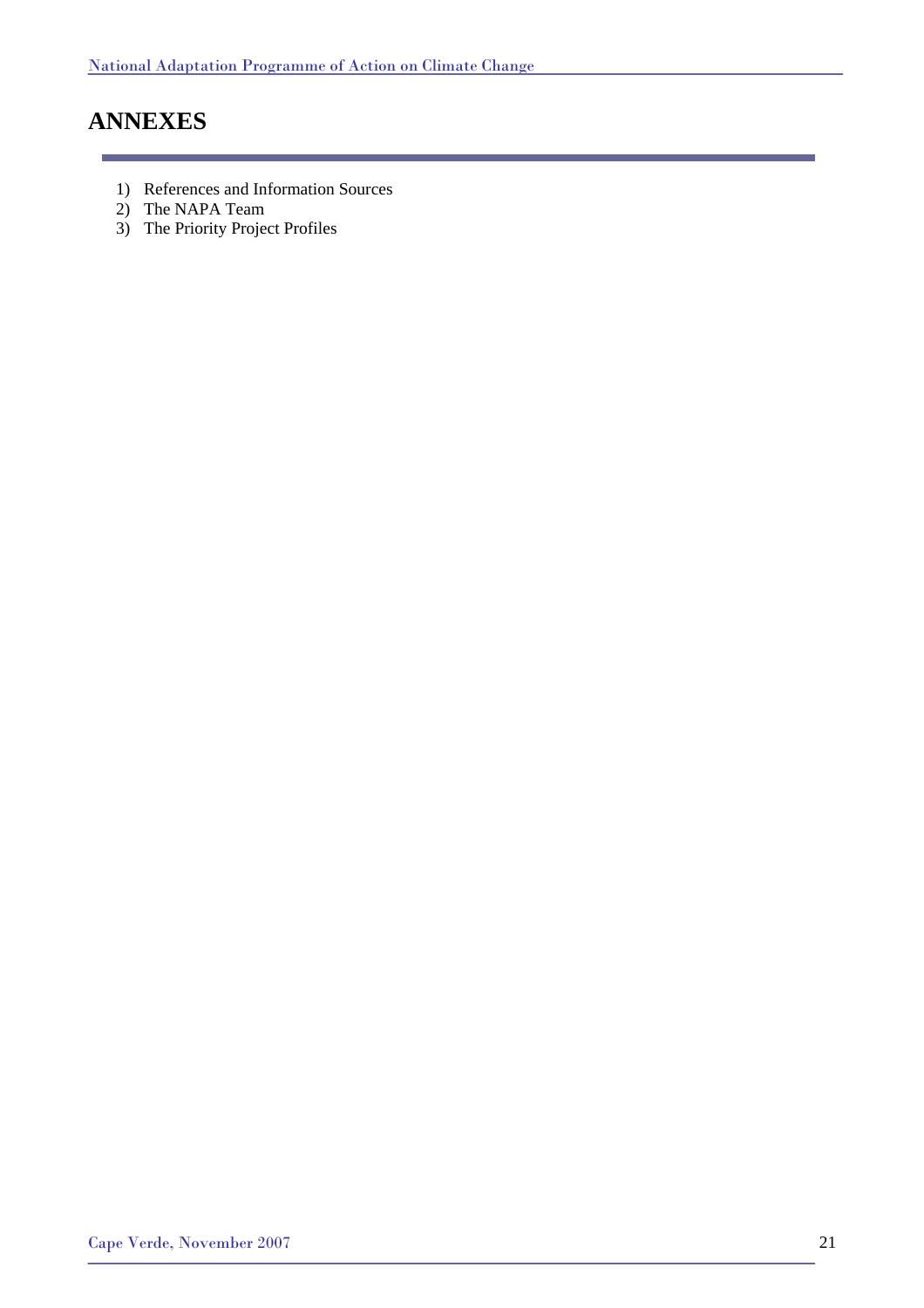### *1. References and Information Sources*

*The Annotated Guidelines for the Preparation of National Adaptation Programmes of Action,* UNFCCC, 2002.

*Growth And Poverty Reduction Strategy Paper* (GPRSP), Ministry of Finance and Planning, Government of the Republic of Cape Verde, 2004.

*National report on Cape Verde, GEF UNDP ACCC Project*, Ministry of Environment and Agriculture, Government of the Republic of Cape Verde, 2006.

*Cadre des politiques d'adaptation au changement climatique*. PNUD, 2006.

Port-Louis, Maurice10-14 janvier 2005 ; *Réunion internationale d'examen de la mise en œuvre du Programme d'action pour le développement durable des petits États insulaires en développement.*

*Estratégia national e plano de acção sobre mudanças climáticas*. Ministério da Agricultura, Alimentação e Ambiente, Government of the Republic of Cape Verde, 2000.

*Growth and poverty reduction strategy paper*, Ministry of Finance and Planning., Government of the Republic of Cape Verde, 2004.

*Rapport d'évaluation des efforts accomplis sur les objectifs du millénaire pour le développement au Cap Vert,* Système des Nations Unies - Cap Vert, 2004.

*Plan Cadre des Nations Unies pour l'Aide au Développement 2006-2010* , Système des Nations Unies - Cap Vert, 2005.

*Plan de Gestion Intégrée des Ressources en Eau, Manuel de formation et guide opérationnel*, Partenariat Mondial de l'Eau, 2005.

Le programme d'adaptation aux changements climatiques en Afrique (ACCA) par la recherche et le *renforcement des capacities,* CRDI, 2007.

### **Internet Sites**

The Inter-governmental Panel on Climate Change, www.ipcc.ch

Green Facts – Facts on Health and Environment, www.greenfacts.org

The World Meteorological Organization, www.wmo.int

The Global Environment Facility, www.gefweb.org

The United Nations Institute on Training and Research, www.unitar.org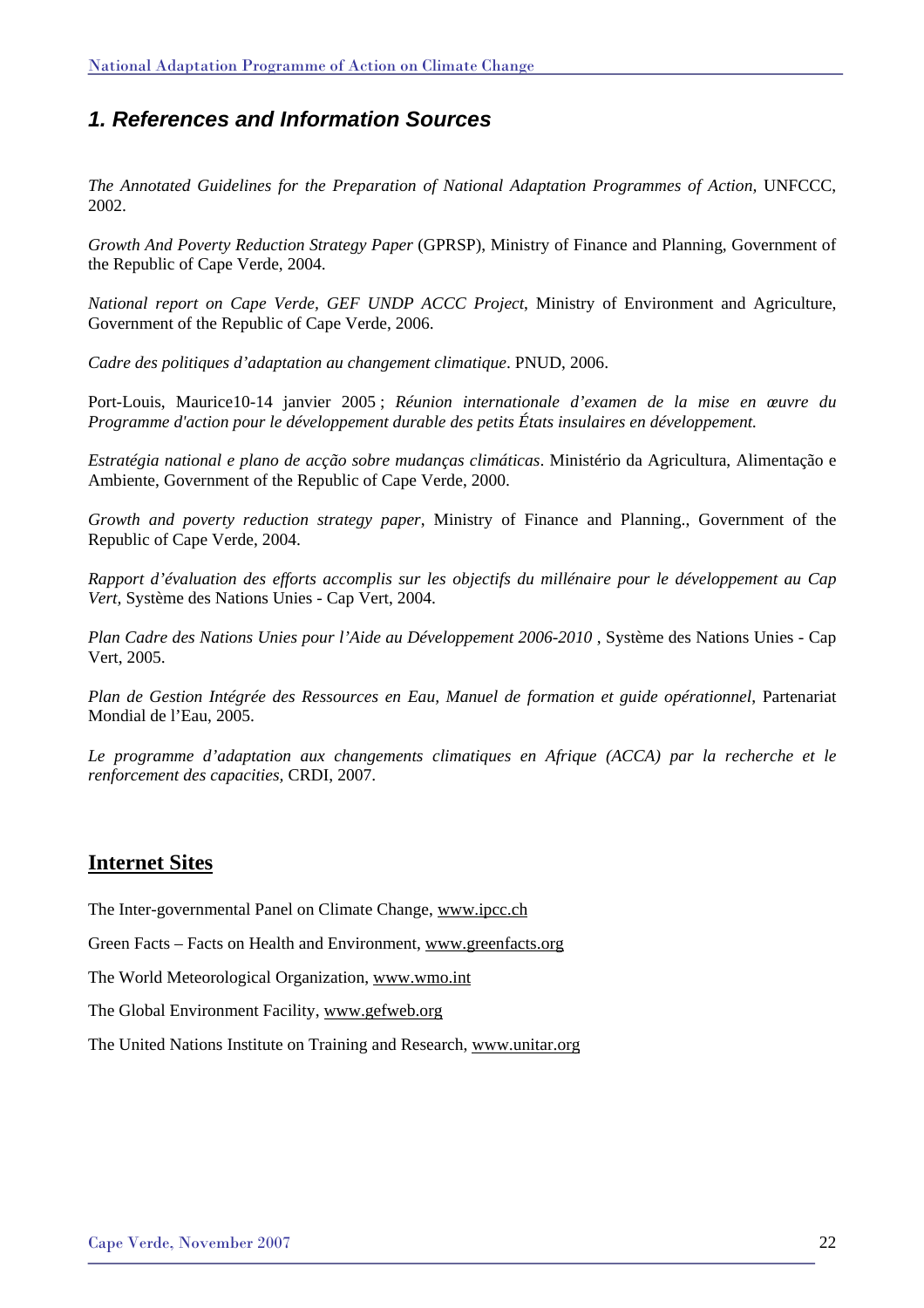### *2. The NAPA Team and Consulted Stakeholders*

| N <sub>0</sub> | <b>Name</b>             | <b>Function/Title</b>          |  |
|----------------|-------------------------|--------------------------------|--|
| $\mathbf{1}$   | Adama Daou              | <b>UNDP/GEF Cape Verde</b>     |  |
| $\overline{2}$ | Adylson Sousa           | Coord. NCSA Project/DGA        |  |
| $\overline{3}$ | Alcides Varela          | Director INDP Praia            |  |
| $\overline{4}$ | Aline Rendall Monteiro  | Biologist / INIDA              |  |
| $\overline{5}$ | <b>Angela Antunes</b>   | Assist. Project/INMG           |  |
| 6              | <b>Arlinda Neves</b>    | Agronomy Eng./ANMCV            |  |
| $\overline{7}$ | Carlos Moniz            | <b>UNFCCC Focal Point/INMG</b> |  |
| 8              | Clarimundo Gonçalves    | Agronomy Eng./DGASP            |  |
| $\overline{9}$ | Domingos Barros         | <b>UNCCD</b> Focal Point       |  |
| 10             | <b>Emanuel Monteiro</b> | Hydro-Geologist/INGRH          |  |
| 11             | <b>Emanuel Soares</b>   | Coord. Project NAPA/INMG       |  |
| 12             | Ester Araújo de Brito   | Presidente INMG                |  |
| 13             | Eugénio de Barros       | Agronomy Eng./DGASP            |  |
| 14             | Francisco Correia       | Agro-Meteorologist/INIDA       |  |
| 15             | João Spencer            | Agro-Meteorologist/INIDA       |  |
| 16             | José Levy               | <b>UNDP GEF Cape Verde</b>     |  |
| 17             | José Pimenta Lima       | Director of NAPA Project/INMG  |  |
| 18             | Luisa Morais            | Agronomy Eng. /INERF           |  |
| 19             | Manuel Adilson Fragoso  | Chemical Engineering/DGA       |  |
| 20             | Nuno Ribeiro            | Biologist/DGA                  |  |
| 21             | Orlando Monteiro        | Dept. Statistics /INE          |  |
| 22             | Sónia Araújo            | <b>CDB</b> Focal Point         |  |
| 23             | <b>Suely Fragoso</b>    | Tourism/Cabetur                |  |
| 24             | Tatiana Osório          | Hydro-geologist/INGRH          |  |
| 25             | <b>Vital Tavares</b>    | Geographic /INGRH              |  |

### **Table 5. The NAPA Team**

#### **Table 6. Consulted Stakeholders**

| $N^{\mathrm{o}}$ | <b>NAMES</b>                | <b>INSTITUTION</b>               | <b>CONTACT</b>  |
|------------------|-----------------------------|----------------------------------|-----------------|
| 1                | Adama Daou                  | PNUD-Santiago island             | 2609655         |
| $\overline{2}$   | <b>Adelina Pires Morais</b> | MAA - Boavista island            | 2511131/9922864 |
| 3                | Adylson Hoffer de Sousa     | DGA-Praia- Santiago island       | 2618984/9920772 |
| $\overline{4}$   | Aguinaldo David             | Assoc. Garça Vermelha            | 2323692         |
| 5                | Alberto Lima                | PAM-Rib.Grande S. Antão island   | 2212736/9922652 |
| 6                | Alcides Varela              | <b>INDP-Santiago island</b>      | 2612865/2612502 |
|                  | Alcidia Rodrigues Lopes     | Del.MAA S.Vicente island         | 2321199/9924576 |
| 8                | Aline Rendall               | <b>INIDA-Santiago island</b>     | 2711127/2711133 |
| 9                | <b>Angela Antunes Gomes</b> | INMG - Sal island                | 2411658/9936395 |
| 10               | Angela Borges               | <b>UNOTUR Sal island</b>         | 2419021/9913623 |
| 11               | Aniceto Tavares             | ETMA S.Domingos- Santiago island | 2681298/9973200 |
| 12               | Antonio Barbosa             | <b>ISECMAR</b>                   | 232110          |
| 13               | Antonio J. Morais Monteiro  | PAM-RG S. Antão island           | 2212736/9922569 |
| 14               | Antonio Pedro Mendes        | AMIPAUL S. Antão island          | 2231050/9915982 |
| 15               | <b>Arlinda Neves</b>        | ANMCV - Praia- Santiago island   | 2624944         |
| 16               | Carlos Dias                 | MAA- Maio island                 | 2551348/2551346 |
| 17               | Carlos Moniz                | <b>INMG-Sal</b> island           | 2411276         |
| 18               | <b>Charles Ivon Rocha</b>   | DGP/MFAP- Santiago island        | 2624944         |
| 19               | Clarimundo Gonçalves        | DSA/DGASP-Santiago island        | 2648184/9937913 |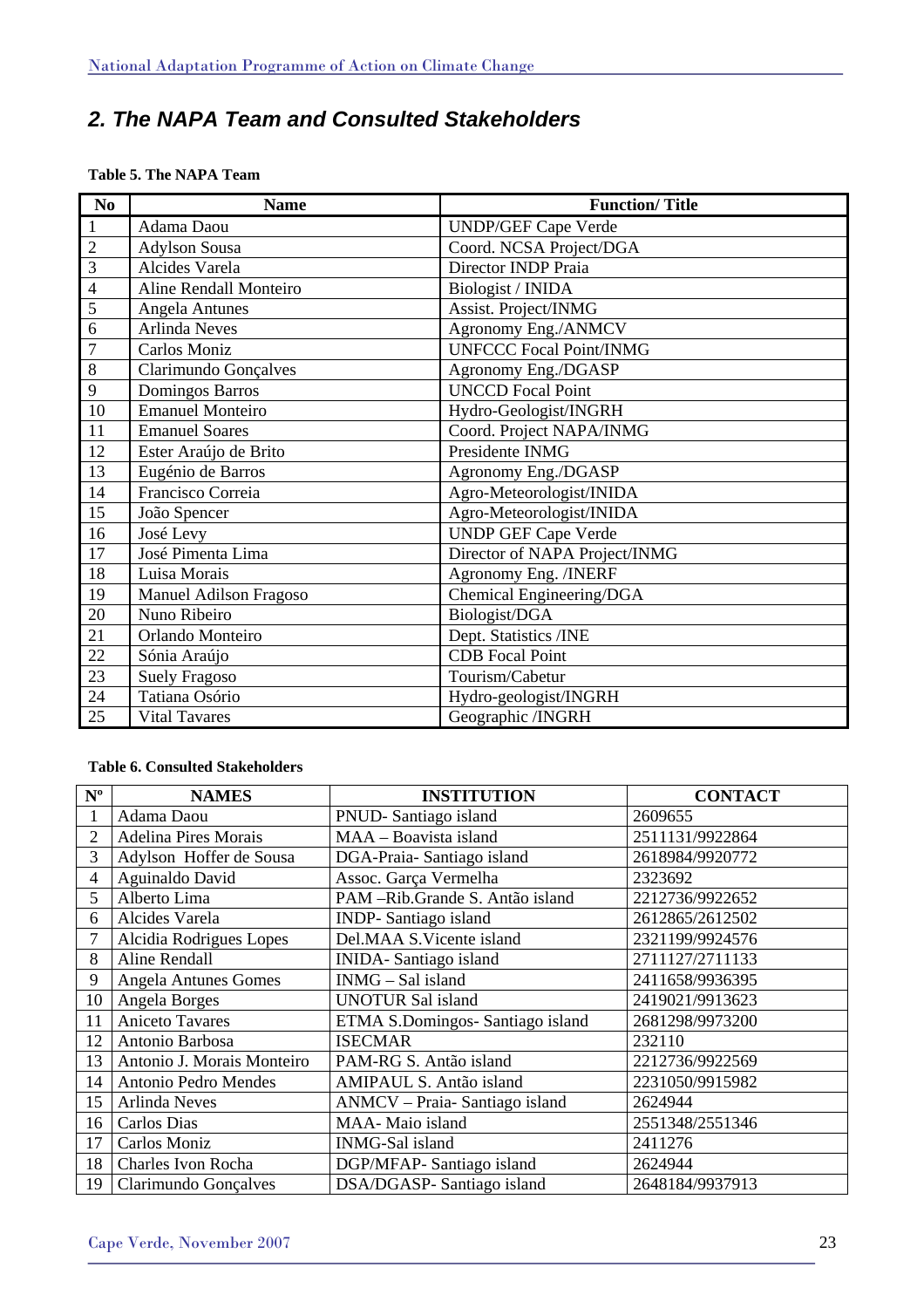### National Adaptation Programme of Action on Climate Change

| 20 | <b>Clemente Rodrigues</b>    | Del. M Educ.S. Vicente island  | 2321219/1320    |
|----|------------------------------|--------------------------------|-----------------|
| 21 | Cristina Coutinho            | DGASP- Santiago island         | 2647539/9918298 |
| 22 | Domingos Barros              | PF-DGASP-DSS- Santiago island  | 2647547         |
| 23 | Edésio Cardoso               | OASIS- Santiago island         | 2731038/2731040 |
| 24 | Emanuel F. S. Soares         | INMG - Sal island              | 2411276/1658    |
| 25 | <b>Emanuel Monteiro</b>      | Gab. Ministro- Santiago island | 2610458         |
| 26 | Ester Araújo de Brito        | INMG - S. Vicente island       | 2324021/9914895 |
| 27 | Fernando Frederico           | ETMA - Maio island             | 2551395/9926185 |
| 28 | Fernando M de Carvalho       | ETMA - Picos- Santiago island  | 2721240/9914865 |
| 29 | Francisco Correia            | INMG - Praia- Santiago island  | 2617891/9937212 |
| 30 | Gabriela O. Lopes            | PAM S.Vicente island           | 2319883         |
| 31 | Janaina Almeida              |                                | 2321119         |
| 32 | João Soares Gomes            | ETMA Tarrafal Santiago island  | 2662724/9929956 |
| 33 | João Spencer                 | <b>INIDA-Santiago</b> island   | 2711127/2711133 |
| 34 | José A Andrade               | DGOT-MDHOT                     |                 |
| 35 | José Mario Lopes Tavares     | Guarda Costeira                | 2323242/9817545 |
| 36 | José Pimenta Lima            | INMG - Sal island              | 2141658         |
| 37 | Judite Neves Santos          | ETMA - Sal island              | 2413921/9965298 |
| 38 | Liana Maria N.Delgado        | PAM-Paúl S. Antão island       | 2232056/9964659 |
| 39 | Luisa Morais                 | INERF/MAA- Santiago island     | 2647536/48      |
| 40 | Luzia Mendes Oliveira        | ETMA Sta Catarina              | 2654116/9925317 |
| 41 | Manuel Adilson C. Fragoso    | DGA Praia-Santiago island      | 2618984/9920858 |
| 42 | Manuel Costa da Rosa         | CITI-HABITAT Praia             | 2644008         |
| 43 | Manuel de J. Morais Brito    | As.Pes.Sto Antão island        | 2251112/9932255 |
| 44 | Marcos Cruz                  | ADECO/CCIASB                   | 2327033         |
| 45 | <b>Marcos Freitas Santos</b> | CMP-S.Vicente island           | 2319818/9915825 |
| 46 | Maria de Fatima Almeida      | ETMA-S.Vicente island          | 2321507         |
| 47 | Maria Helena Delgado         | ETMA Praia-Santiago island     | 2619302         |
| 48 | Orlando Delgado              | PAM - CMPN                     | 2228045/9914678 |
| 49 | Orlando Monteiro Freitas     | MAAA-Sto Antão island          | 2211275/9926652 |
| 50 | Oscar Monteiro               | <b>INDP</b>                    | 2321370         |
| 51 | Pedro Lopez Suarez           | ONG-Boavista island            | 2511054/9927869 |
| 52 | Renato Ramos Delgado         | <b>INDP-Sto Antão island</b>   | 2251210/9978187 |
| 53 | Sónia Indira Arújo           | DGA - Praia- Santiago island   | 2618984/2611254 |
| 54 | Vera Figueiredo              | DGA-Santiago island            | 2618984/9927307 |
| 55 | Virginia Cardoso             | ADAD-Santiago island           | 2612650/2621731 |
| 56 | Xisto Francisco S. Baptista  | <b>ETMA Boavista island</b>    | 2511116         |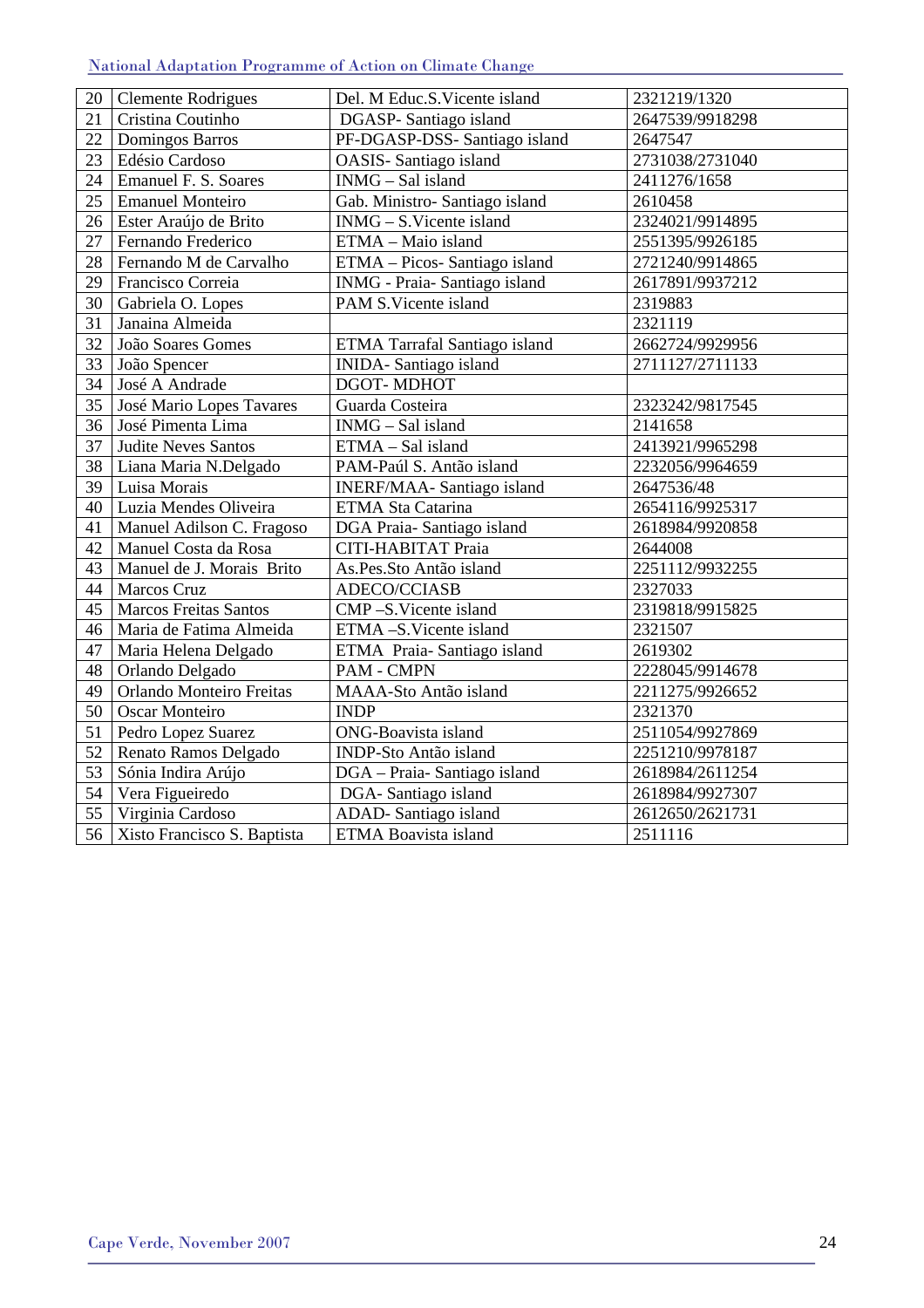### *3. The Priority Project Profiles*

### **PROJECT 1: MOBILIZATION AND INTEGRATED WATER RESOURCES MANAGEMENT**

### **PROJECT JUSTIFICATION :**

In the context of the studies on vulnerability and adaptation to the climatic change in Cape Verde, the water resources sector was identified as being the most vulnerable and, as a consequence, considered as one of most priorities in what concerns the sectors that must benefit of urgent and immediate measures of adaptation aiming at facing the negative impacts of climate alterations.

Effectively, Cape Verde is undergoing a considerable reduction of rainfall since the decade of the 70s in the past century. The annual average of precipitation is currently around 225 mm.

All rainfall projection scenarios up to 2020, made with an adjustment of percentages of plus or minus 10% and 20% starting in 1990, had indicated values that are inferior to the average during the period under consideration (373,3 mm). However, one can observe the existence of periods with annual values that are both superior and inferior to the normal.

Although the real causes of this phenomenon are yet to be determined, all scenarios in the sub-Saharan Africa sub-region indicate a reduction of the current average rainfall in the order of 20% and an increase of temperature in the order of 4ºC up to 2100. Cape Verde being inserted in this sub-region will also be negatively affected by these alterations, which could become even more aggravated due to the insularity conditions.

Parallel to this reduction of rainfall, one observes the decrease of the length of the rainy season, the spatialtemporal variability is getting greater and greater and the torrential character of these confers negative impacts to a wide array of variables, namely:

- Poor agricultural production and the negative effects on food security;
- Over exploration of the water sources, drilled wells and wells, as well as the consequent degradation of water resources;
- The increase of rural exodus, exacerbating the inherent socio-economic problems;
- The generalized degradation of the living conditions of the populations and the increase of the poverty incidence index.

With exception of desalinized water, all water used in Cape Verde originates from underground sources which are fed by precipitations. However, the volume of surface water is in general considerably superior to the volume of underground waters. Effectively, some studies had indicated infiltration values that vary between 13% and 17%, against 20% and 51% for draining.

This way, the current problems facing the water resources sector impose the need for preventing that the increasing water scarcity constitutes a barrier to the desired socio-economic development. Besides the increasing search for forms of mobilizing new resources, such as seawater desalinization, it is necessary to identify all possible means to ration use of water, with the objective of getting maximum benefits for the population.

In spite of innumerable initiatives (plans/projects/programmes) implemented in the last decade in matters related to mobilization and capture of water resources, evidence shows that the access and supply of water to families still remains deficient, mainly in rural areas.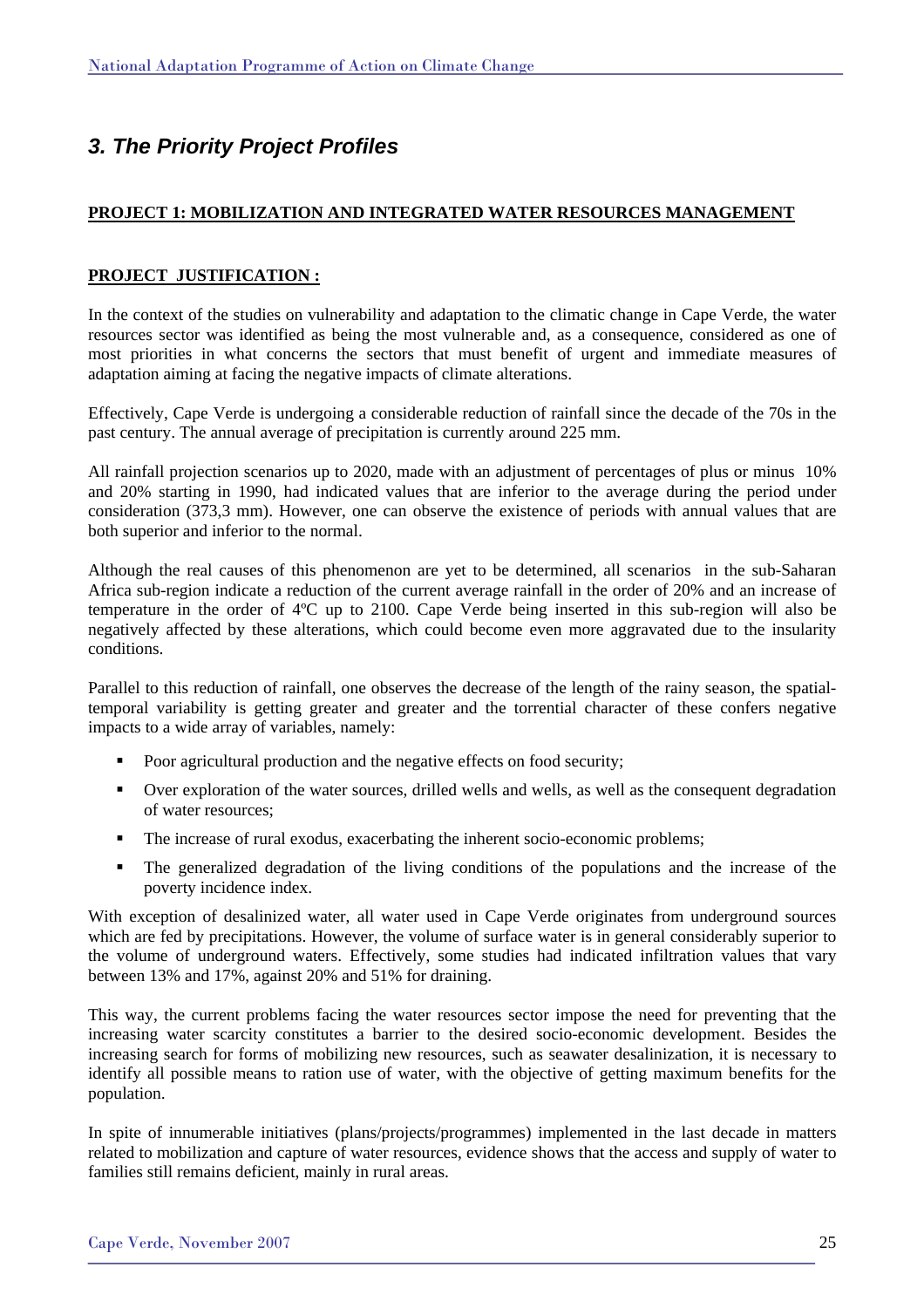Thus, the mobilization and integrated management of water resources project is one of most priority, allowing operationalization of a set of immediate and urgent adaptation measures, identified during the NAPA process.

### **PROJECT DESCRIPTION**

### **Global Objective**

The global objective of this project is integrated within the context of the development objectives, as indicated in several key Cape Verde macro-policy instruments such as the Great Options of the Plan, the DECRP (Growth and Poverty Reduction Strategy Document), the Millennium Development Objectives (MDGs), and sectoral plans such as the 2004 -1014 National Environment Action Plan (PANA II) and the Agricultural Development Strategical Plan for the 2015 Horizon.

Effectively, the global objective of this project is to contribute to concretization of the development goals as indicated:

- 1. Contribute to the sustainable development on the basis of the integrated and participatory valorization of natural resources and on the local socio-economic sector.
- 2. Contribute to the improvement of living conditions of target populations, with improvement and amplification of the productive basis of agro-silvo-pastoral and maritime resources.

This global objective is, in a general way, valid for the other projects identified.

### **Specific Objective**

The specific objectives of this project are reduction of the vulnerability of the water resources sector in face of the negative impacts of climate change and increased capacity for capture, provision and storage of surface waters.

#### **Components, Results and Activities**

### **COMPONENT 1** *: Reinforcement of stakeholder's capacities in matters of adaptation to the climate and variability changes under the systemic, organizational and individual point of view*

Result 1: *The precise status of water resources in Cape Verde is known and a favourable environment to Integrated Water Resources Management (GIRH) is created;* 

Activities :

- Update of the water balance of Cape Verde;
- Elaboration of decentralized management plans on water production and distribution infrastructures;
- Training of stakeholders in GIRH techniques;
- Technical, material and organizational support from the institutions (central and municipal) and from the community base organizations for water resource management;
- Adoption of norms on water quality.

#### **COMPONENT 2 :** *Investment, conservation and field protection activities*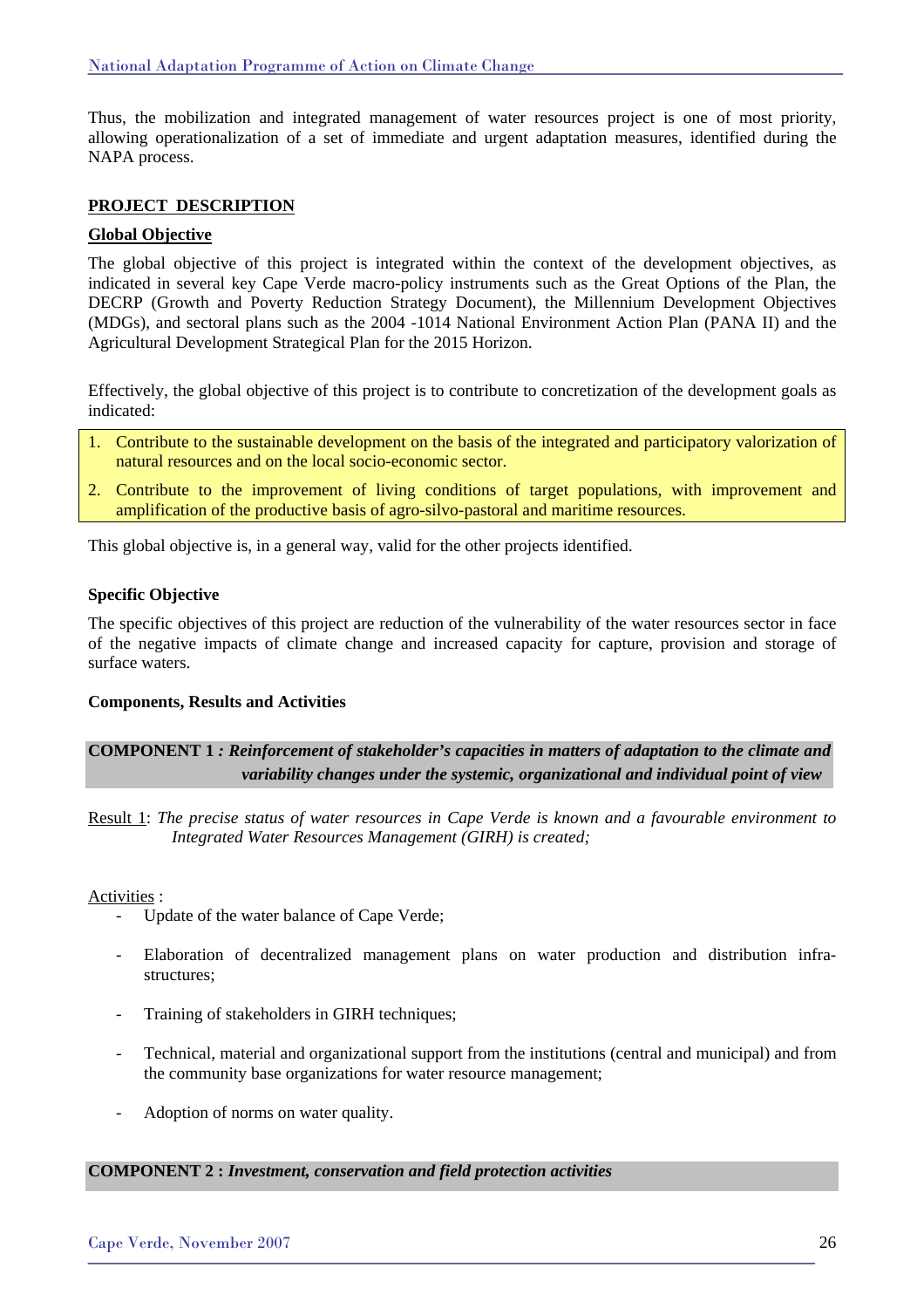Result 2: *The volume of water mobilized for domestic, agriculture, industry and tourism use is significantly increased.* 

### Activities:

- Construction of small family size cisterns, communitarian cisterns and respective collection surfaces, reservoirs, capture, provision and water storage infrastructures, small dams or aqueducts, and promoting diffusion of localized and drip irrigation, particularly for fruit and vegetable crops;
- Promote installation of water harvest systems from clouds in high altitude zones;
- Construction of infrastructure for recharge of aquifers and retention in order to diminish the losses through underground draining in direction of the sea, such as underground filters;
- Replacement of the traditional water provision installations (open sky piping) for irrigation under closed conditions;
- Construction of residual water treatment infrastructure.

#### **COMPONENT 3 : R***esearch-action for improvement of the resistance of populations and ecosystems.*

Result 3: *The knowledge on the state of the water resources and the traditional practices of adaptation to the variations of the water cycle are better known and new techniques associated to the GIRH better are adopted.* 

### Activities :

- To carry out a participatory survey on the relative knowledge of the state of the water resources in the aquifers sheets, supply sources and wells;
- To establish modelling maps and an information and monitoring system on water resources;
- To carry out participatory research on the knowledge of traditional practices of adaptation to the variations of the water cycle;
- To experiment new techniques of adaptation of GIRH in the field, in the perspective of replication on a wider scale.

**COMPONENT 4 :** *Mobilization, Information, Sensitization of the stakeholders on the risks associated to climate change and variability* 

Result 4 : *The stakeholders are aware of the risks associated to the variations of the water cycle and know the urgency measures to be taken in case of need.* 

#### Activities :

- Preparation of a sensitization campaign for the populations on the eventual risks due to the modifications of the natural water cycle (storms, flooding, droughts, and others) and urgency measures to be taken in case of need;
- Support the participation of Cape Verde in the information exchange networks on issues of adaptation to the climate change and integrated water management ;
- Creation of a multiple stakeholder platform, according to directives of the Global Water Partnership (GWP).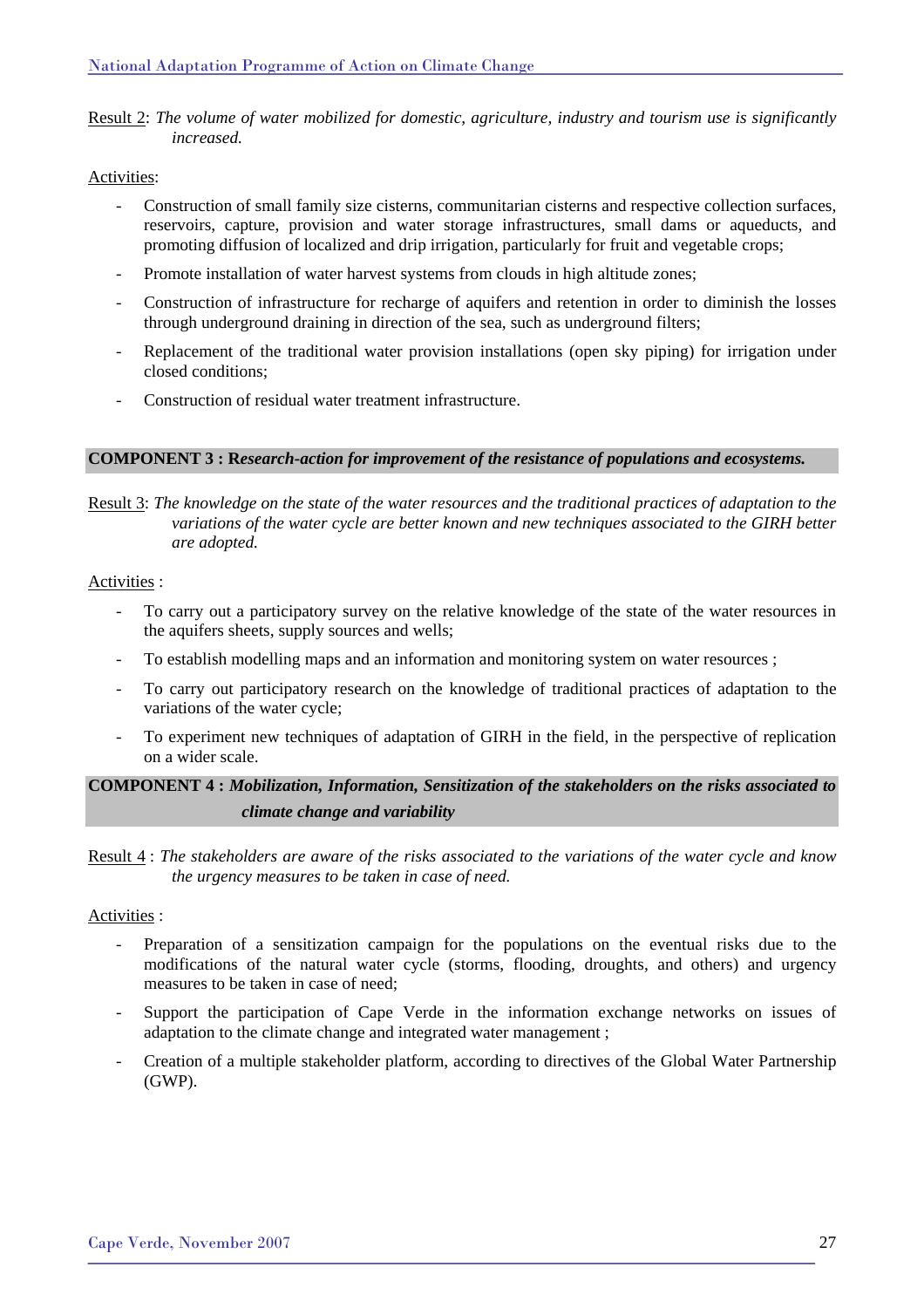### **Project Cost Estimates**

| <b>COMPONENTS</b>                                                                                       | $\frac{0}{0}$ | <b>COST ESTIMATES (\$)</b> |
|---------------------------------------------------------------------------------------------------------|---------------|----------------------------|
| 1. Reinforcement of stakeholder's capacities in<br>matters of adaptation to the climate and variability |               |                            |
| changes under the systemic, organizational and                                                          |               |                            |
| individual point of view                                                                                | 18%           | 2,462,000                  |
| 2. Investment, conservation and field protection<br>activities                                          | 57%           | 7,797,600                  |
| 3. Research/action to improve resistance of the<br>populations and ecosystems                           | 14%           | 1,915,200                  |
| 4. IEC of the stakeholders on the risks associated to<br>the climate and variability changes            | 7%            | 957,600                    |
| 5. Project management costs                                                                             | 4%            | 547,200                    |
| TOTAL <sup>*</sup>                                                                                      | 100%          | 13,680,000                 |

#### **Potential donors identified**

- Government of Cape Verde
- Global Environment Facility (GEF)
- United Nations System in Cape Verde
- Luxembourg Cooperation
- Austrian Cooperation
- Global Water Partnership

### **PROJECT 2: MODERNIZATION AND DIVERSIFICATION OF AGRICULTURAL PRODUCTION FOR FOOD SECURITY IMPROVEMENT**

### **ROJECT JUSTIFICATION**

Similarly to the Water Resources, the agricultural sector is characterized by a great vulnerability due to scarcity of natural resources (water and soil) and to the climatic conditions.

Extreme events, such as landslides and floods, signal the culminating points of vulnerability and climate change with great socio-economic impacts. The frequency of these events seems higher at the global level. The frequent torrential rains in Cape Verde provoke enormous losses of infrastructure, agricultural production, means of subsistence, large amounts of water into the sea and, at times, displaced families, or even loss of human lives.

Despite this vulnerability, agriculture, like other sectors in the agrarian area, is important for the country, allowing for subsistence of a large number of families, whose family life organization is highly associated to the land, although they are not able to achieve alimentary self-sufficiency.

According to RGA 2004 data, the total agricultural population was 222,254 people, making up for 47.35% of the population projected for 2004, which is an indication of the socio-economic weight of this sector, despite the vulnerability and fragility of the productive tissue. This importance is particularly accentuated for women since the female agricultural population varies between 45.9%, in the Paul region of the island of Santo Antão and 56.1%, in the Tarrafal region, island of Santiago.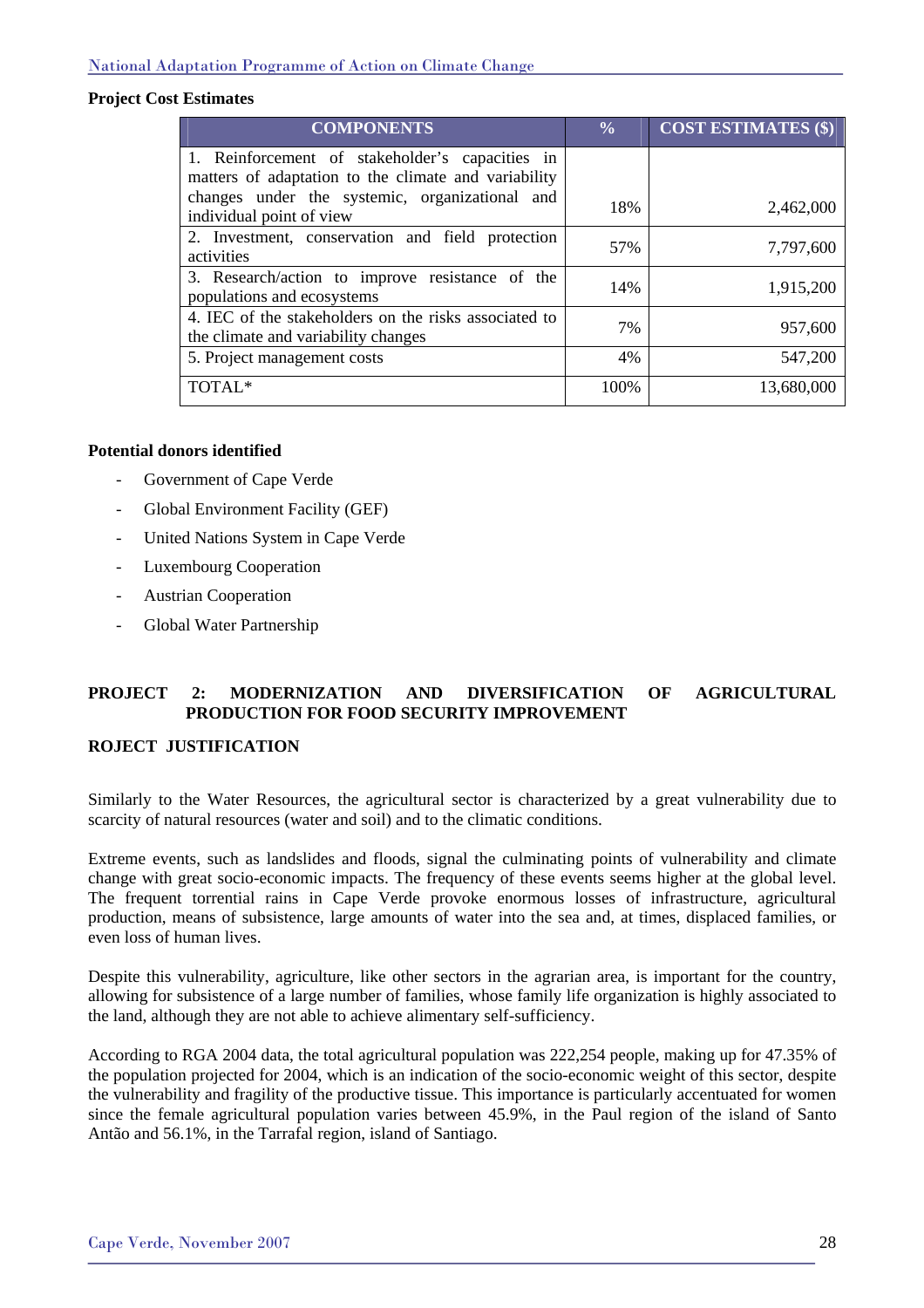As a sub-Saharan country, Cape Verde suffered very intensely the catastrophic effects of droughts<sup>6</sup>. This climatic particularity characterized by the extreme insufficiency and irregularity of precipitations, both temporally and spatially, associated to the scarcity of agricultural lands and its strong degradation through soil erosion, is the root cause of vulnerability and fragility of the agricultural sector.

Rain fed agriculture that represents the greater potential of agricultural production of the country is practiced in very steep hillsides of the humid and sub-humid regions of the watersheds, where water erosion is very important and human pressure becomes greater and greater. This phenomenon leads to an annual loss of arable land of considerable proportions and, as a consequence, to the increase of crop practice in marginal soils, using the association of maize and beans, a technique that further aggravates the soil erosion process.

Despite the important efforts already undertaken in the area of water and soils conservation, the necessity of protection against erosion, in particular water erosion, continues to be an imperative all over the humid and sub humid bioclimatic strata. On the other hand, particularly for the lower lying communities, the maintenance and improvement of the hydrologic balance becomes essential, mainly in what concerns reduction of surface draining.

Similarly, the establishment of integrated protection systems that allow for a rational and sustainable exploration of water, soil and vegetation resources on the part of local farmers/raisers, has a capital importance role in reduction of vulnerability and the negative effects of climate change, having in account its contribution for the recharge of aquifers, soil protection, increase of firewood production and fodder, use of marginal lands for rain fed crops through adoption of agro-forestry systems and increase of agricultural productivity.

On the other hand, besides the contribution for protection and restoration of the environment that is in a current process of accelerated degradation, the project will also contribute to improve the conditions of life of several poor rural families who depend almost exclusively on land productivity for their subsistence. It will also allow, at the medium term, to place a large potential of labor in the field and, in the long term, to generate some self-employment in the silvo-pastoral domain.

Thus, the relevance of implementation of this project is to gradually make agricultural activity less vulnerable to the negative impacts of climate change, improving simultaneously the level of income of the families and the perspective of alimentary security, in particular that of the most vulnerable families in the rural world, where the rates of poverty and extreme poverty are higher, mainly because their survival strategies depend to a great extent on agricultural activity.

### **PROJECT DESCRIPTION**

### **Specific Objective**

To adapt the agro-silvo-pastoral production systems to the climate change and variability, aiming at reducing food insecurity.

### **Duration**

l

The estimated duration of the Project is five (5) years.

#### **Components, Results and Activities**

**COMPONENT 1** *: Reinforcement of stakeholder's capacities in matters of adaptation to the climate and variability changes under the systemic, organizational and individual point of view* 

 $6$  In the past 265 years, there were 97 years of drought, that is, one year of drought on the average in each 3 years. From the droughts that were registered, 14 had a duration of 3 years or more (2002-2005 National Sustainable Food Security Strategy, cited in the 2004-2007 DECRP, pag. 22).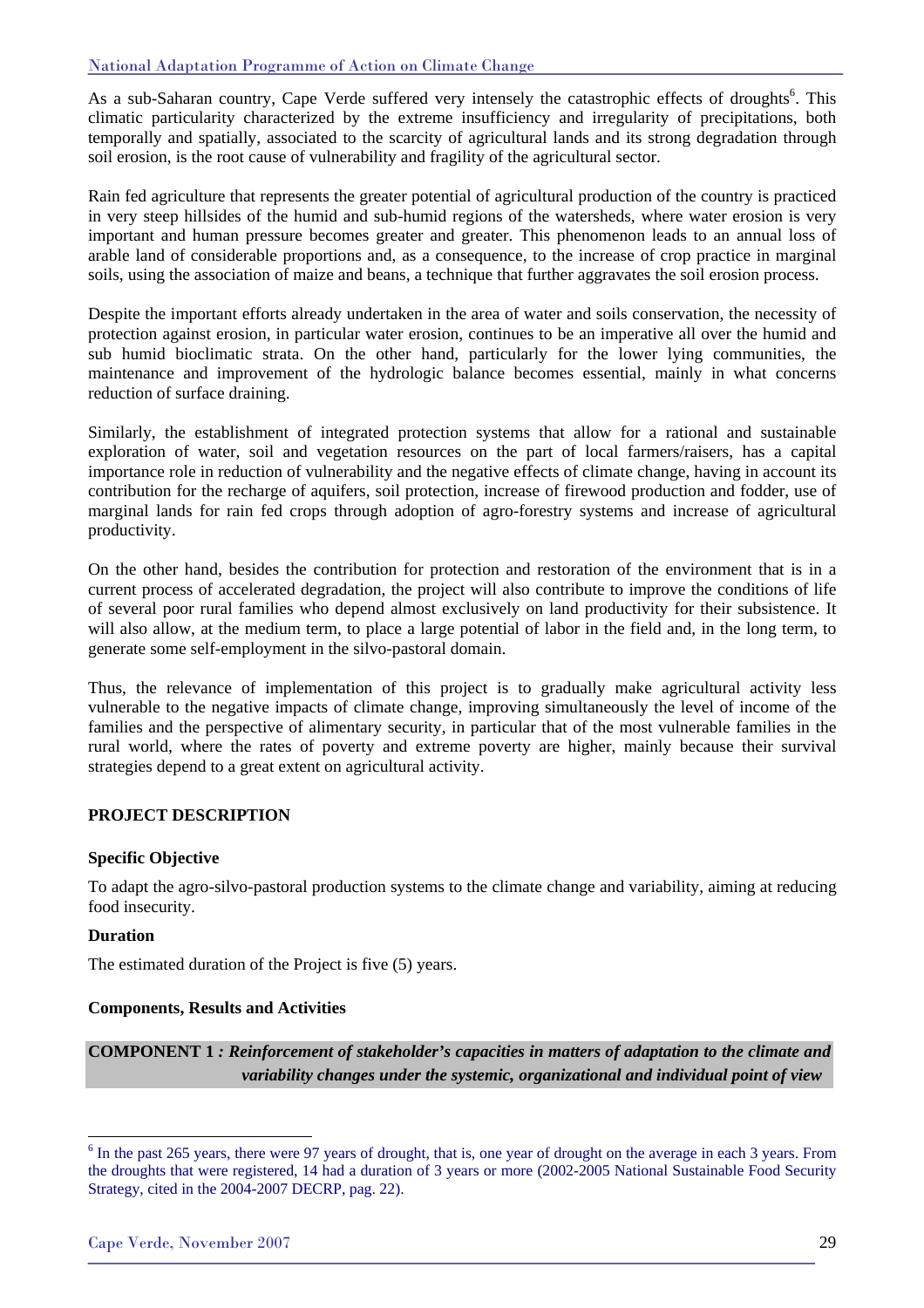#### National Adaptation Programme of Action on Climate Change

Result 1: *The stakeholders are better organized and trained in sustainable production techniques*

### Activities:

- Training of stakeholders in sustainable production techniques (integrated production and protection, hydroponics, greenhouse production, among others);
- Technical, material and organizational support to the institutions and community base organizations, for the integrated and participatory management of watersheds;
- Rehabilitation and transformation of rainfall stations into climatological or agro-meteorological stations, in the zones more exposed to the climatic risks,
- Reclassification of the agro-ecological zones;

#### Result 2: *The policies and the planning instruments of the agro-silvo-pastoral sector take into account the vulnerability and the impacts associated to the climate changes.*

### Activities:

- Revision of the policies and planning instruments of the agro-silvo-pastoral sector in order to take into account the vulnerability and impacts of climate change;
- Integration, socialization and validation of the results of activity 1.

### **COMPONENT 2 :** *Investment, conservation and field protection activities*

Result 1 : *The production and productivity capacity of the agro-silvo-pastoral systems is increased and the vulnerable production bases (watersheds, forests, etc.) are protected.* 

#### Activities:

- Intensification and diversification of production of vegetable and fruits crops through the introduction of more adapted crops;
- Support to the practice of vegetable and fruit crop production in pluvial zones, using drip irrigation;
- Construction of torrential correction levees, small walls for correction of ravines in the hillsides, terraces, and other mechanical WSC structures;
- Creation of a rotating fund (micro-credit) for financing income generating activities based essentially on the valuation and the rational management of natural resources;
- Promotion of the use of plant species (*Agave sisalana*), «Barnelo» (*Grewia villosa),* bamboo (*Bambusa vulgaris*) and caniço (*Arundo donax)* against soil erosion (formation of shrub sebes) and utilization of those species for valorization of national handicrafts.

#### **COMPONENT 3 :** *Research/action on the varieties adapted to the current climate conditions*

Result 1 : *New agro-silvo-pastoral techniques are experimented and innovative adaptation mechanisms are implemented.*

#### Activities:

- Experimentation of varieties that are best adapted to the climatic conditions;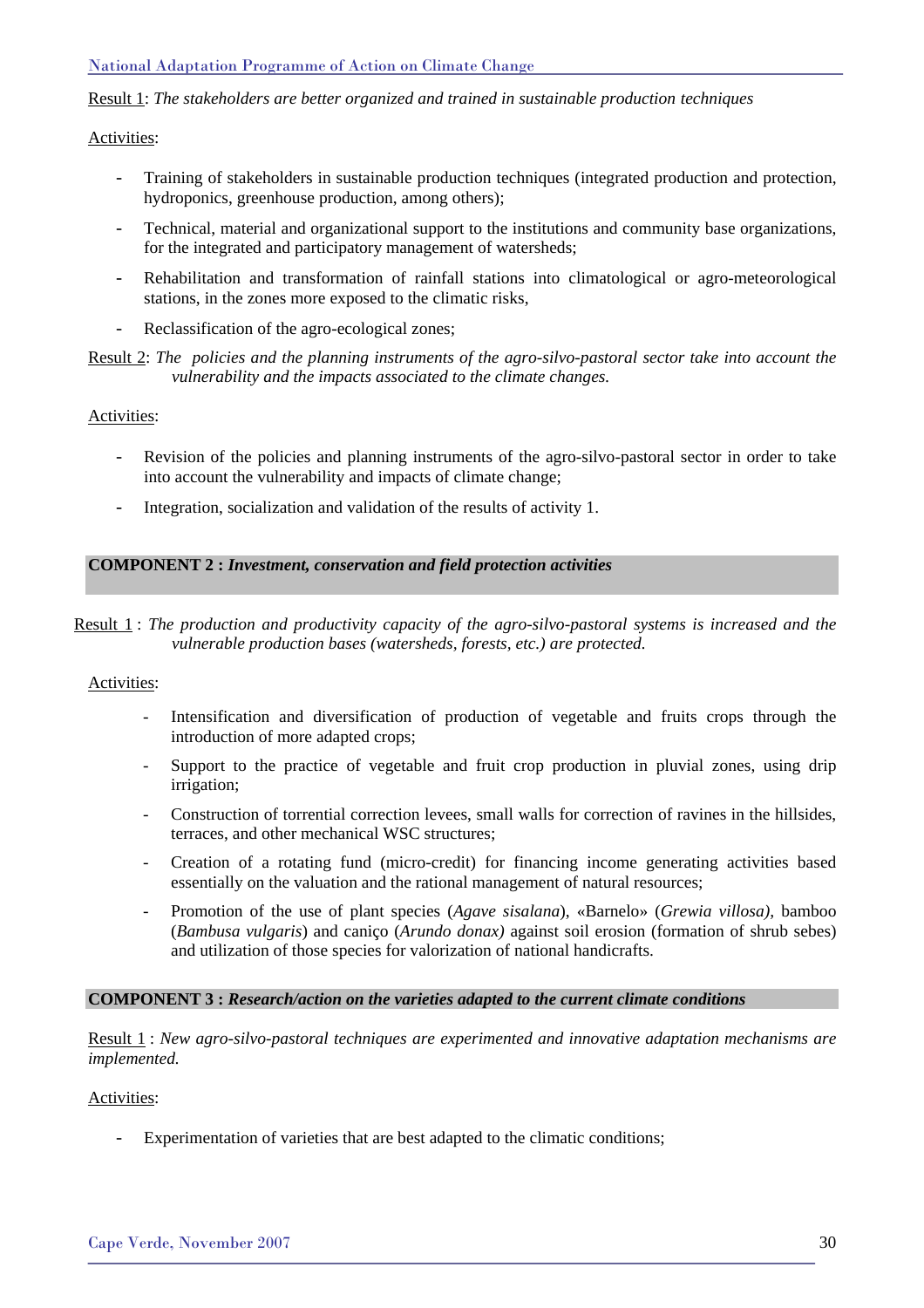National Adaptation Programme of Action on Climate Change

- Promotion of knowledge and traditional practices of adaptation of agro-silvo-pastoral production systems to climate change;
- To perfect a methodology for elaboration of the crop calendar, as a function of weather forecasts;

-

**COMPONENT 4 :** *Mobilization, Information, Sensitization of the stakeholders on the risks associated to climate change and variability* 

Result 1 : *Awareness of stakeholders and the adoption of positive attitudes towards the aggravating factors (forest fires, slopes, deforestation, etc.) of the vulnerability to the climate changes and variability.* 

### Activities:

- Collection of extreme meteorological and climatological data and its diffusion to the stakeholders and the rural communities, in order to guarantee the security of the production systems;
- Campaign of sensitization of stakeholders on the negative impacts of the climate change and the climatic variability on natural resources and human activities;
- Promotion of improved and adapted cultural techniques to the climate change;
- Vulgarization of technological packages on adapted varieties.

### **Project Cost Estimates**

| <b>COMPONENTS</b>                                                                                       | $\frac{0}{0}$ | <b>COST ESTIMATES</b> |
|---------------------------------------------------------------------------------------------------------|---------------|-----------------------|
| 1. Reinforcement of stakeholder's capacities in<br>matters of adaptation to the climate and variability |               |                       |
| changes under the systemic, organizational and<br>individual point of view                              | 15%           | 225,000               |
| 2. Investment, conservation and field protection<br>activities                                          | 45%           | 675,000               |
| 3. Research/action to improve resistance of the<br>ecosystems                                           | 20%           | 300,000               |
| 4. IEC of stakeholders and rural communities                                                            | 10%           | 150,000               |
| 5. Project management costs                                                                             | 10%           | 150,000               |
| <b>TOTAL</b>                                                                                            | 100%          | 1,500,000             |

#### **Potential donors identified**

- Government of Cape Verde
- Global Environment Facility (GEF) (OP-15 Sustainable Management Terra)
- United Nations System in Cape Verde
- European Union
- African Development Bank (ADB)
- International Fund for Agricultural Dvelopment (FIDA)
- Global Mechanism CCD.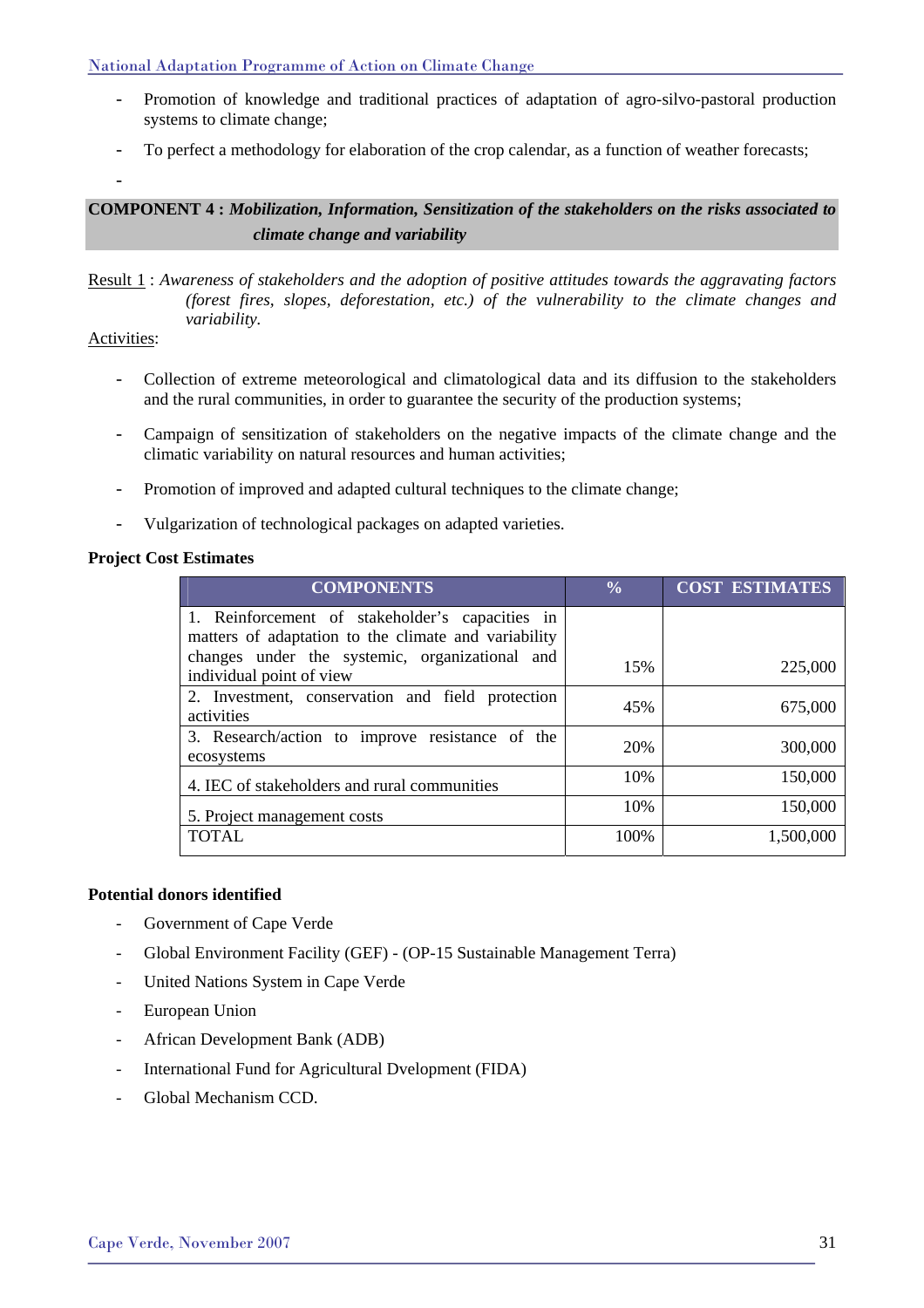### **PROJECT 3: INTEGRATED PROTECTION AND MANAGEMENT OF COASTAL ZONES**

#### **PROJECT JUSTIFICATION**

The insular character of Cape Verde (small islands) already constitutes by itself a potential vulnerability in relation to an eventual rise of the sea. It is estimated that 80% of the population in the archipelago, today, is concentrated in the coastal zones. Comparing the relief of the islands and the level of the sea, the flat islands such as Sal, Boavista and Maio are considered the most vulnerable.

A sensible variation of the level of the sea may constitute a danger for Cape Verde's economic sector, particularly the tourism sector, since tourist infrastructures (most of them hotels, airports, fishing zones, and others) are located along the coastal zones. Sal Island, due to the large tourism investments carried out there, constitutes one of the most vulnerable zones of the country.

On the other hand, Cape Verde's coastal zones are negatively affected by the large population density in certain centres, by tourist activity, by the occasional discharge of hydro-carbons, by the abusive and uncontrolled extraction of inert materials (sands and rocks) and by saline intrusion, besides the orography of the maritime edges that, in most cases, is very scarped and very vulnerable to the effects of the tides.

Extreme events such as floods mark the culminating points of vulnerability to the climate changes, with high socio-economic impacts. In Cape Verde, the frequent torrential rains have provoked large losses of infrastructure, agricultural production, enormous amounts of water into the sea, and at times, they originate displacement of families or loss of human lives.

These problems require an urgent action since they may cause loss of maritime habitats, having as main consequences the disappearance of species, the decrease of national potentialities in what concerns leisure places, the fast advance of seawaters, thus reducing the interface edge between the sea and the land, the increase of soil salinity and the reduction of its production capacity, with serious negative repercussions for the agricultural activities developed along the coastal zones.

The climate changes, namely those related to the rise of the level of the sea, accentuate the pressures on the coastal zones, thus leading to the aggravation of the degradation of ecosystems, infrastructure and economic activities. They can also aggravate the amplitude of the current aggressions, provoking flooding of the low altitude zones, displacement of populations, contamination of potable water sources and threatening the means of subsistence of the coastal populations, limiting the development options of the countries where the coastal zones contribute considerably for the economy.

On the other hand, the regional project "*Adaptation to Climate Change: Responding to shoreline Change and its human dimensions in West Africa, through integrated coastal area management (ACCC)*", that includes Cape Verde and has as objective the reinforcement of the capacities of adaptation to the climate change, is being implemented and constitutes the basis of this programme.

As a complement to the ACCC regional capacity reinforcement project, this project insists on field activities, in order to strengthen the resistance of the coastal zones to variability and climate change.

### **PROJECT DESCRIPTION**

#### **Specific Objective**

The specific objective of this project is to increase the capacity of resistance of coastal zones to climate change, through integrated management of the coastal resources, in order to invert the trend of established degradation.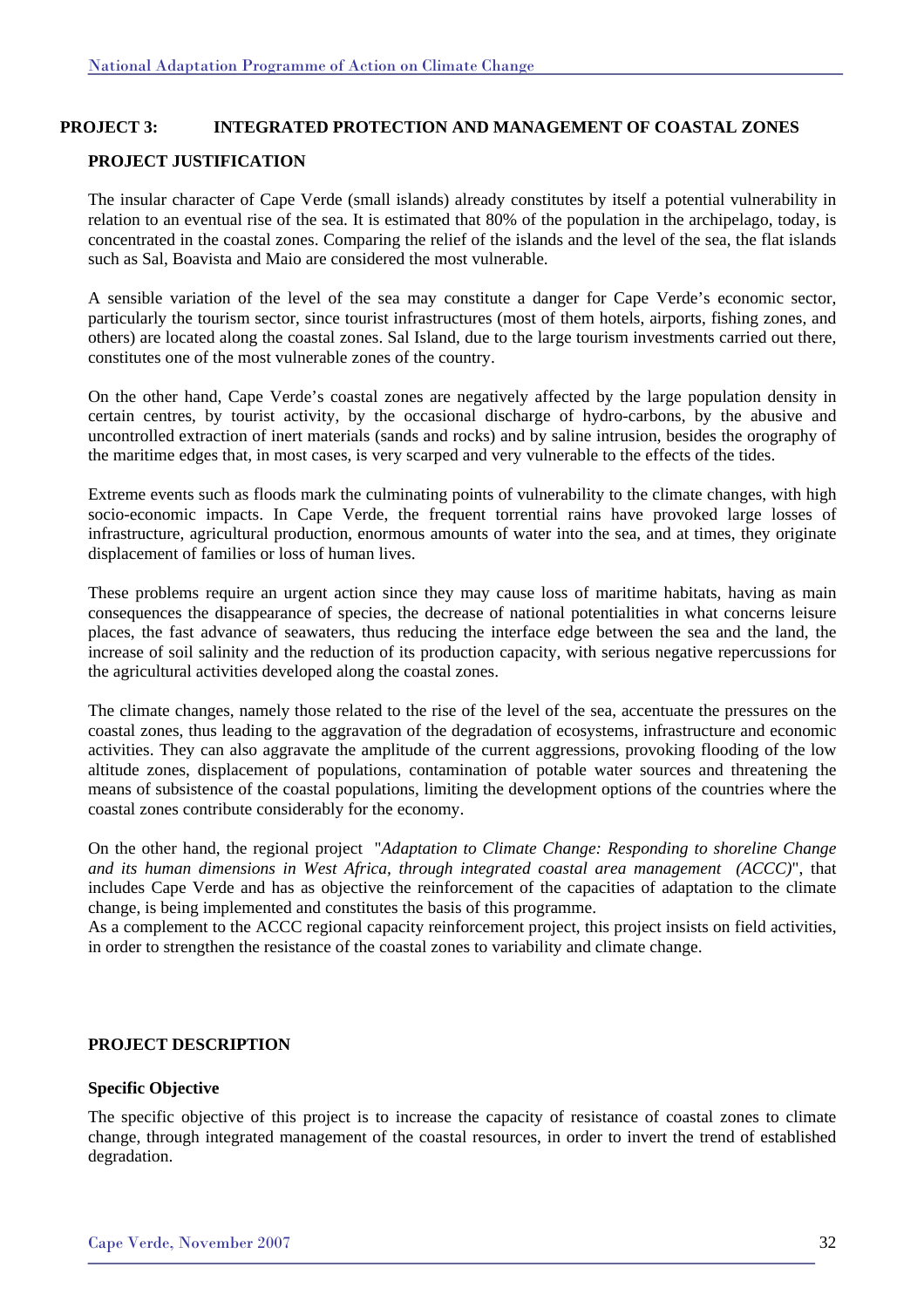### **Duration**

The estimated duration of the Project is five (5) years.

### **Components, Results and Activities**

### **COMPONENT 1 :** *Reinforcement of stakeholder's capacities in matters of adaptation to the climate and variability changes under the systemic, organizational and individual point of view*

Result 1 : *The central governmental, decentralized and communitarian structures are equipped to contribute significantly for management of the coastal regions.* 

#### Activities:

- Revision of the national regulatory framework for integration of the protection needs of the coastal zones in terms of adaptation to climate variability and climate change;
- Harmonization and integration of management activities in the coastal zones within the existing regulatory frameworks;
- Qualification of the decentralized and communitarian governmental structures, in order to allow them to implement the laws and the programs that facilitate adaptation to climate change in coastal regions;
- Elaboration of a contingency plan for the high risk coastal zones;

#### **COMPONENT 2 :** *Investment, conservation and field protection activities*

Result 2 : *The resistance capacity of the coastal zones is increased and the pressure on coastal resources is decreased.* 

#### Activities:

- − Installation and rehabilitation of coastal protection systems (flexible and rigid);
- − Anti-erosive fight along the coasts through construction of channels, reforestation, fight against deforestation and exploration of inert materials, among others;
- − Diversification and rationing of income generating activities for explorers of inert materials, through the creation of a micro-credit fund;
- − Installation of weather radar for detection and monitoring of significant meteorological phenomena.

#### **COMPONENT 3 :** *Research/action in matters related to utilization and exploration of inert materials in costal zones*

Result 3 : *Alternatives to utilization of coastal resources (inerts) are utilized in construction of infrastructure* 

#### Activities:

- Experimentation of materials and alternative means of construction, in order to reduce pressures over the coastal resources;
- Diffusion of technological packages.

### **COMPONENT 4 : Mobilization, Information, Sensitization**

### Cape Verde, November 2007 33